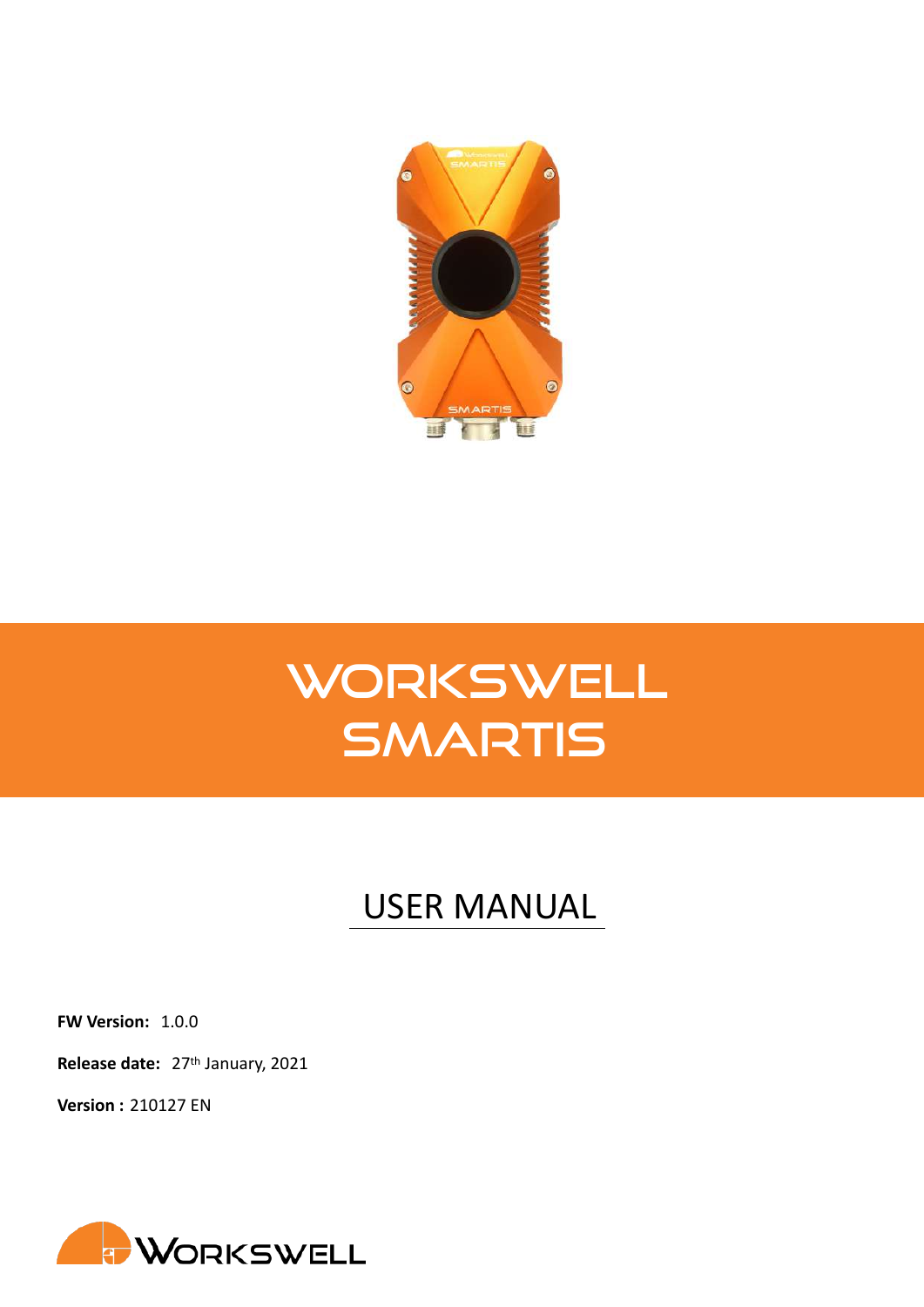## **Contents**

|          | 1. Introduction                                                                                                                                                                                                                         | 4              |
|----------|-----------------------------------------------------------------------------------------------------------------------------------------------------------------------------------------------------------------------------------------|----------------|
| 1.1      |                                                                                                                                                                                                                                         | $\overline{4}$ |
| 1.2      |                                                                                                                                                                                                                                         | $\overline{4}$ |
|          | 2. Help and FAQ                                                                                                                                                                                                                         | 5              |
|          |                                                                                                                                                                                                                                         | 5              |
|          | 3. User Information                                                                                                                                                                                                                     | 6              |
| 3.1      |                                                                                                                                                                                                                                         | 6              |
| 3.2      |                                                                                                                                                                                                                                         | 6              |
| 3.3      |                                                                                                                                                                                                                                         | 6              |
| 3.4      |                                                                                                                                                                                                                                         | 6              |
|          | 4. Warning and Cautions                                                                                                                                                                                                                 | $\overline{7}$ |
| 4.1      |                                                                                                                                                                                                                                         | $\overline{7}$ |
| 4.2      |                                                                                                                                                                                                                                         | $\overline{7}$ |
|          | 5. Revision History                                                                                                                                                                                                                     | 8              |
|          | 6. System assembly                                                                                                                                                                                                                      | 9              |
|          |                                                                                                                                                                                                                                         | 9              |
|          | 6.1.1                                                                                                                                                                                                                                   | 9              |
|          | 6.1.2                                                                                                                                                                                                                                   | 9              |
|          | 6.1.3                                                                                                                                                                                                                                   | 10             |
|          | 6.1.4                                                                                                                                                                                                                                   | 11             |
| 6.2      |                                                                                                                                                                                                                                         | 12             |
|          | 7. General usage overview                                                                                                                                                                                                               | 13             |
| 7.1      |                                                                                                                                                                                                                                         | 13             |
|          | 7.1.1                                                                                                                                                                                                                                   | 13             |
|          | Login control with the state of the state of the state of the state of the state of the state of the state of the state of the state of the state of the state of the state of the state of the state of the state of the stat<br>7.1.2 | 13             |
|          | 7.1.3                                                                                                                                                                                                                                   | 13             |
|          | 7.1.4                                                                                                                                                                                                                                   | 14             |
| 7.2      | Products overview (a) and a contract of the contract of the contract of the contract of the contract of the contract of the contract of the contract of the contract of the contract of the contract of the contract of the co          | 14             |
|          | 7.2.1                                                                                                                                                                                                                                   | 14             |
|          | 7.2.2<br><b>ROI</b>                                                                                                                                                                                                                     | 14             |
| 7.3      |                                                                                                                                                                                                                                         | 15             |
|          | 7.3.1<br>Measurement session education of the contract of the contract of the contract of the contract of the contract o                                                                                                                | 15             |
|          | 7.3.2                                                                                                                                                                                                                                   | 15             |
| 8. Login |                                                                                                                                                                                                                                         | 16             |
| 8.1      |                                                                                                                                                                                                                                         | 16             |
| 8.2      |                                                                                                                                                                                                                                         | 17             |
|          | 9. Administrator Mode                                                                                                                                                                                                                   | 18             |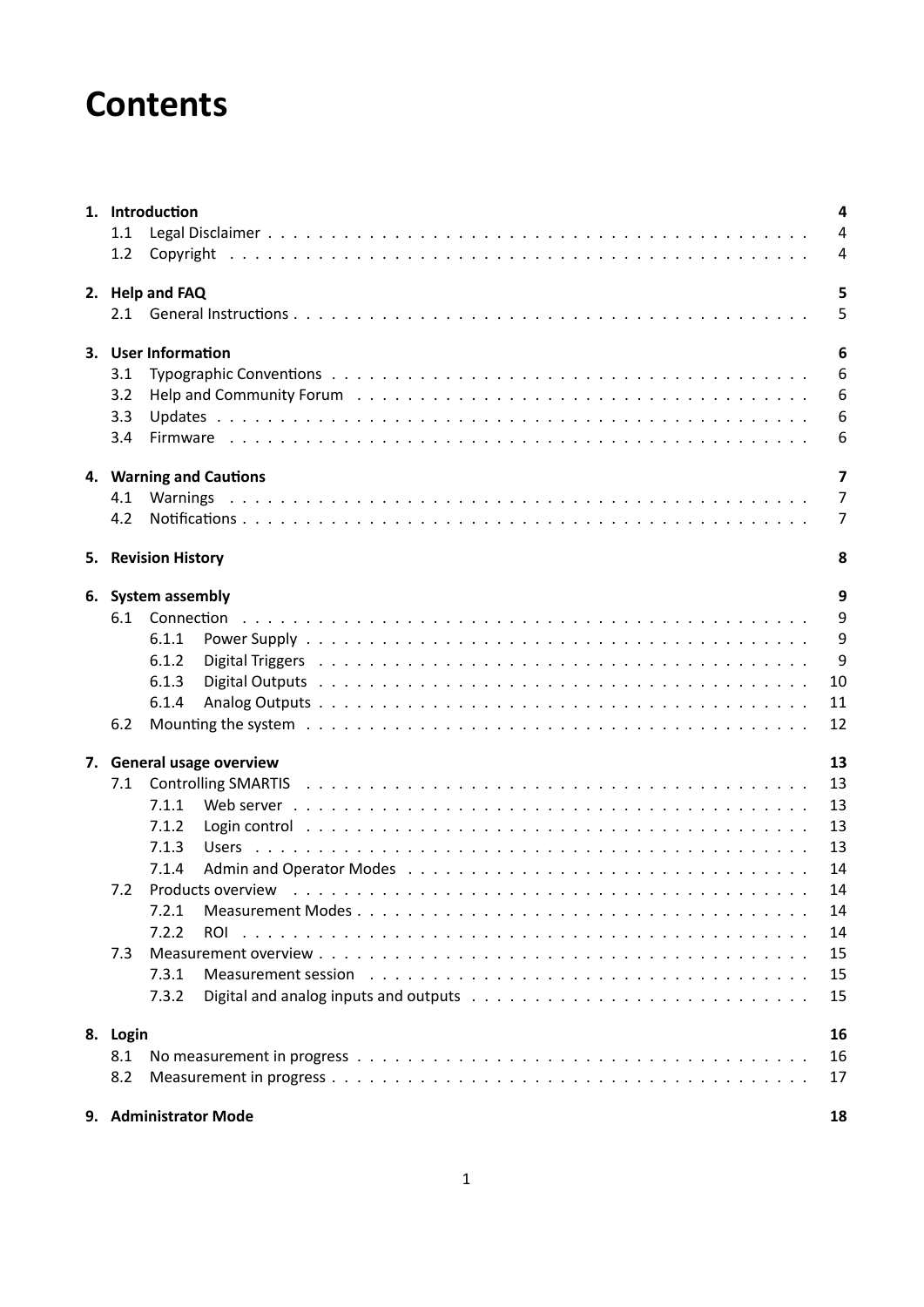|              | 9.1 |                   |                                                                                                                | 18 |
|--------------|-----|-------------------|----------------------------------------------------------------------------------------------------------------|----|
|              |     | 9.1.1             |                                                                                                                | 18 |
|              |     | 9.1.2             |                                                                                                                | 19 |
|              |     | 9.1.3             |                                                                                                                | 20 |
|              |     | 9.1.4             |                                                                                                                | 20 |
|              |     | 9.1.5             |                                                                                                                | 21 |
|              | 9.2 |                   |                                                                                                                | 22 |
|              | 9.3 |                   |                                                                                                                | 23 |
|              | 9.4 |                   |                                                                                                                | 23 |
|              |     | 9.4.1             |                                                                                                                | 24 |
|              |     | 9.4.2             |                                                                                                                | 25 |
|              |     | 9.4.3             |                                                                                                                | 25 |
|              |     | 9.4.4             |                                                                                                                | 26 |
|              | 9.5 | ROI               |                                                                                                                | 27 |
|              |     | 9.5.1             |                                                                                                                | 27 |
|              |     | 9.5.2             |                                                                                                                | 28 |
|              |     | 9.5.3             | Range and Palette responses to the contract of the contract of the contract of the contract of the contract of | 28 |
|              |     | 9.5.4             |                                                                                                                | 29 |
|              |     | 9.5.5             |                                                                                                                | 29 |
|              |     | 9.5.6             |                                                                                                                | 29 |
|              | 9.6 | Table.            |                                                                                                                | 31 |
|              |     | 9.6.1             |                                                                                                                | 31 |
|              |     | 9.6.2             |                                                                                                                | 31 |
|              |     | 9.6.3             |                                                                                                                | 31 |
|              |     | 9.6.4             |                                                                                                                | 31 |
|              |     | 9.6.5             |                                                                                                                | 31 |
|              |     | 9.6.6             |                                                                                                                | 32 |
|              |     | 9.6.7             |                                                                                                                | 32 |
|              |     | 9.6.8             |                                                                                                                | 32 |
|              | 9.7 |                   |                                                                                                                | 33 |
|              |     | 9.7.1             |                                                                                                                | 33 |
|              |     | 9.7.2             |                                                                                                                | 34 |
|              | 9.8 |                   |                                                                                                                | 35 |
|              | 9.9 |                   |                                                                                                                | 36 |
|              |     |                   |                                                                                                                |    |
|              |     | 10. Operator Mode |                                                                                                                | 37 |
|              |     |                   |                                                                                                                | 37 |
|              |     |                   |                                                                                                                | 37 |
|              |     |                   |                                                                                                                | 40 |
|              |     |                   |                                                                                                                | 42 |
|              |     |                   |                                                                                                                | 42 |
|              |     |                   |                                                                                                                | 42 |
|              |     |                   |                                                                                                                | 42 |
| 11. Ethernet |     |                   |                                                                                                                | 43 |
|              |     |                   |                                                                                                                | 43 |
|              |     |                   |                                                                                                                |    |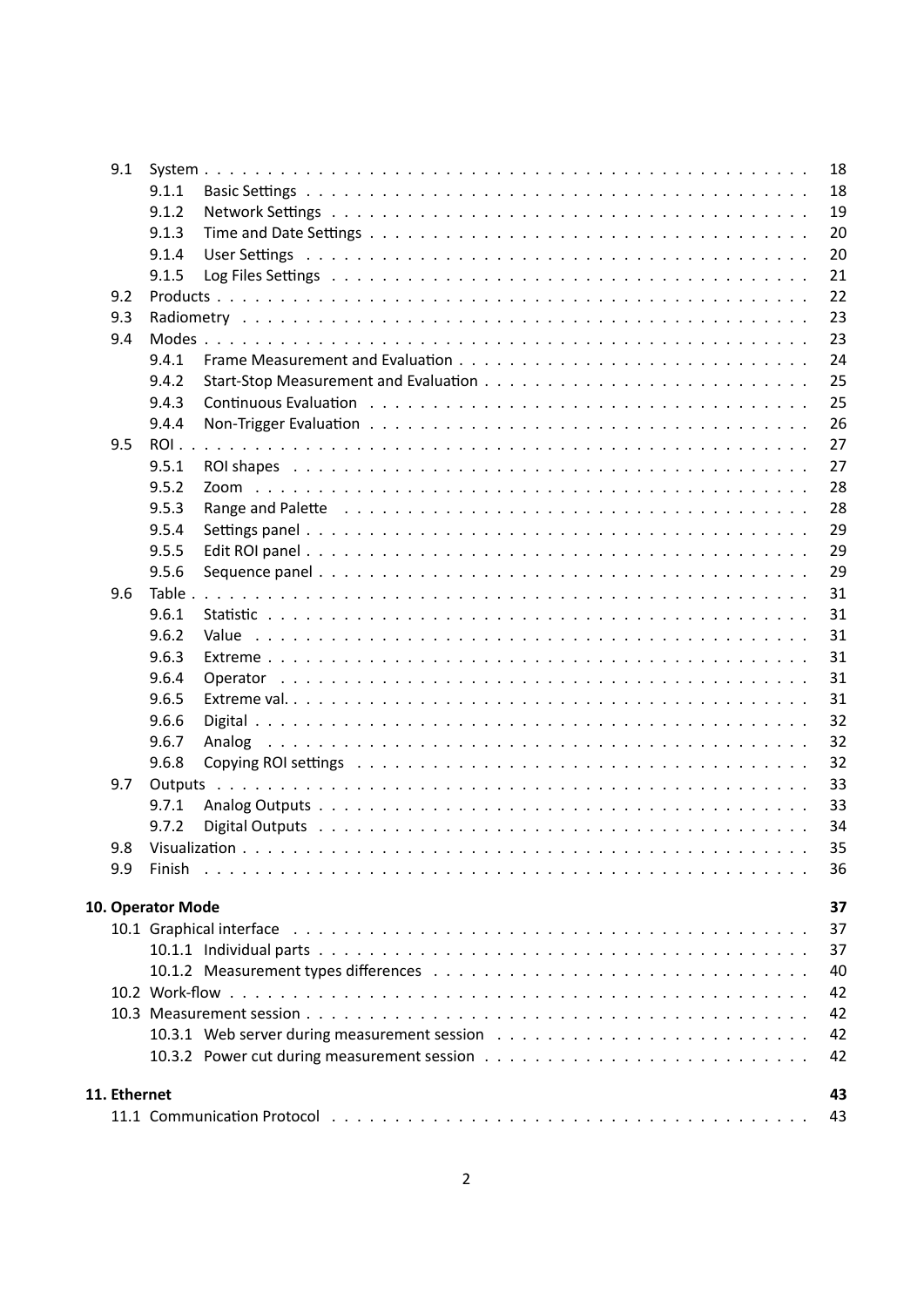

| 12. Data Transfer                                                                                                                                                                                                              | 46 |
|--------------------------------------------------------------------------------------------------------------------------------------------------------------------------------------------------------------------------------|----|
|                                                                                                                                                                                                                                | 46 |
|                                                                                                                                                                                                                                | 46 |
|                                                                                                                                                                                                                                | 47 |
| 13. Firmware update                                                                                                                                                                                                            | 48 |
|                                                                                                                                                                                                                                | 48 |
| 14. Workswell CorePlayer                                                                                                                                                                                                       | 49 |
|                                                                                                                                                                                                                                | 49 |
| <b>15. Environment Conditions</b>                                                                                                                                                                                              | 50 |
| 15.1 Environment Conditions (a) and a series and a series and a series and conditions of the series and the series of the series of the series of the series of the series of the series of the series of the series of the se | 50 |
| 16. Infrared camera behaviour                                                                                                                                                                                                  | 51 |
|                                                                                                                                                                                                                                | 51 |
|                                                                                                                                                                                                                                | 51 |
| 17. Maintanance                                                                                                                                                                                                                | 52 |
|                                                                                                                                                                                                                                | 52 |
|                                                                                                                                                                                                                                | 52 |
| 18. Troubleshoot                                                                                                                                                                                                               | 53 |
|                                                                                                                                                                                                                                | 53 |
|                                                                                                                                                                                                                                | 53 |
|                                                                                                                                                                                                                                | 53 |
|                                                                                                                                                                                                                                | 53 |
|                                                                                                                                                                                                                                | 54 |

3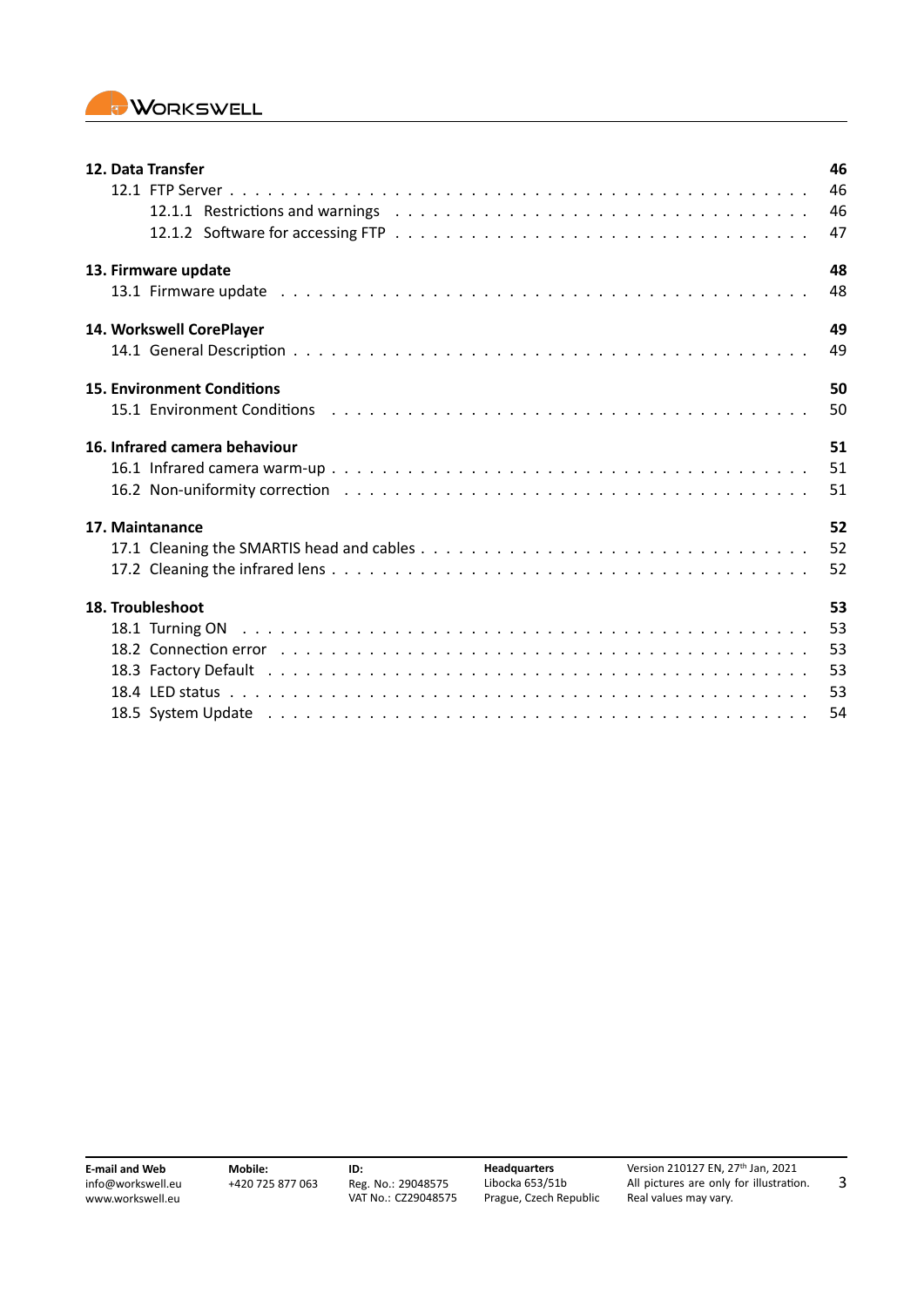

## <span id="page-4-0"></span>**1 Introduction**

## <span id="page-4-1"></span>**1.1 Legal Disclaimer**

All products (software, hardware or firmware) manufactured by Workswell s.r.o. are warranted against defective materials and workmanship for a period of twelve (12) months, provided such products have been under normal storage and use in accordance with herein instructions.

The warranty extends only to the original purchaser and is not transferable. It is not applicable to any product which has been subjected to misuse, neglect, accident or abnormal conditions of operation.

In the case of a defect in a product covered by this warranty the product must not be further used in order to prevent additional damage. The purchaser shall promptly report any defect to Workswell s.r.o. or its authorized distributor or this warranty will not apply.

Workswell s.r.o. will, at its option, repair or replace any such defective product free of charge if, upon inspection, it proves to be defective in material or workmanship and provided that it is returned to Workswell within the said twelve‐month period.

Nobody but Workswell s.r.o. is allowed to open or modify such product.

Workswell s.r.o. has no other obligation or liability for defects than those set forth above. No other warranty is expressed or implied. Workswell s.r.o. shall not be liable for any direct, indirect, special, incidental or consequential loss or damage, whether based on contract, tort or any other legal theory.

## <span id="page-4-2"></span>**1.2 Copyright**

© Workswell s.r.o. All rights reserved worldwide. No parts of the software including source code may be reproduced, transmitted, transcribed or translated into any language or computer language in any form or by any means, electronic, magnetic, optical, manual or otherwise, without the prior written permission of Workswell s.r.o.

Names and marks appearing on the products herein are either registered trademarks or trademarks of Workswell s.r.o. All other trademarks, trade names or company names referenced herein are used for identification only and are the property of their respective owners.

**E‐mail and Web** info@workswell.eu <www.workswell.eu> **Mobile:** +420 725 877 063 **ID:** Reg. No.: 29048575 VAT No.: CZ29048575 **Headquarters** Libocka 653/51b Prague, Czech Republic Version 210127 EN, 27th Jan, 2021 All pictures are only for illustration. Real values may vary.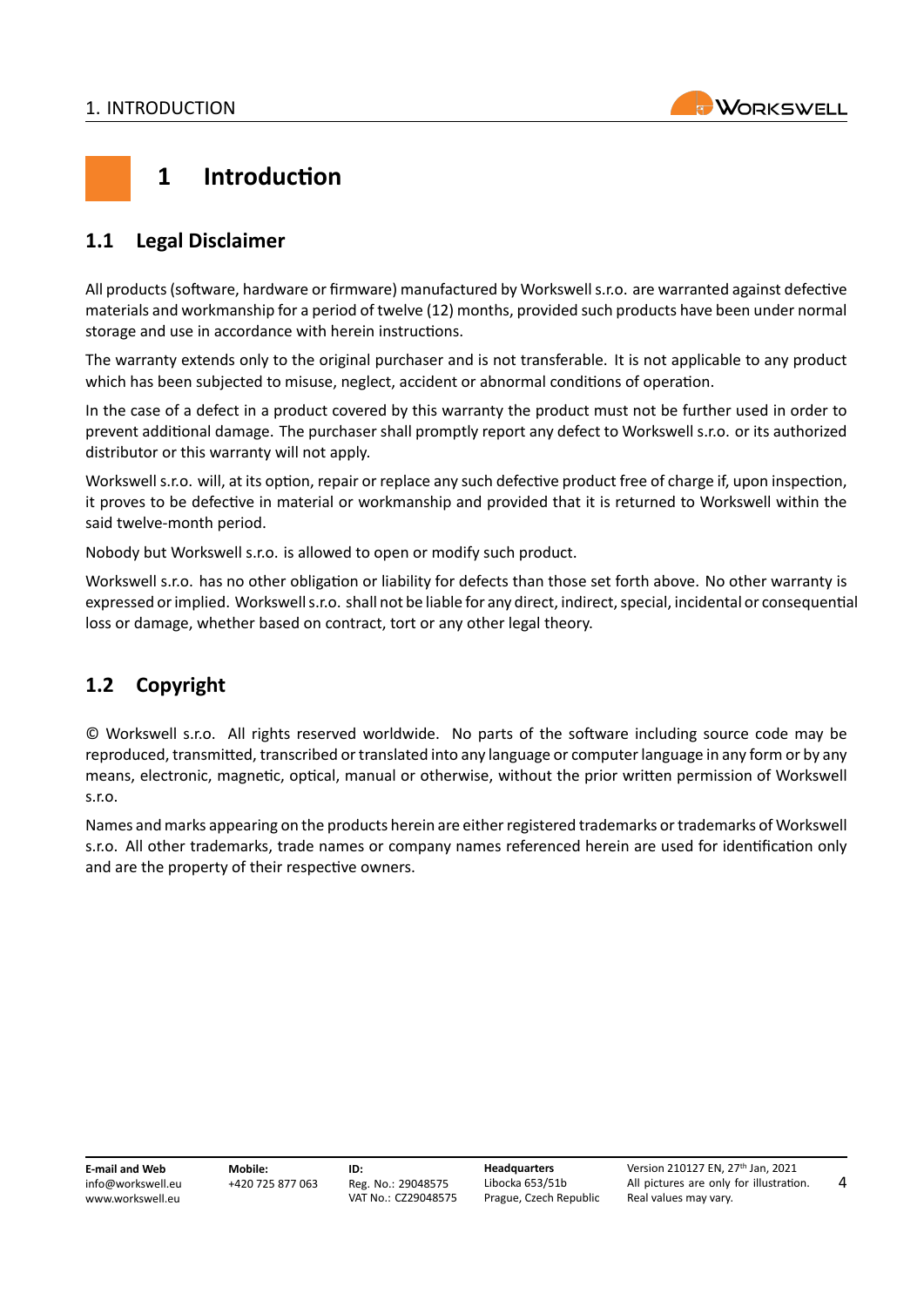<span id="page-5-0"></span>

## **2 Help and FAQ**

## <span id="page-5-1"></span>**2.1 General Instructions**

While looking for a solution of any technical problem we recommend following these steps:

- **try to find an answer by searching this User Manual**
- contact your dealer
- search Workswell s.r.o. website at https://workswell.cz/termokamera-smartis/
- log in and send an email to <support.workswell.eu>

**E‐mail and Web** info@workswell.eu <www.workswell.eu>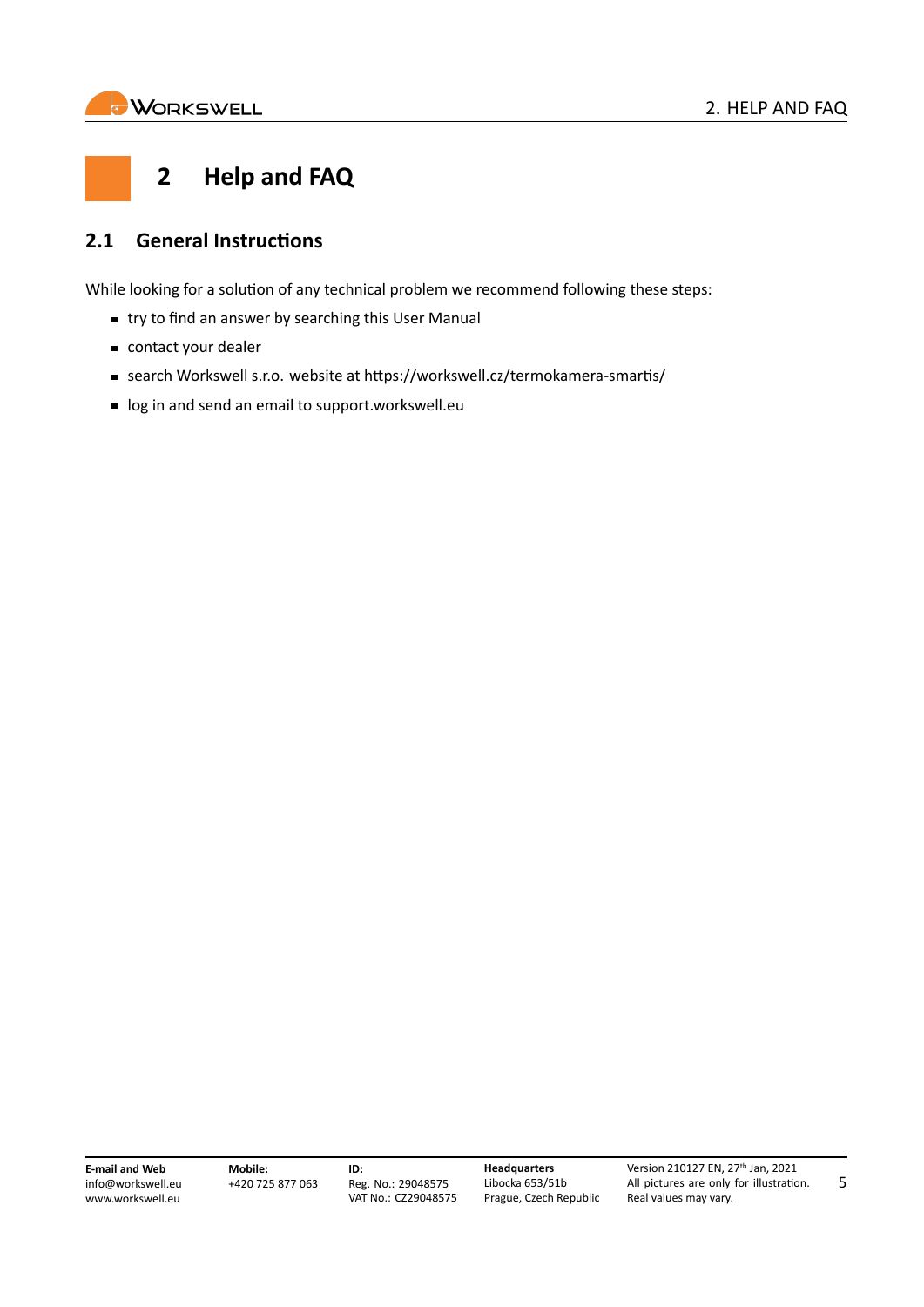

6

## <span id="page-6-0"></span>**3 User Information**

## <span id="page-6-1"></span>**3.1 Typographic Conventions**

Following typographic conventions are used in this User Manual:

- UPPER CASE is used for the names of keys, buttons and menu items
- COURIER is used for filenames and paths
- *Italic* is used for important information and document names
- **bold** is used for the links to other sections, for function names or internet sites

### <span id="page-6-2"></span>**3.2 Help and Community Forum**

For technical questions that were not answered in this User Manual feel free to contact your dealer or visit the product website at [https://workswell.cz/termokamera‐smartis/.](https://workswell.cz/termokamera-smartis/) Try to find an answer by searching the Community Forum and if there is not such answer please log in and send an email on [support.workswell.eu.](support.workswell.eu)

### <span id="page-6-3"></span>**3.3 Updates**

The primary aim of Workswell s.r.o. company is to supply their products in a way to meet the current needs of its users and at the same time to remove all the weaknesses that were found in their use as soon as possible. For this reason, Workswell s.r.o. regularly releases updates for all their products.

### <span id="page-6-4"></span>**3.4 Firmware**

Firmware is the "internal" control program of the device. From the user's point of view, only the official firmware released by Workswell s.r.o. company can be used for update of the device.

**E‐mail and Web** info@workswell.eu <www.workswell.eu> **Mobile:** +420 725 877 063 **ID:** Reg. No.: 29048575 VAT No.: CZ29048575 **Headquarters** Libocka 653/51b Prague, Czech Republic Version 210127 EN, 27th Jan, 2021 All pictures are only for illustration. Real values may vary.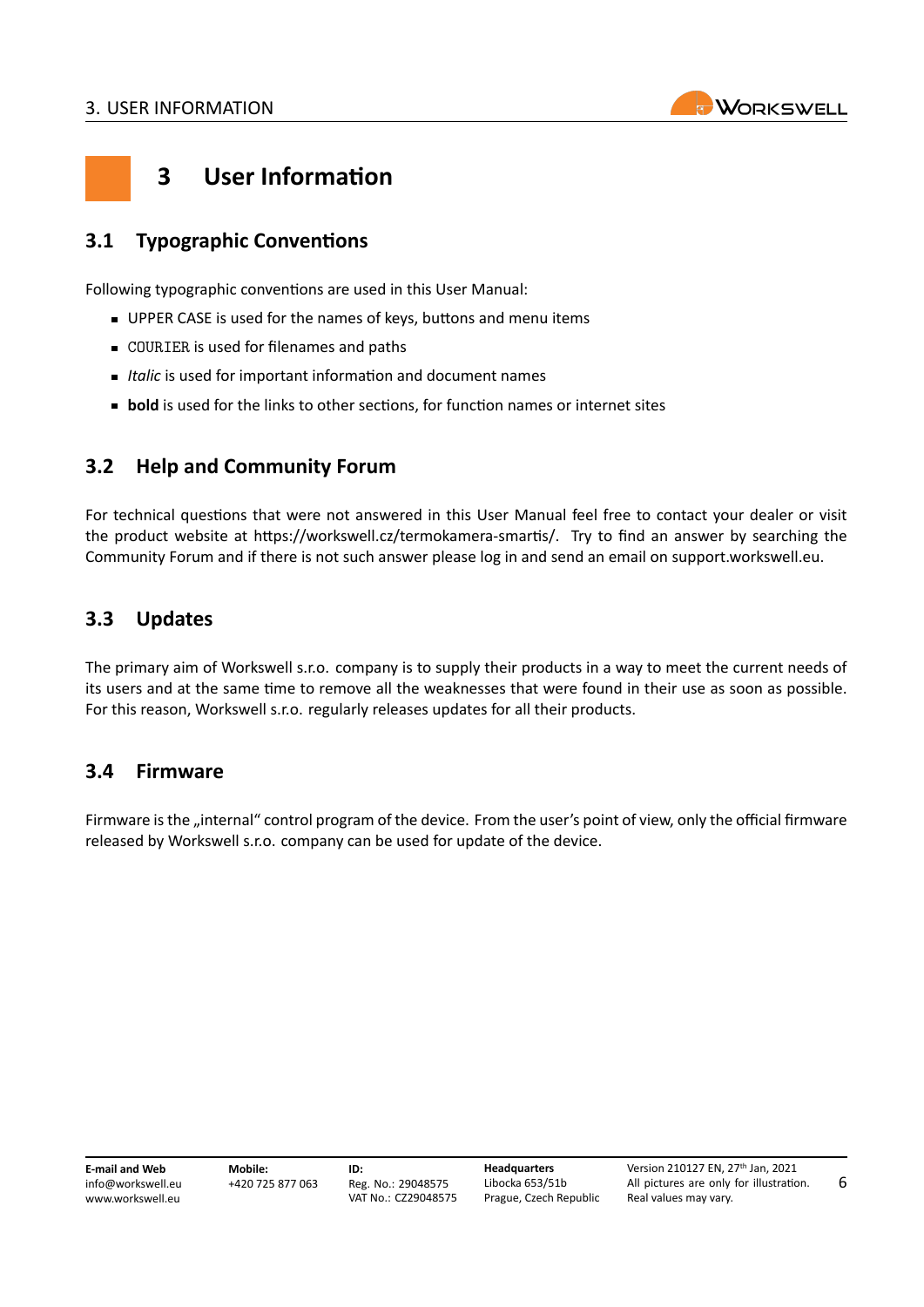7

## <span id="page-7-0"></span>**4 Warning and Cautions**

## <span id="page-7-1"></span>**4.1 Warnings**

Before using the product, please check that there is no visible damage or malfunction. If there are any visible signs of damage or other defect on the device, then on no account should it be installed or put into operation.

Any interference and non‐certified service operations into the product leads to an automatic loss of warranty.

## <span id="page-7-2"></span>**4.2 Notifications**

Do not use or store the device in conflict with the storage and operating conditions laid down in this manual (only for hardware).

- Do not point the infrared camera (with or without the lens cover) at strong energy sources, for example, devices that cause laser radiation, or the sun. This can have an unwanted effect on the accuracy of the camera. It can also cause damage to the detector in the camera.
- Plug the camera to its own power source. Do not plug the camera into the same power source as drone's motors.
- Do not use the Workswell SMARTIS system in temperatures higher than +50*◦*C (+122*◦* F). High temperatures can cause damage to the camera.
- Do not use the Workswell SMARTIS system in temperatures lower than ‐15*◦*C (+5*◦* F). Low temperatures can cause damage to the camera.
- Do not apply solvents or equivalent liquids to the cameras, the cables, or other items. Damage to the items can occur.
- Be careful when you clean the infrared lens. The lens has an anti-reflective coating which is easily damaged. Do not use too much force to clean the infrared lens. This can cause damage to the anti-reflective coating.
- The encapsulation rating is only applicable when all the openings on the all components of the system are sealed with their correct covers, hatches, or caps.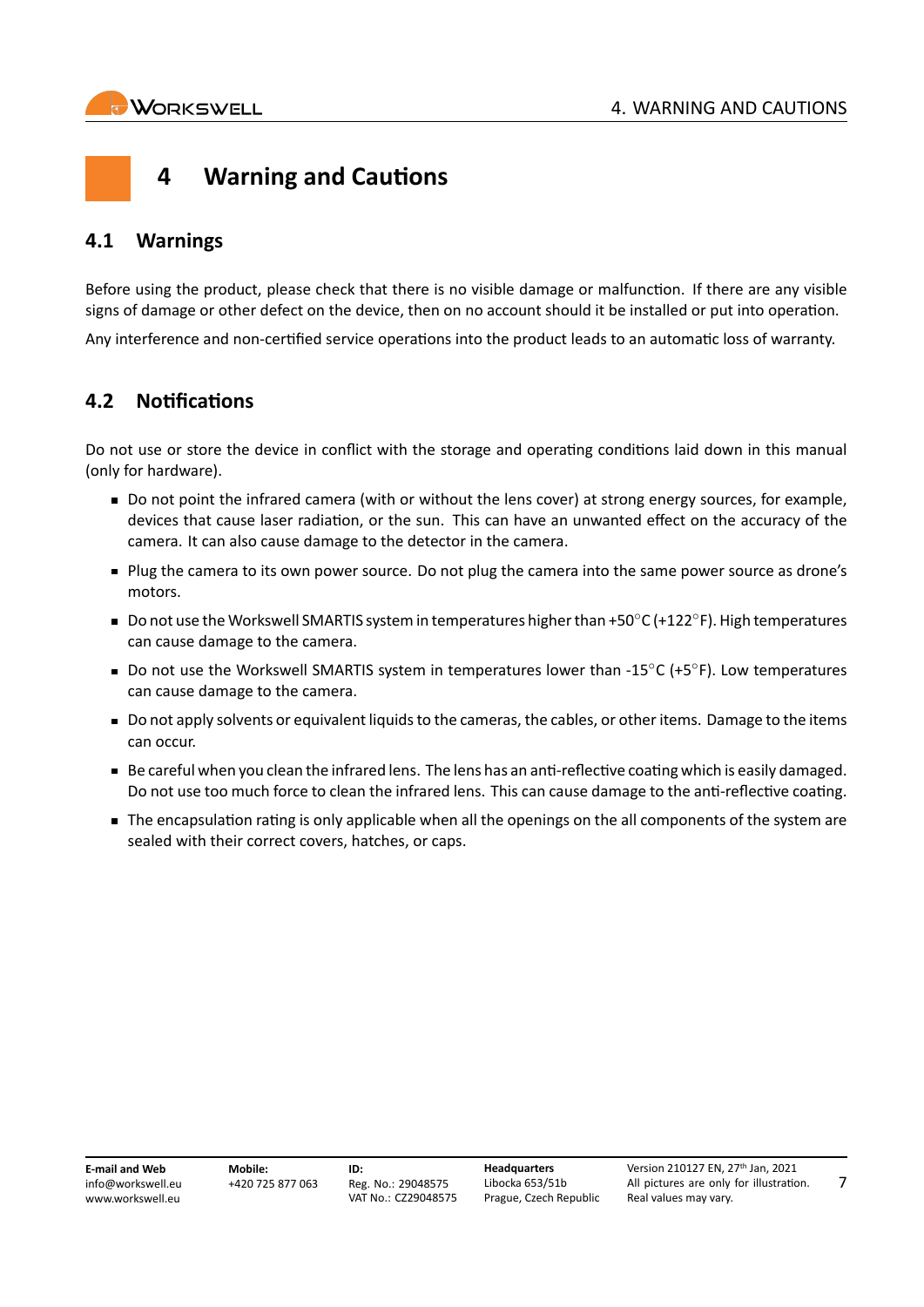

<span id="page-8-0"></span>

## **5 Revision History**

## **1.0.0**

**Initial Release** 

## **210127**

Added new support contact and version numbering.

**E‐mail and Web** info@workswell.eu <www.workswell.eu>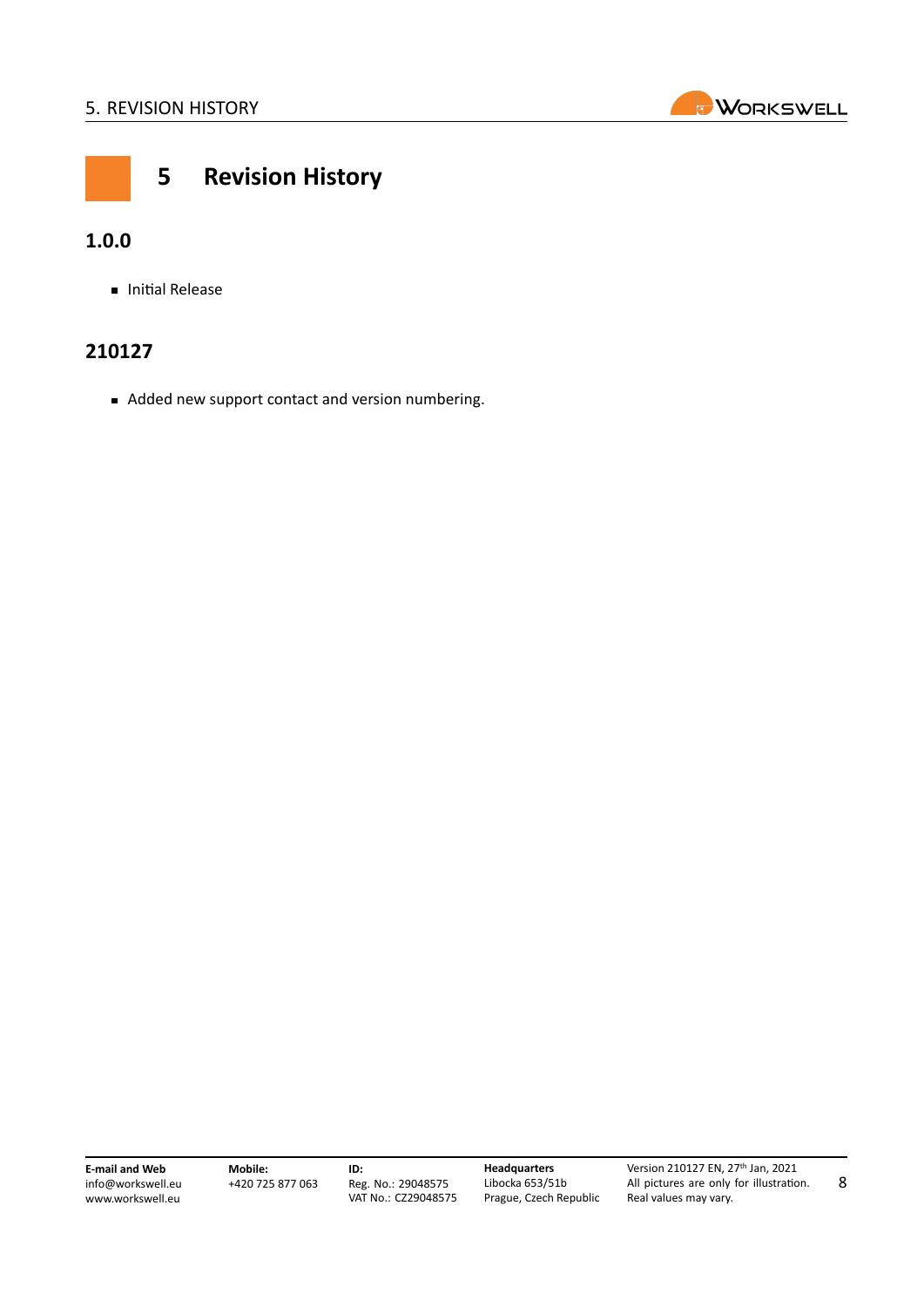

<span id="page-9-0"></span>

## <span id="page-9-1"></span>**6.1 Connection**

For fully controlling the SMARTIS you need:

- **Ethernet Cable**
- 1x M12 5-pin cable for power supply
- 3x M12 8-pin cables for Digital Triggers, Digital Outputs and Analog Outputs

#### <span id="page-9-2"></span>**6.1.1 Power Supply**

<span id="page-9-4"></span>You can power your SMARTIS with M12 5-pin cable. Voltage between VCC and GND pins must be within range **18VDC ‐ 32VDC**. You can see the power connector pinout in the Figure [6.1a.](#page-9-4)



| <b>Contact</b> | <b>Function</b> | <b>Color</b> |
|----------------|-----------------|--------------|
| 1              | VCC+            | Brown        |
| $\mathcal{P}$  | VCC+            | White        |
| 3              | GND             | Black        |
| 4              | <b>GND</b>      | Blue         |
| 5              | NC.             | Gray         |

(b) Power supply wire coloring.

**Note**: Exceeding the input power range may cause damage to the SMARTIS.

#### <span id="page-9-3"></span>**6.1.2 Digital Triggers**

You can trigger your SMARTIS with M12 8‐pin cable. Trigger level of each trigger is within range **8VDC ‐ 36VDC**. You can see the trigger connector pinout in the Figure [6.2a](#page-10-1).

| <b>E-mail and Web</b> | Mobile:          | ID:                 | <b>Headquarters</b>    | Version 210127 EN. 27th Jan. 2021       |  |
|-----------------------|------------------|---------------------|------------------------|-----------------------------------------|--|
| info@workswell.eu     | +420 725 877 063 | Reg. No.: 29048575  | Libocka 653/51b        | All pictures are only for illustration. |  |
| www.workswell.eu      |                  | VAT No.: CZ29048575 | Prague, Czech Republic | Real values may vary.                   |  |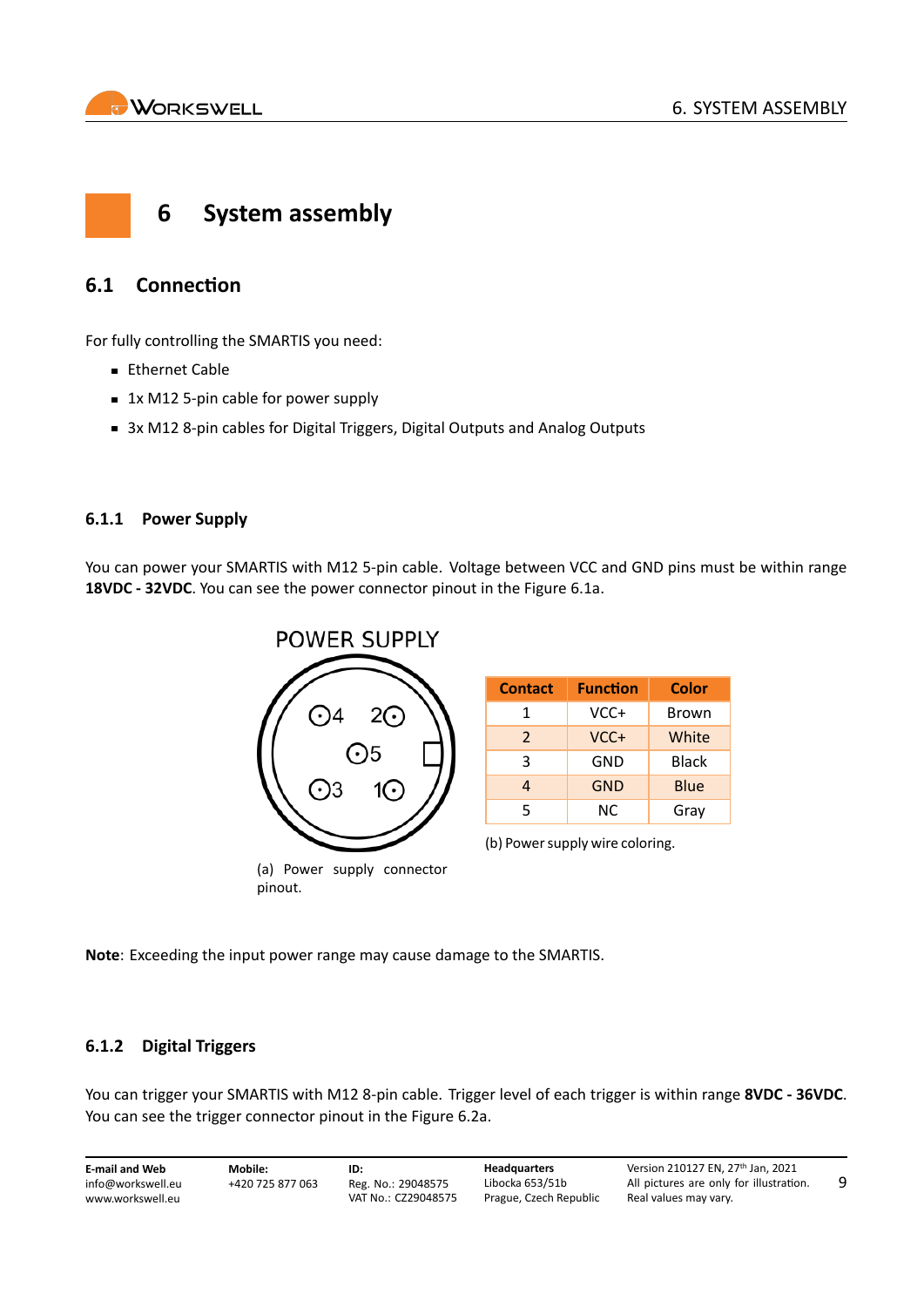

<span id="page-10-1"></span>

| <b>Contact</b> | <b>Function</b> | <b>Color</b> |
|----------------|-----------------|--------------|
| 1              | LATCH+          | White        |
| $\overline{2}$ | GND_T           | <b>Brown</b> |
| 3              | START+          | Green        |
| 4              | <b>GND T</b>    | Yellow       |
| 5              | STOP+           | Gray         |
| 6              | <b>GND T</b>    | Pink         |
| 7              | NUC+            | Blue         |
| 8              | <b>GND T</b>    | Red          |
|                |                 |              |

(a) Connector pinout.

(b) Digital triggers wire coloring.

#### <span id="page-10-0"></span>**6.1.3 Digital Outputs**

<span id="page-10-2"></span>You can use 7 Digital Outputs of your SMARTIS with M12 8-pin cable. Each Digital Output is set as an open collector circuit. You can see the Digital Outputs connector pinout in the Figure [6.3a](#page-10-2) and output's schematics and example circuit in the Figure [6.4.](#page-11-1)



| <b>Contact</b> | <b>Function</b> | <b>Color</b> |
|----------------|-----------------|--------------|
| 1              | D0              | White        |
| $\overline{2}$ | D <sub>1</sub>  | <b>Brown</b> |
| 3              | D2              | Green        |
| $\overline{4}$ | D <sub>3</sub>  | Yellow       |
| 5              | D4              | Gray         |
| 6              | D <sub>5</sub>  | Pink         |
| 7              | D6              | Blue         |
| 8              | <b>GND</b>      | Red          |
| (h)<br>Nioital | outputs         | wire         |

(b) Digital outputs wire coloring.

**E‐mail and Web** info@workswell.eu <www.workswell.eu> **Mobile:** +420 725 877 063 **ID:** Reg. No.: 29048575 VAT No.: CZ29048575 **Headquarters** Libocka 653/51b Prague, Czech Republic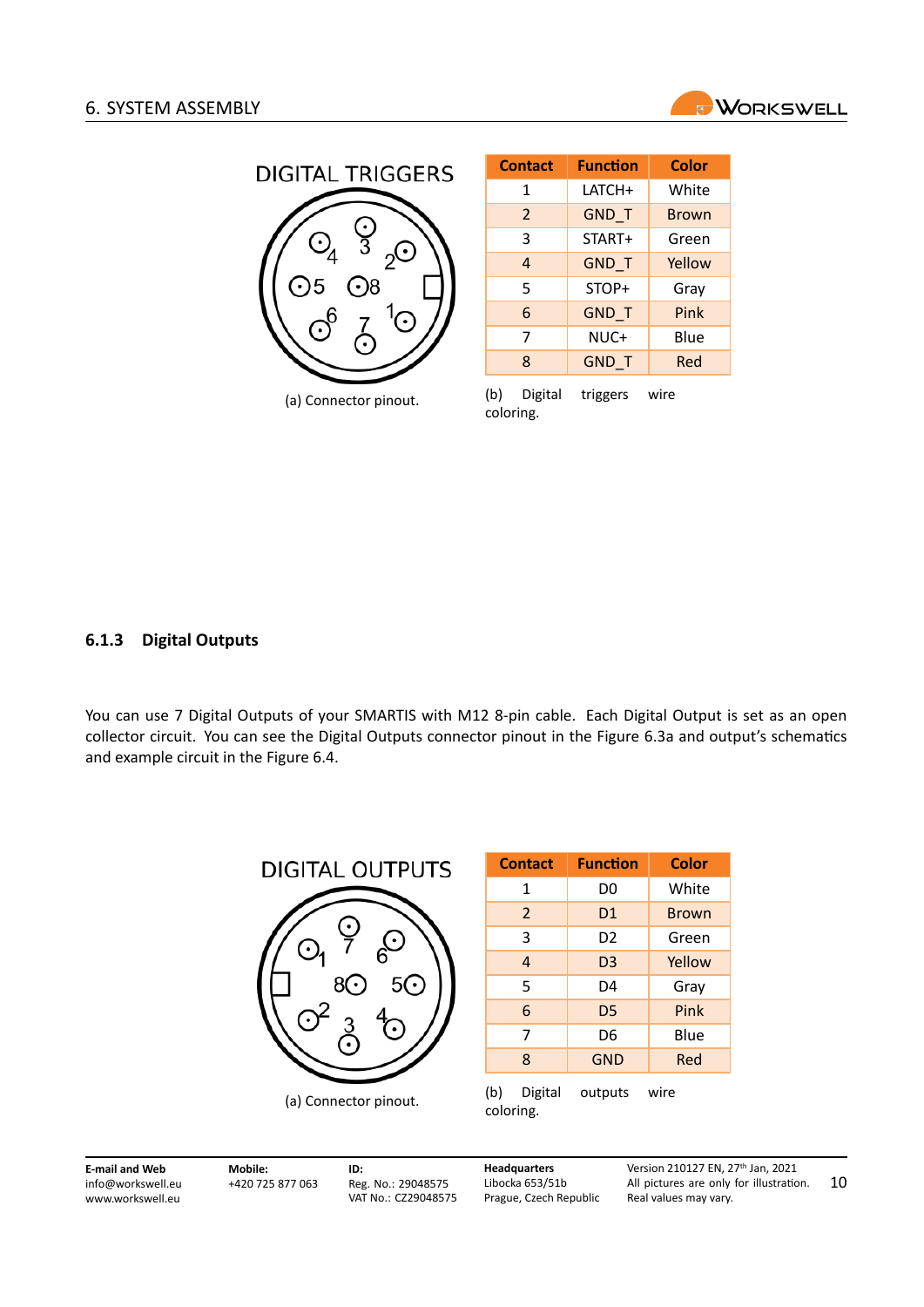<span id="page-11-1"></span>



Figure 6.4: Output pin scheme.

#### <span id="page-11-0"></span>**6.1.4 Analog Outputs**

You can use 7 Analog Outputs of your SMARTIS with M12 8-pin cable. Each Analog Output can be set as voltage or current loop:

- **Voltage**
	- *±*12V
	- 0V ‐ 12V
	- $0V 6V$
- **Current**
	- *±*24mA
	- 4mA ‐ 24mA

<span id="page-11-2"></span>You can see the Analog Outputs connector pinout in the Figure [6.5a.](#page-11-2)



| <b>Contact</b> | <b>Function</b> | Color        |
|----------------|-----------------|--------------|
| 1              | $A0+$           | White        |
| $\overline{2}$ | A0-             | <b>Brown</b> |
| 3              | $A1+$           | Green        |
| 4              | $A1-$           | Yellow       |
| 5              | $A2+$           | Gray         |
| 6              | $A2-$           | Pink         |
| 7              | $A3+$           | Blue         |
| 8              | $A3-$           | Red          |
| (b)<br>Analog  | outputs         | wire         |

coloring.

**E‐mail and Web** info@workswell.eu <www.workswell.eu> **Mobile:** +420 725 877 063 **ID:** Reg. No.: 29048575 VAT No.: CZ29048575 **Headquarters** Libocka 653/51b Prague, Czech Republic

Version 210127 EN, 27th Jan, 2021 All pictures are only for illustration. Real values may vary. 11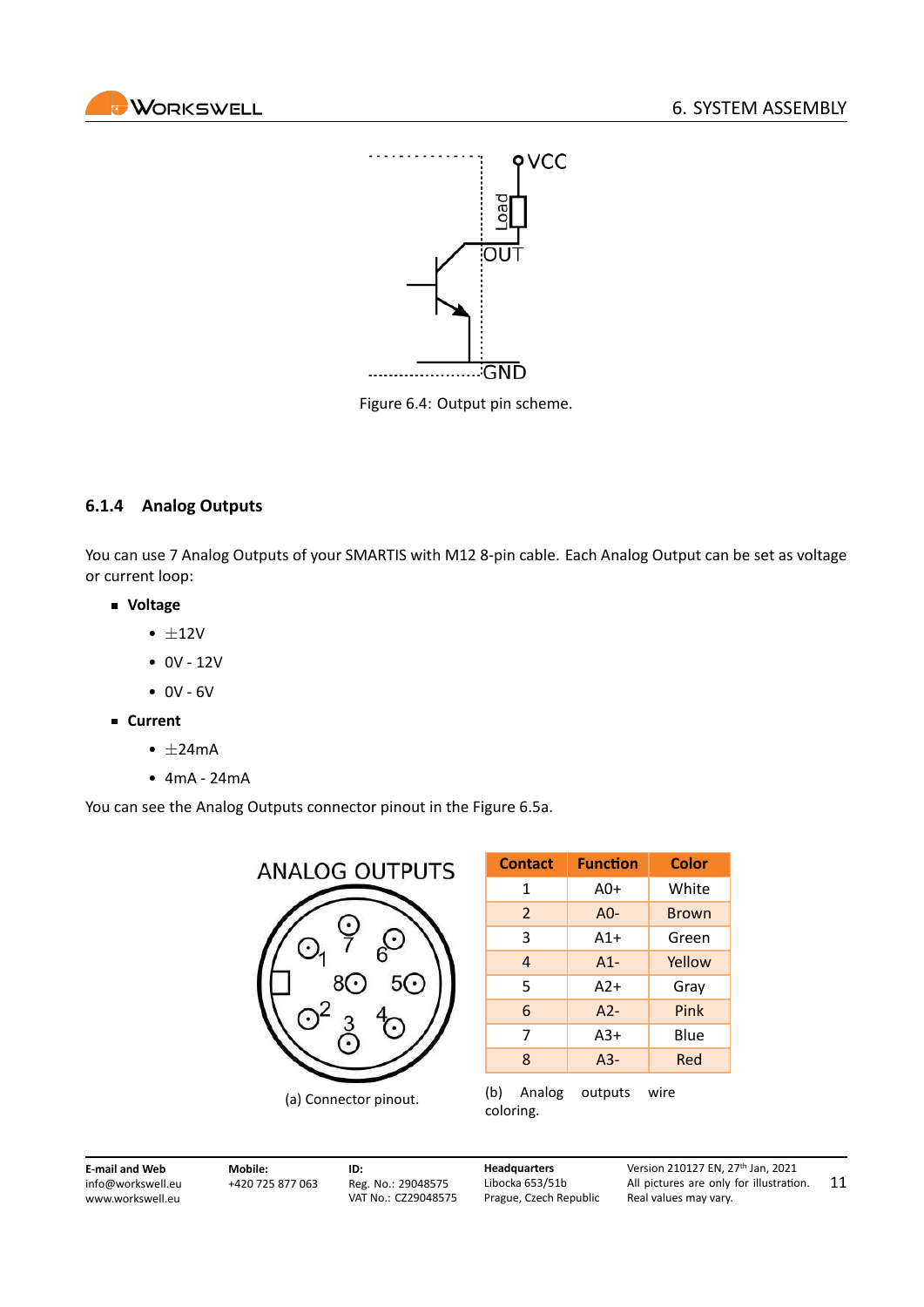

## <span id="page-12-0"></span>**6.2 Mounting the system**





**E‐mail and Web** info@workswell.eu <www.workswell.eu> **Mobile:** +420 725 877 063 **ID:** Reg. No.: 29048575 VAT No.: CZ29048575 **Headquarters** Libocka 653/51b Prague, Czech Republic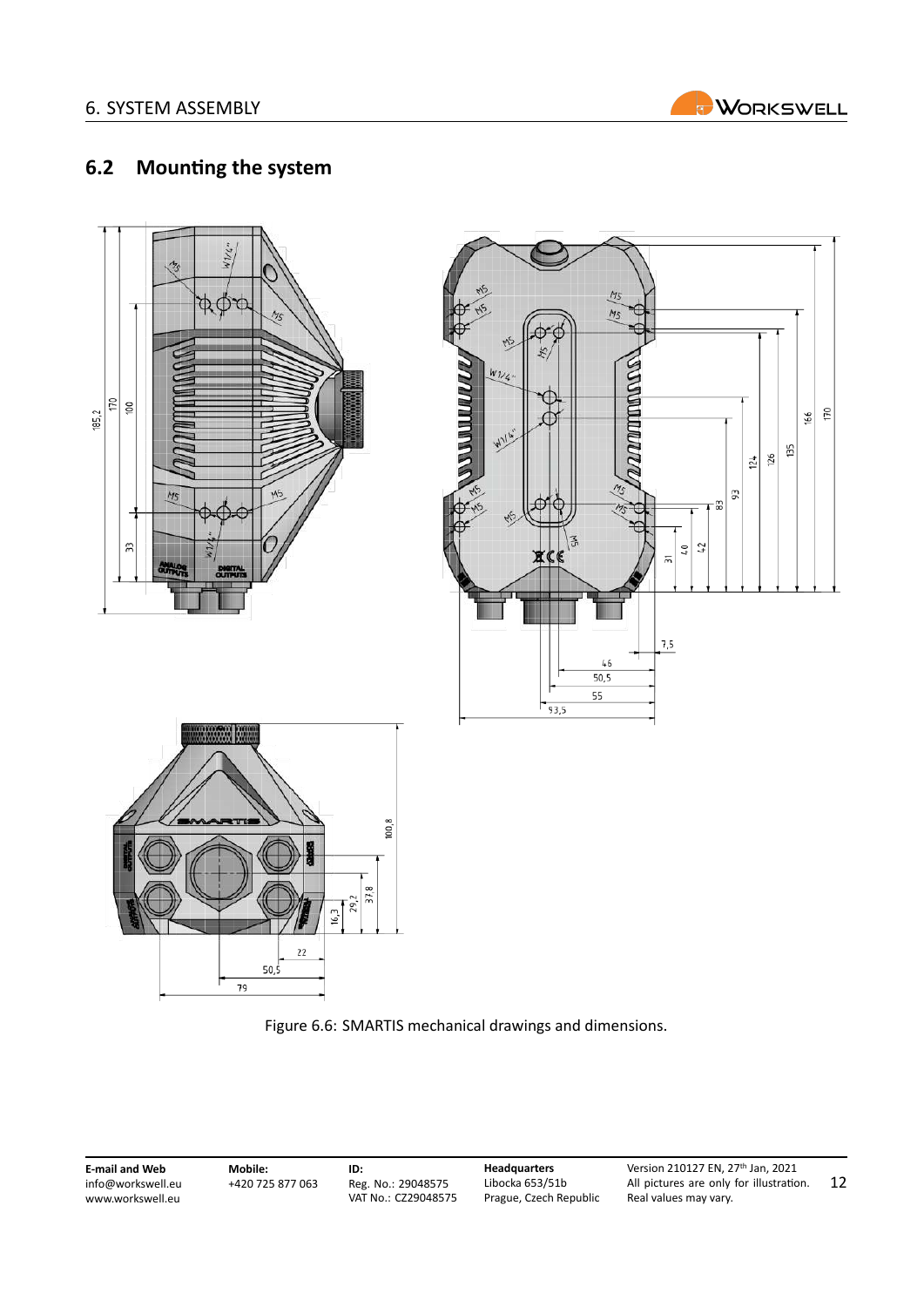<span id="page-13-0"></span>

## **7 General usage overview**

This chapter should provide the reader basic usage information for understanding SMARTIS functions, the logic behind it and basic terminology.

## <span id="page-13-1"></span>**7.1 Controlling SMARTIS**

The SMARTIS is intended as all‐in‐one solution featuring a thermal camera, control unit, I/O card, as well as a TPC/IP interface integrated within a single casing including an in‐built web server allowing for communication with a superior system, including any PLC with this interface.

#### <span id="page-13-2"></span>**7.1.1 Web server**

After powering the SMARTIS up and connecting it to Ethernet network, the device should be available on default IP address **10.0.0.225**. This IP address could be changed later.

All the user needs for configuring and controlling the SMARTIS is computer or tablet with at least 10" screen with web browser. The built in web server should be running few seconds after the SMARTIS boots up.

The web server is available on the standard web port 80.

#### <span id="page-13-3"></span>**7.1.2 Login control**

The inner logic of SMARTIS does not allow more users to log into the web server simultaneously. This should prevent unexpected settings changes from administrator or operators.

The current user logged in must be firstly disconnected before another user can use the SMARTIS web server. This can be done through special web pages described in chapter [8.](#page-16-0)

### <span id="page-13-4"></span>**7.1.3 Users**

There two types of users: administrator and operators.

#### **Administrator**

Administrator (or "Admin") is a unique user that can not be created nor deleted. Administrator has the highest privileges, he/she can creates unlimited number of operators.

Administrator should configure the SMARTIS and prepare it for operators to perform measurement sessions.

The default password for administrator "Admin" is "1234".

| <b>E-mail and Web</b> | Mobile:          | ID:                 | <b>Headquarters</b>    | Version 210127 EN. 27th Jan. 2021       |     |
|-----------------------|------------------|---------------------|------------------------|-----------------------------------------|-----|
| info@workswell.eu     | +420 725 877 063 | Reg. No.: 29048575  | Libocka 653/51b        | All pictures are only for illustration. | -13 |
| www.workswell.eu      |                  | VAT No.: CZ29048575 | Prague, Czech Republic | Real values may vary.                   |     |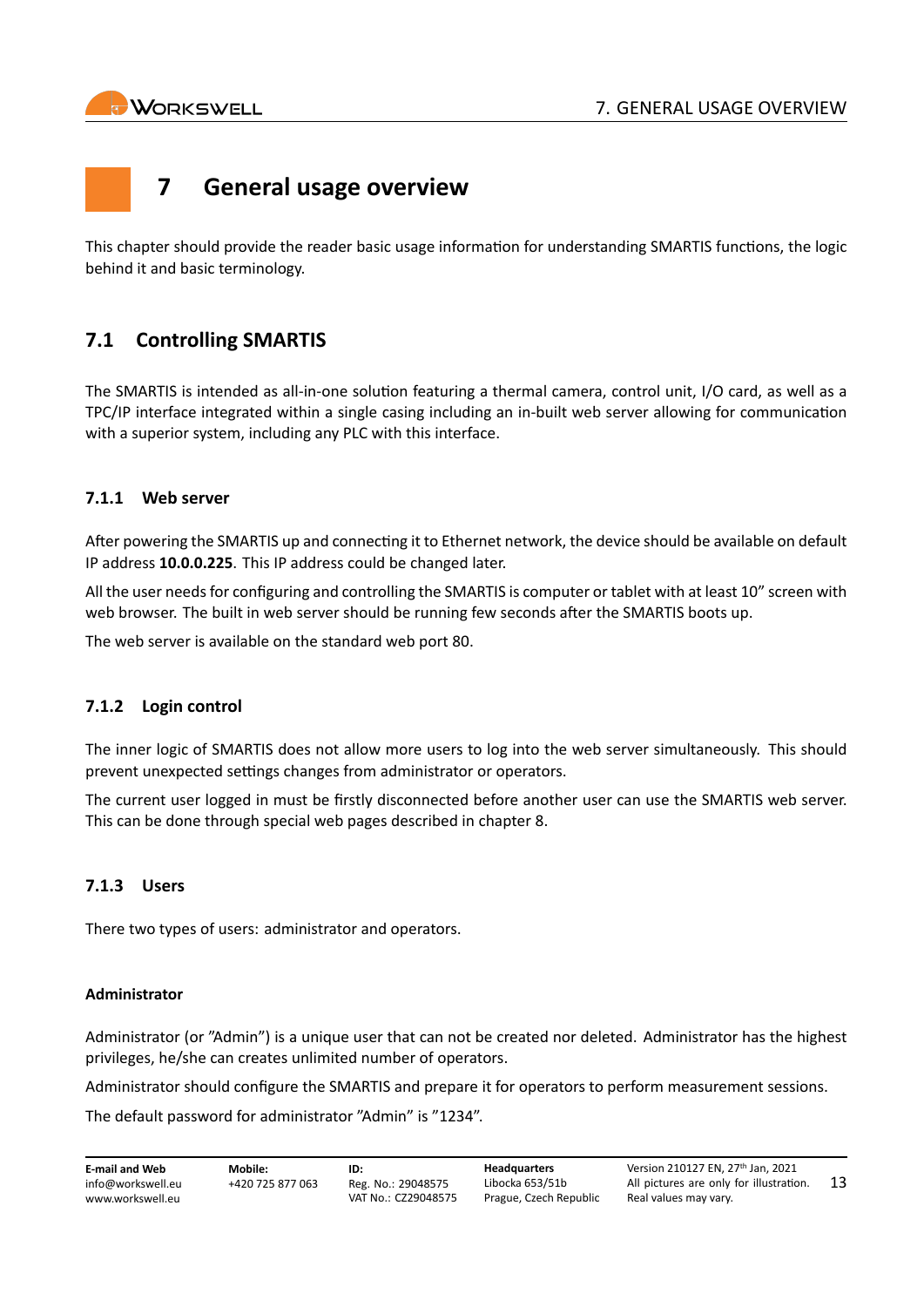

#### **Operators**

Operators are users with the privilege to control measurements sessions. Operators can change products (a set of settings) and start or stop the measurement sessions.

They should watch over the measurements and progress.

#### <span id="page-14-0"></span>**7.1.4 Admin and Operator Modes**

As with the two kind of users, there are two basic modes with different web pages on SMARTIS web server. If administrator logs in to web server, the "Admin Mode" starts. If operator logs in, the "Operator Mode" starts.

#### **Admin Mode**

Admin mode takes the administrator through several tabs and web pages with settings. The administrator should follow these tabs and create one or more operators and products.

Please refer to chapter [9](#page-18-0) for further details.

#### **Operator Mode**

Operator mode is just a single web page. Upon operator logging, he can select some if his products and starts or stops measurement sessions.

Please refer to chapter [10](#page-37-0) for further details.

### <span id="page-14-1"></span>**7.2 Products overview**

For the broadest range of usage administrator can create several operators with their own settings.

Each operator can have several products ‐ a set of settings. The operator can select whatever of his products starts the measurement with this settings.

There are just a few general settings like language, units, date, time etc. The rest is encapsulated in its own product.

#### <span id="page-14-2"></span>**7.2.1 Measurement Modes**

Measurement modes are a basic settings for each product. Again, to cover all kind of applications, several modes can be chosen.

#### <span id="page-14-3"></span>**7.2.2 ROI**

One of the most important settings is so called Regions Of Interests, or ROIs.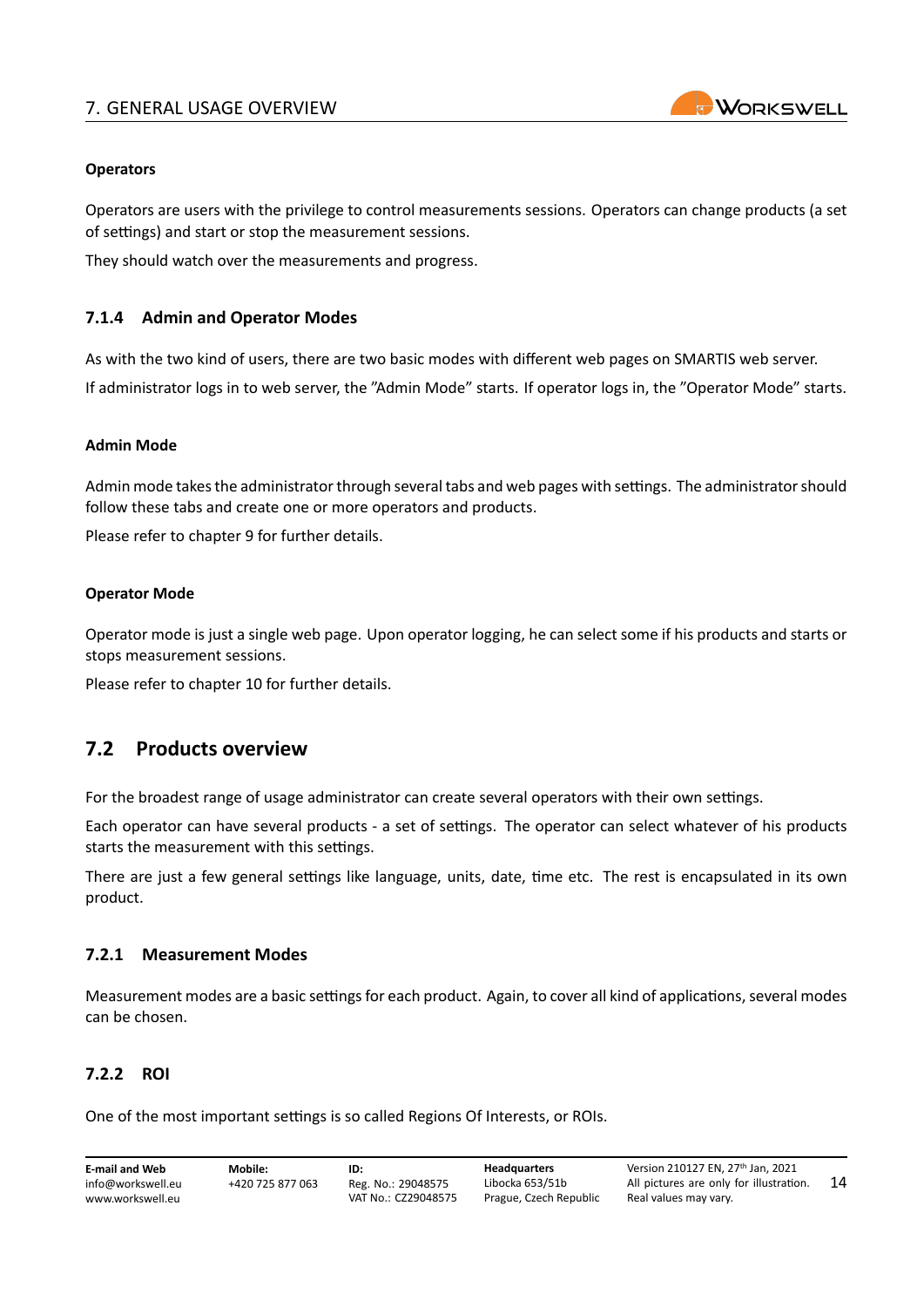

15

ROI is an point or an area of a thermocamera image upon which the measurement computations and evaluations are performed. Each product can have several ROIs.

For further information, please refer to chapter [9.5](#page-27-0).

### <span id="page-15-0"></span>**7.3 Measurement overview**

When operator logs in, he should select the product. The SMARTIS will not evaluate any digital signal nor do any measurement until the operator starts the measurement session.

#### <span id="page-15-1"></span>**7.3.1 Measurement session**

When measurement session starts, the SMARTIS will perform an image calibration and will react to digital inputs and produce digital and analog outputs according to product settings.

It will do individual measurements and evaluate the results. Each single measurement can consist of data collecting from incoming thermal images.

The SMARTIS will continue a measurement until the operator stops the measurement session.

#### <span id="page-15-2"></span>**7.3.2 Digital and analog inputs and outputs**

During the measurement session, the SMARTIS will react to digital inputs and produce the analog outputs according to product settings.

These signals should be connected to PLC unit. The PLC should signal the SMARTIS when to start individual measurements and control the outputs from SMARTIS.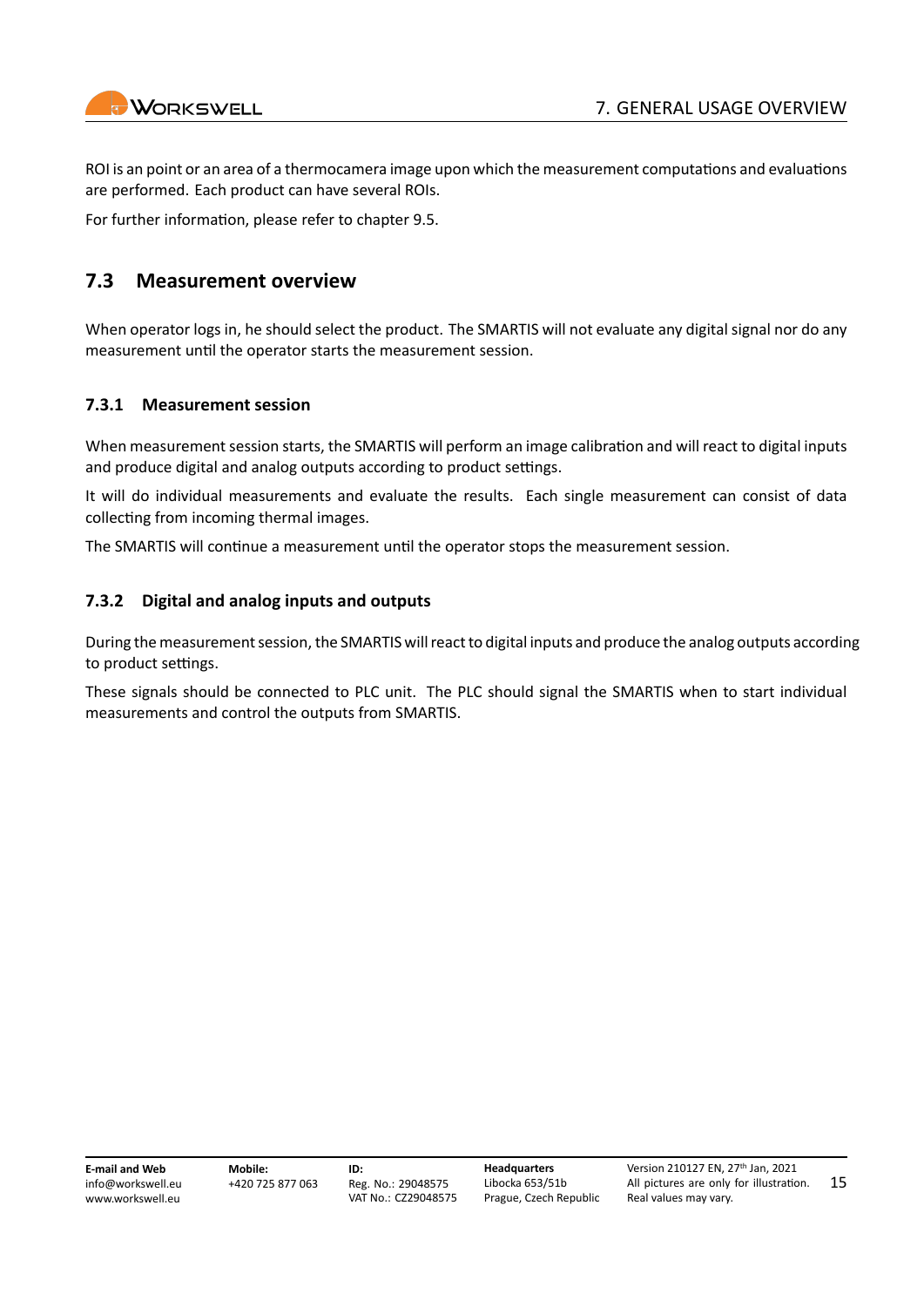

## <span id="page-16-0"></span>**8 Login**

If you power up the SMARTIS, log-in screen appears. There are two types of log-in screen, one if there is not any measurement in progress and one if there is.

## <span id="page-16-1"></span>**8.1 No measurement in progress**

For logging in, follow these steps:

- 1. Select the user you want to log‐in. For opening the SMARTS settings mode, select the "Admin" user. For opening the operator mode, select appropriate user from the combo‐box menu
- 2. Type in the correct password.
- 3. Press Log In

|       | <b>WORKSWELL</b> |
|-------|------------------|
| Admin | $\cdot$          |
|       | Log In           |

Figure 8.1: Main log‐in screen ‐ no measurement in progress.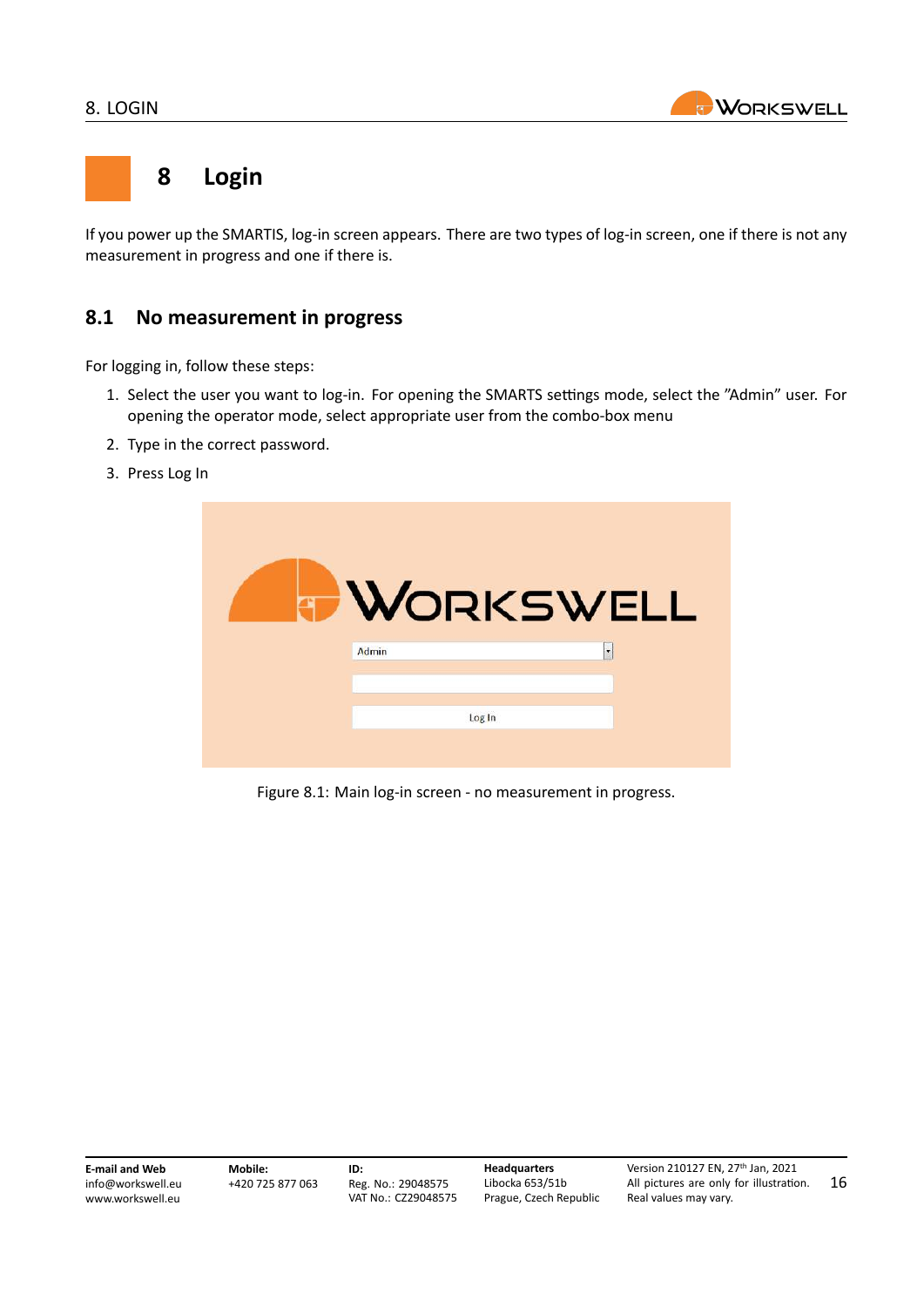

### <span id="page-17-0"></span>**8.2 Measurement in progress**

If the measurement is in progress and you try to log-in you have two options.

- 1. Log-in to operator mode with the password of the currently logged user.
- 2. Stop measurement with the Admin password and log to the main log-in screen.

|                                 |                 | <b>WORKSWELL</b>                                                                                              |
|---------------------------------|-----------------|---------------------------------------------------------------------------------------------------------------|
|                                 |                 |                                                                                                               |
|                                 |                 | Warning! Measure in progress and nobody logged in. Please, log in as current user or end the measurement with |
| admin password.<br>User: Tester |                 |                                                                                                               |
| Product: Produkt1               |                 |                                                                                                               |
|                                 | User password:  |                                                                                                               |
|                                 |                 | Log In Tester                                                                                                 |
|                                 | Admin password: |                                                                                                               |
|                                 |                 | <b>Stop Measurement</b>                                                                                       |
|                                 |                 |                                                                                                               |

Figure 8.2: Main log‐in screen ‐ measurement in progress.

**E‐mail and Web** info@workswell.eu <www.workswell.eu>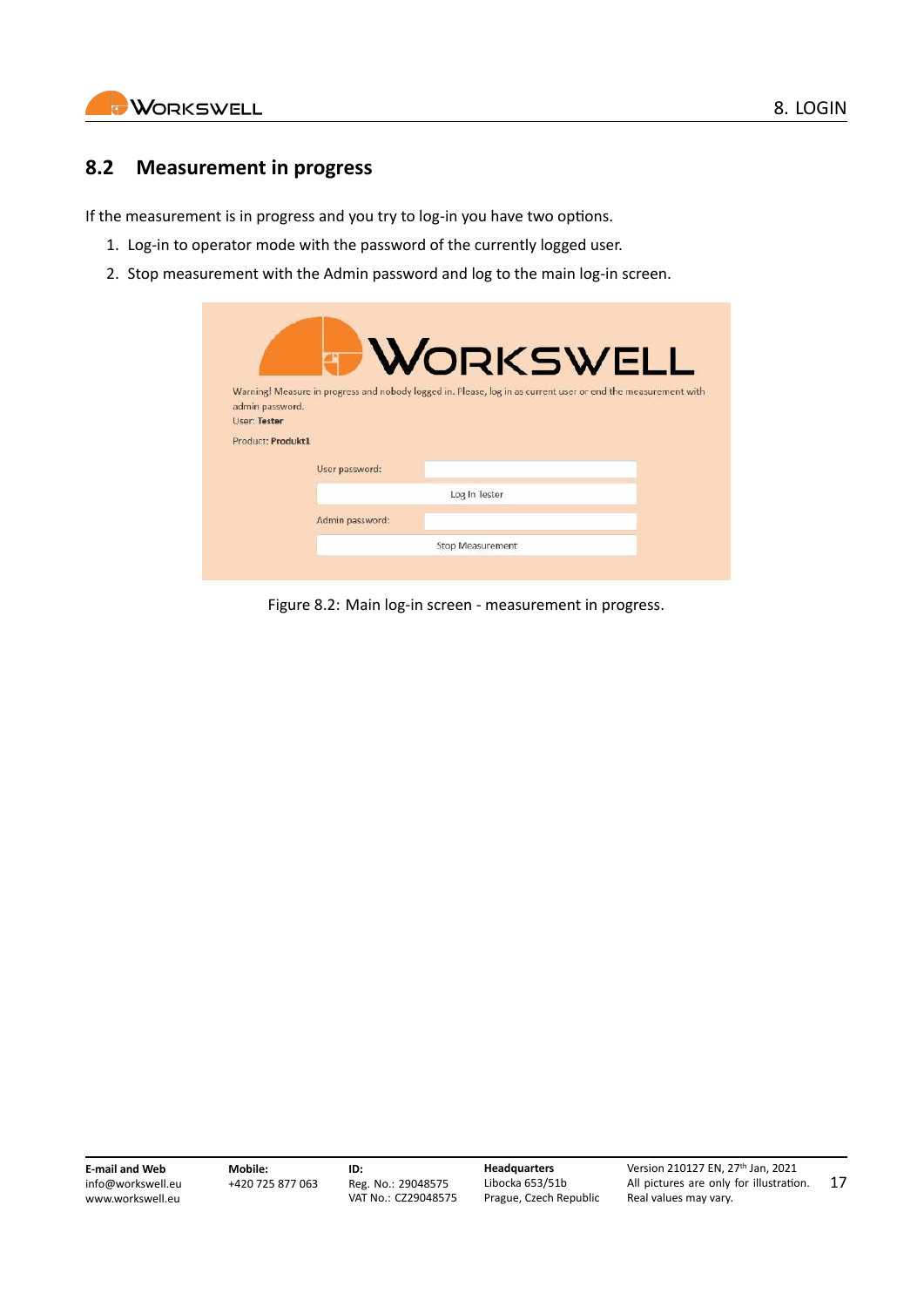#### <span id="page-18-0"></span>9. ADMINISTRATOR MODE



## **9 Administrator Mode**

In Administrator mode, you can configure the SMARTIS for correct measurement. For correct settings, you have to go through all of the settings tabs.

### <span id="page-18-1"></span>**9.1 System**

In this part, you can set:

- **Basic Settings,**
- **Network Settings,**
- **Time and Date Settings,**
- **User Settings,**
- **Log Files Settings.**

#### <span id="page-18-2"></span>**9.1.1 Basic Settings**

In this part, you can see:

- Serial number,
- Camera resolution,
- Firmware version.

You can set

- **Units** ‐ Celsius, Fahrenheit, Kelvin,
- **Language** ‐ English, Czech.

You can upload update file with new firmware version. For more details about the update process, please read the section [13.](#page-48-0)

**E‐mail and Web** info@workswell.eu <www.workswell.eu>

**ID:** Reg. No.: 29048575 VAT No.: CZ29048575 **Headquarters** Libocka 653/51b Prague, Czech Republic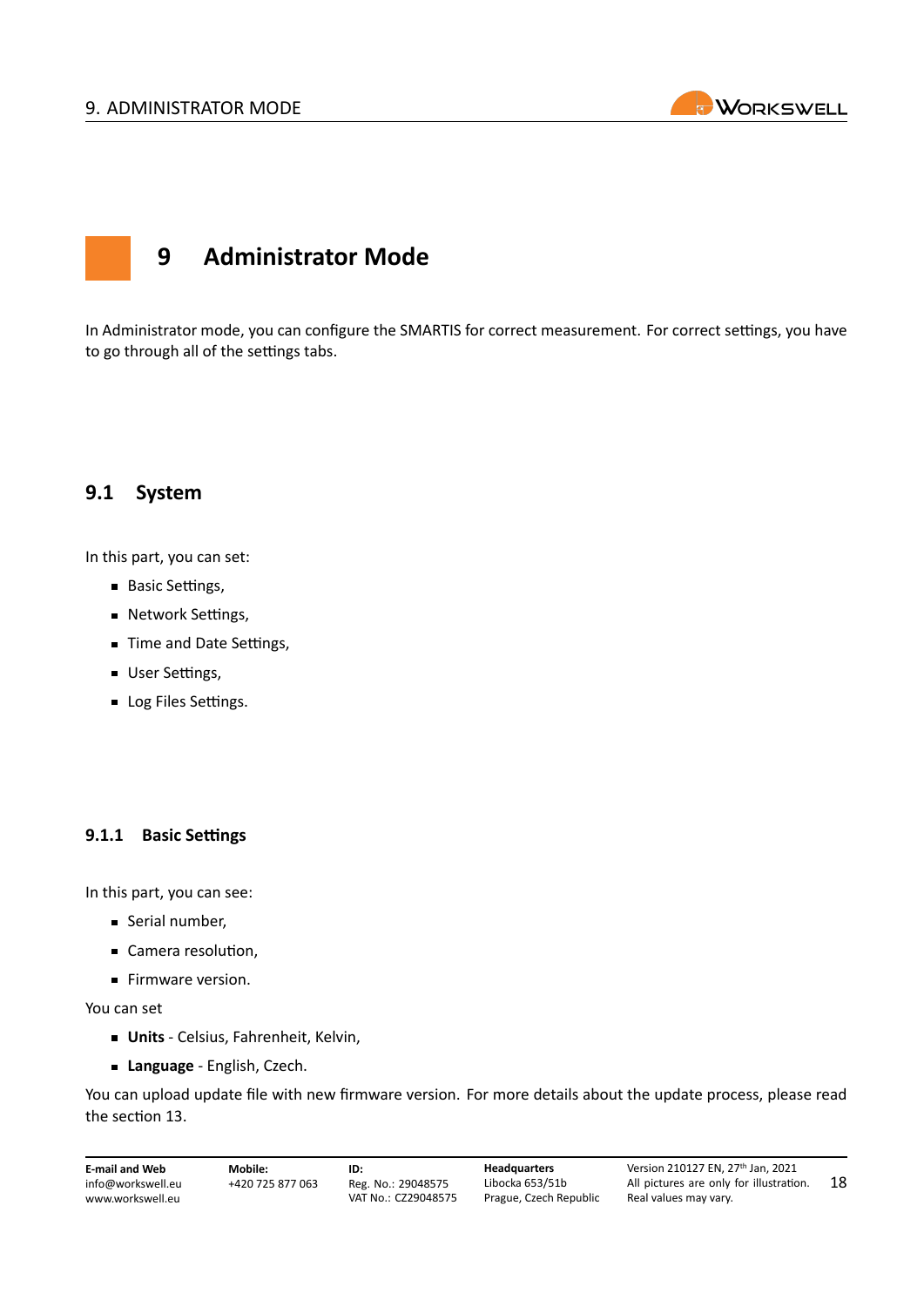

| <b>Basic Settings</b>                |                            |    |  |
|--------------------------------------|----------------------------|----|--|
| Serial number:                       | 12345                      |    |  |
| Resolution:                          | 336 x 256                  |    |  |
| Firmware version:                    | 0.2.0                      |    |  |
| Units:                               | Celsius                    |    |  |
| Language:                            | English                    | ÷. |  |
| Upload update file with new verison: | Procházet Soubor nevybrán. |    |  |
| <b>Network Settings</b>              |                            |    |  |
| Time and Date Settings               |                            |    |  |
| <b>User Settings</b>                 |                            |    |  |
| <b>Log Files Settings</b>            |                            |    |  |

Figure 9.1: System ‐ Basic settings.

#### <span id="page-19-0"></span>**9.1.2 Network Settings**

In this part, you can see:

- Current IP address,
- Current Subnet mask.

You can set

- **IP** address,
- **Subnet mask.**

For setting the new IP address or subnet mask, fill the numbers and press the *Set Network* button. After that, SMARTIS will reboot and start with the new IP address. You have to change the address in your web browser to the new one for connecting to the SMARTIS.

| <b>Basic Settings</b>                       |                             |                 |                 |                                        |  |
|---------------------------------------------|-----------------------------|-----------------|-----------------|----------------------------------------|--|
| -Network Settings                           |                             |                 |                 |                                        |  |
| Current IP address:<br>Current Subnet mask: | 10.0.0.219<br>255.255.255.0 |                 |                 |                                        |  |
| Set IP address:                             | 10                          | $\cdot$ 0       | $\overline{0}$  | $219$                                  |  |
| Set Subnet mask:                            | 255                         | $\frac{1}{255}$ | $\frac{1}{255}$ | $\begin{bmatrix} 0 \\ 0 \end{bmatrix}$ |  |
| Set Network                                 |                             |                 |                 |                                        |  |
| Time and Date Settings                      |                             |                 |                 |                                        |  |
| <b>b</b> User Settings                      |                             |                 |                 |                                        |  |
| <b>Log Files Settings</b>                   |                             |                 |                 |                                        |  |



| <b>E-mail and Web</b> | Mobile:          | ID:                 | <b>Headquarters</b>    | Version 210127 EN. 27th Jan. 2021       |    |
|-----------------------|------------------|---------------------|------------------------|-----------------------------------------|----|
| info@workswell.eu     | +420 725 877 063 | Reg. No.: 29048575  | Libocka 653/51b        | All pictures are only for illustration. | 19 |
| www.workswell.eu      |                  | VAT No.: CZ29048575 | Prague, Czech Republic | Real values may vary.                   |    |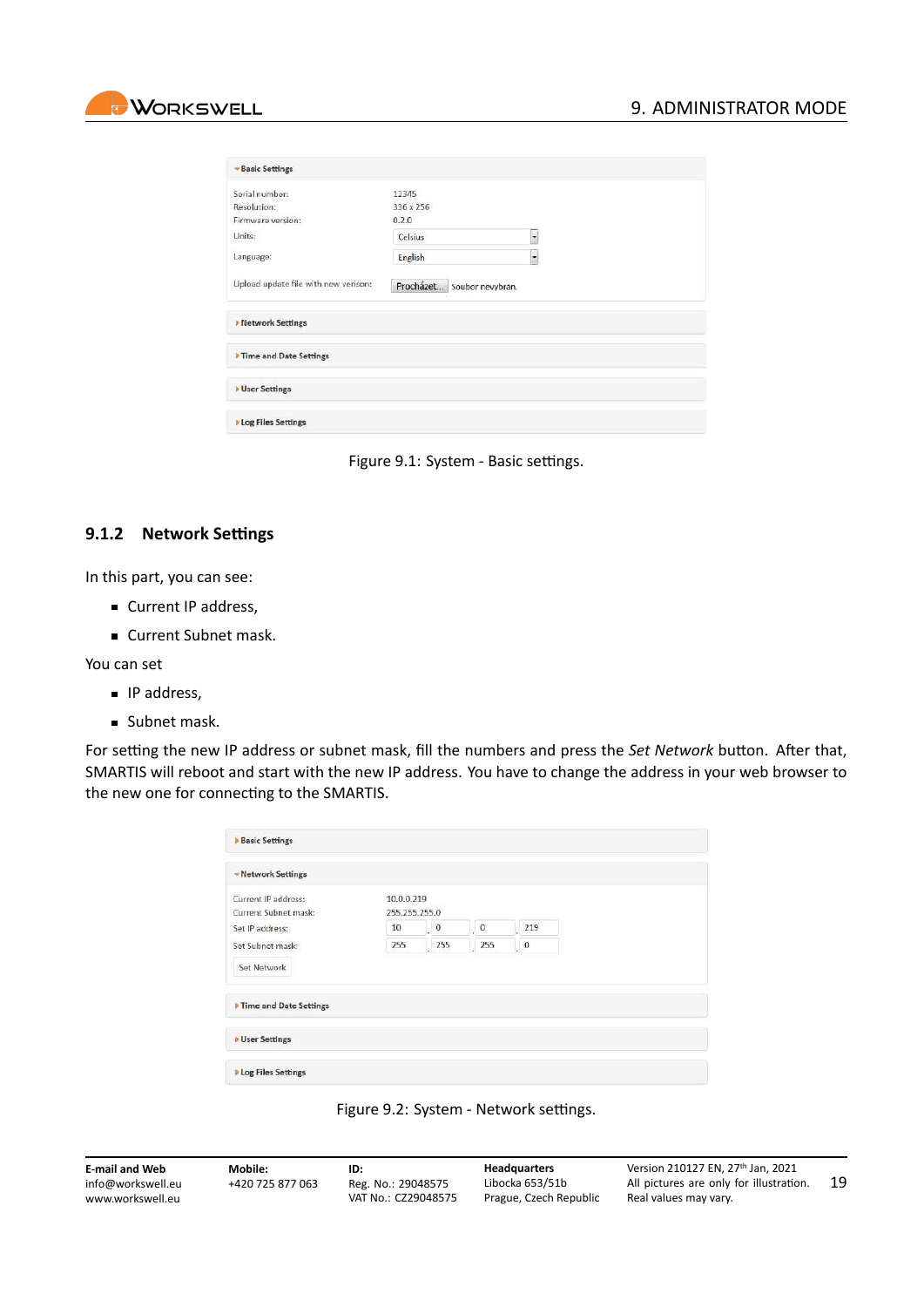

#### <span id="page-20-0"></span>**9.1.3 Time and Date Settings**

In this part, you can set:

- Current date,
- **Current Time.**

For setting the new date and time, fill the numbers and press the *Set Date* or *Set Time* button.

| <b>Basic Settings</b>     |                                                |
|---------------------------|------------------------------------------------|
| ▶ Network Settings        |                                                |
| Time and Date Settings    |                                                |
| Set Date                  | 2017<br>/06<br>12                              |
| Set Time                  | $\frac{1}{2}$ 07<br>$11\,$<br>$\frac{1}{2}$ 14 |
| ▶ User Settings           |                                                |
| <b>Log Files Settings</b> |                                                |

Figure 9.3: System ‐ Time and Date settings.

#### <span id="page-20-1"></span>**9.1.4 User Settings**

In this part, you can:

- edit user password,
- delete user,
- create new user.

For editing user password:

- 1. Select the desired user from the combo‐box.
- 2. Type in the new password.
- 3. Type in the password again for confirmation.
- 4. Press the *Edit* button.

For deleting an user:

- 1. Select the desired user from the combo‐box.
- 2. Press the *Delete* button.
- **Note**: You can not delete the Admin user.

For creating new user:

1. Type in the new User name.

```
E‐mail and Web
info@workswell.eu
www.workswell.eu
```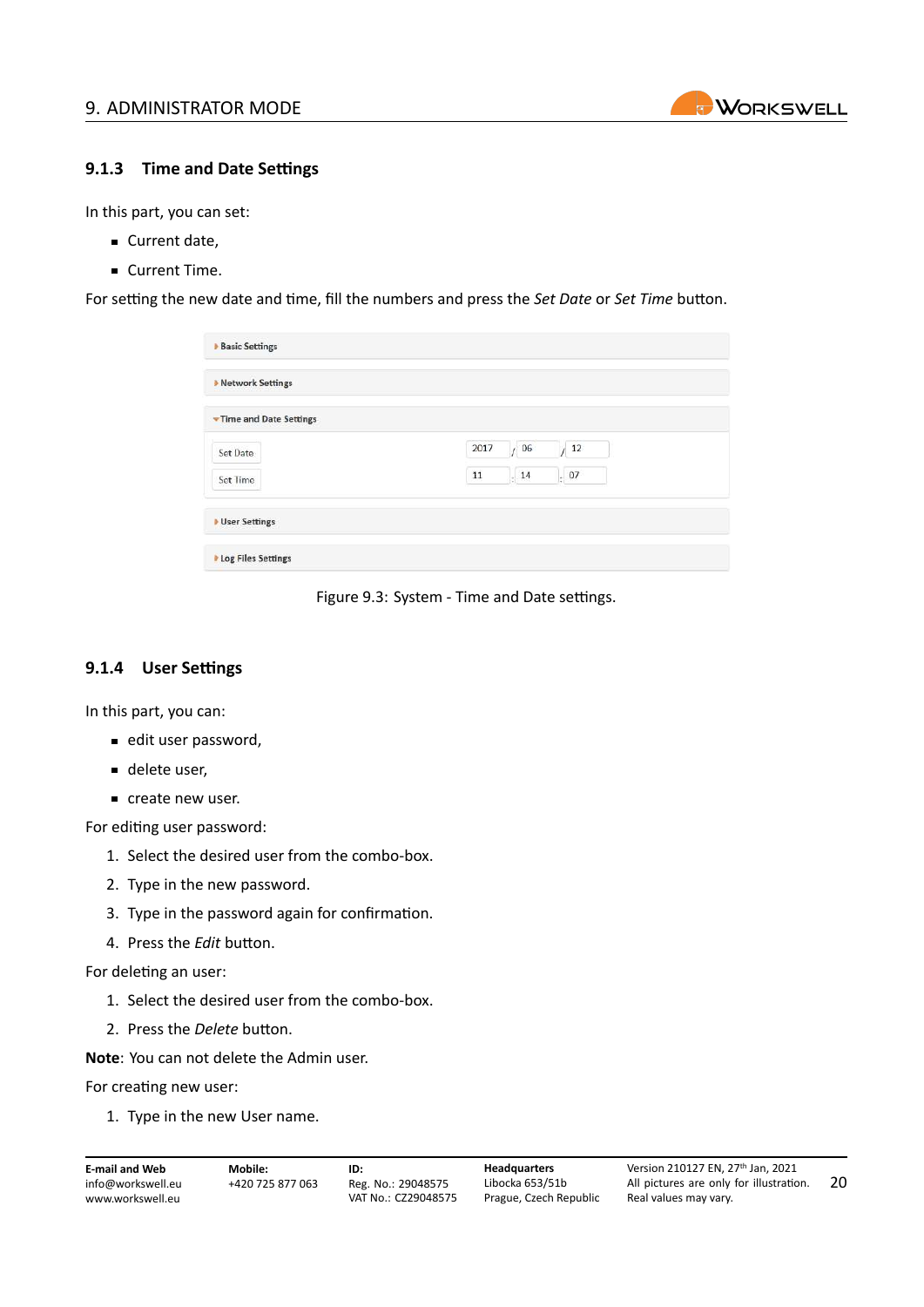

- 2. Type in the new password.
- 3. Type in the password again for confirmation.
- 4. Press the *Create* button.

| <b>Network Settings</b> |         |             |        |
|-------------------------|---------|-------------|--------|
| Time and Date Settings  |         |             |        |
| • User Settings         |         |             |        |
| Edit or Delete User     |         | Create User |        |
| Admin                   | $\cdot$ | Name:       |        |
| Password:               |         | Password:   |        |
| Confirm:                |         | Confirm:    |        |
|                         | Edit    | Clear       | Create |

Figure 9.4: System ‐ User settings.

#### <span id="page-21-0"></span>**9.1.5 Log Files Settings**

In this part, you can:

- see the current used memory,
- **erase Log files,**
- select Auto erase Log files. If this option is set, old log files and images are erased when the memory is full.

| <b>Basic Settings</b>     |                      |  |
|---------------------------|----------------------|--|
| <b>Network Settings</b>   |                      |  |
| Time and Date Settings    |                      |  |
| <b>User Settings</b>      |                      |  |
| <b>Log Files Settings</b> |                      |  |
| Memory used:              | <b>CAND</b><br>8.83% |  |
| Erase Log Files:          | Erase                |  |
| Auto erase Log Files:     | V                    |  |



| <b>E-mail and Web</b> | Mobile:          | ID:                 | <b>Headquarters</b>    | Version 210127 EN. 27th Jan. 2021       |    |
|-----------------------|------------------|---------------------|------------------------|-----------------------------------------|----|
| info@workswell.eu     | +420 725 877 063 | Reg. No.: 29048575  | Libocka 653/51b        | All pictures are only for illustration. | 21 |
| www.workswell.eu      |                  | VAT No.: CZ29048575 | Prague, Czech Republic | Real values may vary.                   |    |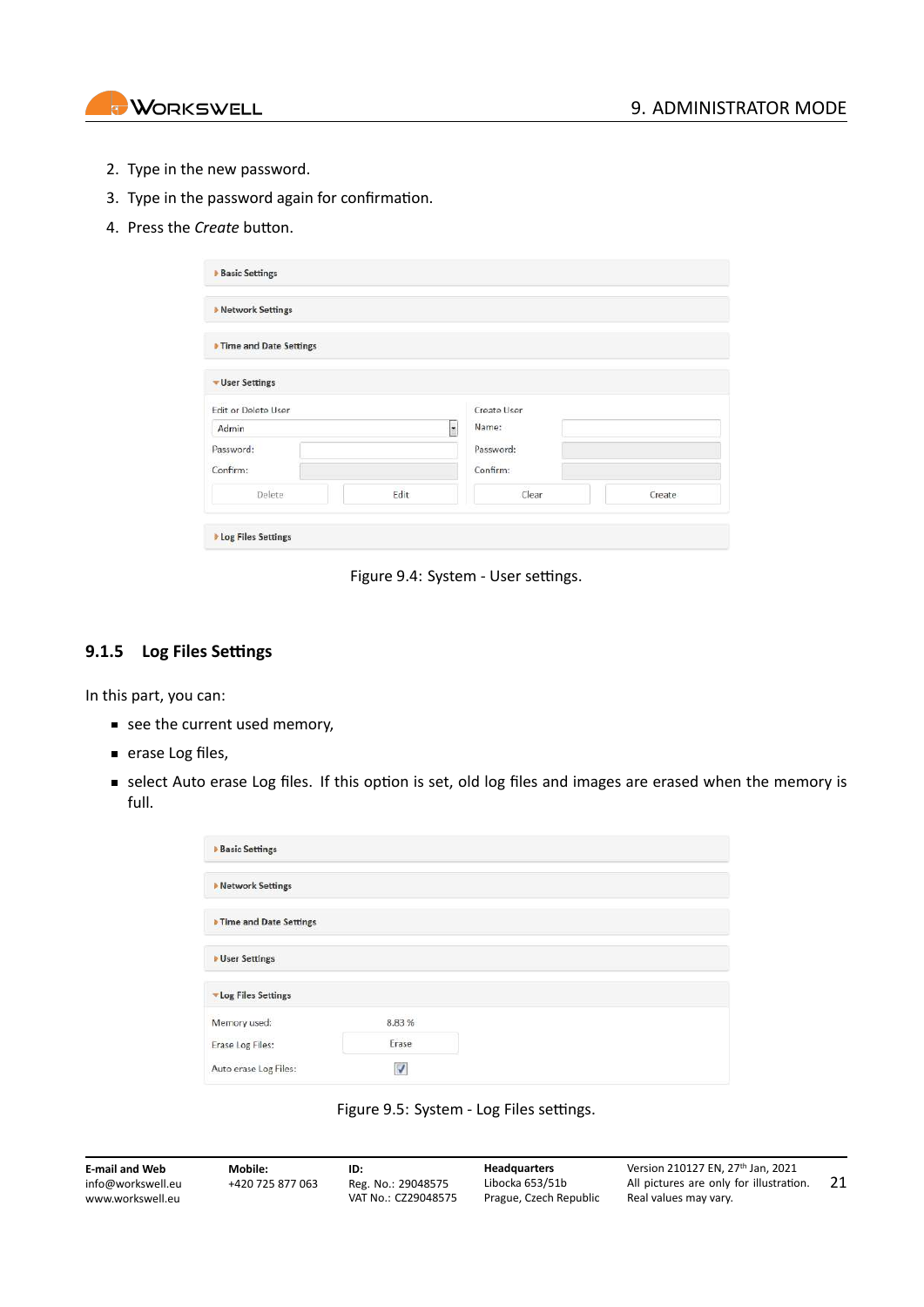#### 9. ADMINISTRATOR MODE



## <span id="page-22-0"></span>**9.2 Products**

In this part you can create and edit products. All the subsequent settings will be applied to selected product. For creating a product:

- 1. Select user for whom you want to create a product.
- 2. Type in the Product name.
- 3. Press the *Create* button.

**Note**: After creating a product, you have to go through all of the settings tabs and set up your product. If you want to edit an existing product, select it from the table below and click the *Edit* button.

**Note**: For editing a product, you have to go through all of the settings tabs and set up your product.

If you want to delete an existing product, select it from the table below and click the *Delete* button.

For copying a product with all of its settings:

- 1. Select product you want to copy from the combo‐box.
- 2. Select user to whom you want to copy the product.
- 3. Type in a name of the new desired product.
- 4. Press the *Copy* button.

You can see the new copied product in the product table.

| <b>Tester</b>  |                 |                            |              |       |                          |
|----------------|-----------------|----------------------------|--------------|-------|--------------------------|
|                | Create Product: |                            |              |       | Create                   |
|                | Copy product    | $\ddot{\phantom{0}}$<br>01 | to user      | honza | $\overline{\phantom{a}}$ |
|                | New name:       |                            |              |       | Copy                     |
| #              | <b>Name</b>     | Mode                       | No. of ROIs  | Edit  | <b>Delete</b>            |
| $\Omega$       | Product01       | Frame                      | $\mathbf{1}$ | Edit  | $\mathsf{x}$             |
| $\mathbf{1}$   | Product02       | Start-Stop                 | 6            | Edit  | $\pmb{\times}$           |
| $\overline{2}$ | Product03       | Continuous                 | 13           | Edit  | $\overline{\mathbf{x}}$  |

Figure 9.6: Products settings.

| <b>E-mail and Web</b> |
|-----------------------|
| info@workswell.eu     |
| www.workswell.eu      |

**Mobile:** +420 725 877 063 **ID:** Reg. No.: 29048575 VAT No.: CZ29048575 **Headquarters** Libocka 653/51b Prague, Czech Republic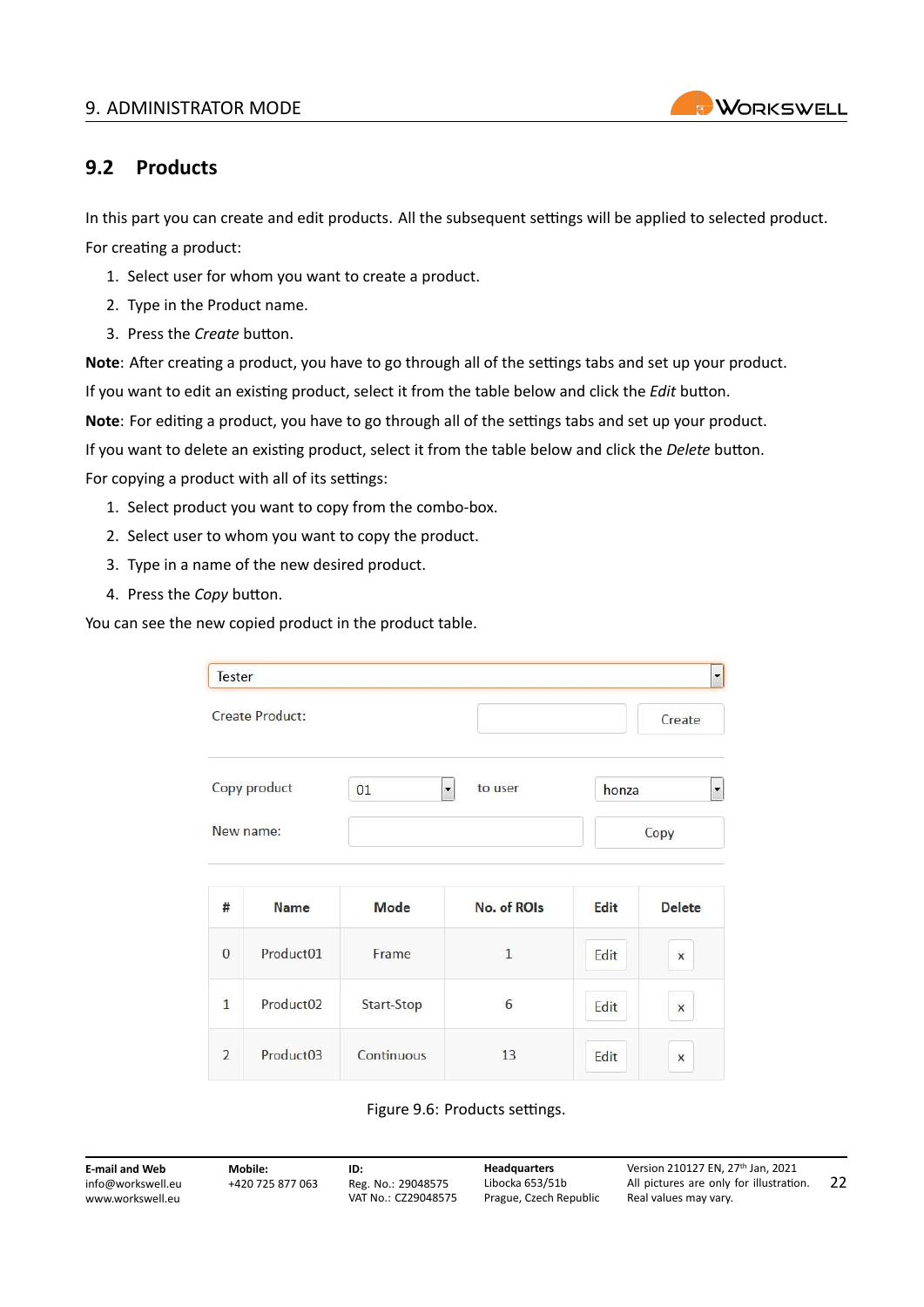

## <span id="page-23-0"></span>**9.3 Radiometry**

In this part, you can set:

- Camera emissivity,
- Atmospheric temperature,
- **Reflected temperature,**
- Camera temperature range,
- Synchronous image correction limit.

| Emissivity:                         | 0.95             |  |
|-------------------------------------|------------------|--|
| Atmospheric temperature:            | $20.0^{\circ}$ C |  |
| Reflected temperature:              | $20.0^{\circ}$ C |  |
| Camera temperature range:           | -25°C to +150°C  |  |
| Synchronous image correction limit: | $10 \text{ min}$ |  |

Figure 9.7: Radiometry settings.

### <span id="page-23-1"></span>**9.4 Modes**

In this part, you can set input triggers and modes for controlling the measurement. You can select one of the four measurement modes:

- **Frame Measurement and Evaluation,**
- Start-Stop Measurement and Evaluation,
- Continuous Evaluation,
- Non-Trigger Evaluation.

For each triggered mode, you can select one of the two trigger options:

- 1. **Latch trigger** ‐ One trigger signal, measurement during high level of the signal.
- 2. **Start and Stop** ‐ Two trigger signals ‐ one for starting and one for stopping the measurement.

| 5V <sub>F</sub><br>- -<br>LATCH | 5V<br>STAR <sub>1</sub>   |
|---------------------------------|---------------------------|
|                                 | <b>SAL</b><br><b>STOP</b> |
| DN<br>MEASURE<br>OF             | ON<br>MEASURE<br>OF       |
| (a) Latch trigger.              | (b) Start-Stop trigger.   |

Figure 9.8: SMARTIS trigger options ‐ Latch or Start‐Stop triggers.

For each trigger signal, you can select the steady-state and ON-state logical level to either: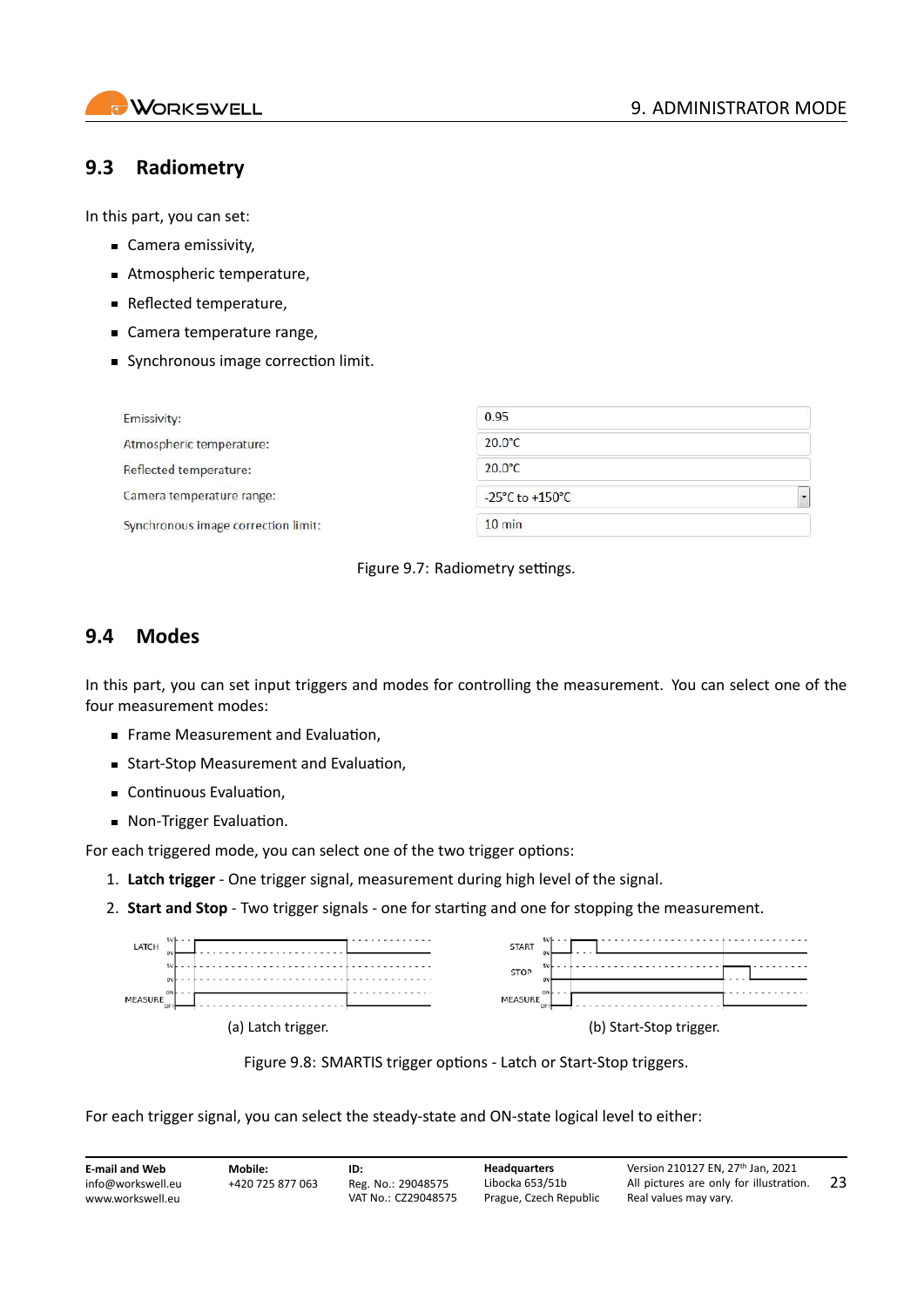

- 1. **Logical High** ‐ Trigger activates if it is changed from Low to High level.
- 2. **Logical Low** ‐ Trigger activates if it is changed from High to Low level.

You can see an example in the figure [9.9](#page-24-1)

<span id="page-24-1"></span>

Figure 9.9: SMARTIS trigger level options ‐ logical High or logical Low with the Latch trigger example.

If you do not have any triggers available, you can control the SMARTIS via Ethernet commands. For this, check the *Ethernet triggers* checkbox. You can find more information about the Ethernet commands in the chapter [11](#page-43-0).

#### <span id="page-24-0"></span>**9.4.1 Frame Measurement and Evaluation**

In this mode, you can start the measurement with one trigger. The measurement stops after defined sequence length.

You can specify:

- **Sequence length** with number of frames to take.
- **Sequence length** in milliseconds.
- **Start Delay** ‐ delay after the start‐trigger in milliseconds .

| ® Frame Measurement and Evaluation                                                                  |                          |  |                         |                                    | <b>Digital Inputs and Signal Timing</b> |                          |  |  |
|-----------------------------------------------------------------------------------------------------|--------------------------|--|-------------------------|------------------------------------|-----------------------------------------|--------------------------|--|--|
| Sequence Length                                                                                     | 30 Frames<br>H<br>1000ms |  |                         | <b>Ethernet triggers</b>           |                                         |                          |  |  |
| <b>Start Delay</b>                                                                                  | Orns                     |  | #                       | Input                              | Logic Level                             |                          |  |  |
| Triggers:                                                                                           |                          |  | $\theta$                | Latch                              | Logical high                            | $\mathcal{F}_i$          |  |  |
| C Latch Trigger on pin 1 - Measurement during logical 1<br>• Start and Stop Triggers on rising edge |                          |  | $\overline{1}$          | Start                              | Logical high                            | $\overline{\phantom{a}}$ |  |  |
| <b>Start-Stop Measurement and Evaluation</b>                                                        |                          |  | 2                       | Stop                               | Logical high                            | $\epsilon$               |  |  |
|                                                                                                     |                          |  | $\overline{\mathbf{3}}$ | Image Correction                   | Logical high                            | $\overline{z}$           |  |  |
| <b>Continuous Evaluation</b>                                                                        |                          |  | <b>START</b>            | 5V                                 |                                         |                          |  |  |
| Mon-Trigger Evaluation                                                                              |                          |  |                         | <b>DV</b><br>5V                    |                                         |                          |  |  |
|                                                                                                     |                          |  | <b>MEASURE</b>          | ov<br>ON<br>Sequence Length<br>OFF | Sequence Length                         |                          |  |  |

Figure 9.10: Frame Measurement and Evaluation example.

**E‐mail and Web** info@workswell.eu <www.workswell.eu> **Mobile:** +420 725 877 063 **ID:** Reg. No.: 29048575 VAT No.: CZ29048575 **Headquarters** Libocka 653/51b Prague, Czech Republic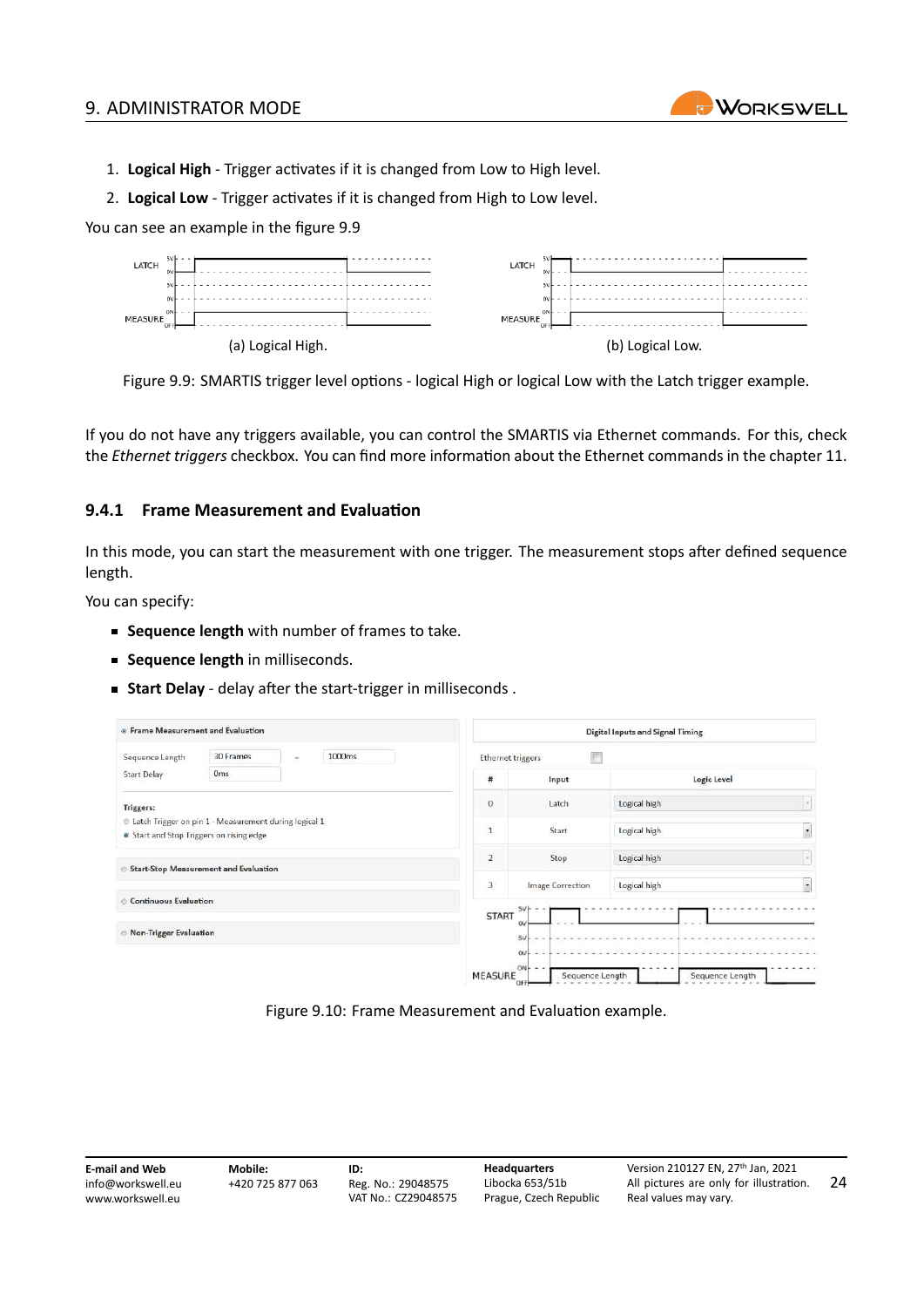#### <span id="page-25-0"></span>**9.4.2 Start‐Stop Measurement and Evaluation**

In this mode, you can trigger the measurement in two ways:

- 1. **Two triggers** ‐ start with one Start trigger and with one Stop trigger.
- 2. **One trigger** ‐ start with Latch trigger in logical high state and stop with Latch trigger in logical low state. You can specify:
	- **Start Delay** delay after the start-trigger in milliseconds.

| <b>Exame Measurement and Evaluation</b>                            |                | <b>Digital Inputs and Signal Timing</b> |              |        |  |  |
|--------------------------------------------------------------------|----------------|-----------------------------------------|--------------|--------|--|--|
| · Start-Stop Measurement and Evaluation                            |                | F<br>Ethernet triggers                  |              |        |  |  |
| 0 <sub>ms</sub><br><b>Start Delay</b>                              | #              | Input                                   | Logic Level  |        |  |  |
|                                                                    | $\sigma$       | Latch                                   | Logical high | $\sim$ |  |  |
| Triggers:<br>Latch Trigger on pin 1 - Measurement during logical 1 | $\,$ 1 $\,$    | Start                                   | Logical high | ×      |  |  |
| Start and Stop Triggers on rising edge                             | $\mathbf{Z}$   | Stop                                    | Logical high |        |  |  |
| Continuous Evaluation                                              | $\frac{1}{3}$  | Image Correction                        | Logical high | 5      |  |  |
| Mon-Trigger Evaluation                                             | <b>START</b>   | SV<br>0V                                |              |        |  |  |
|                                                                    | <b>STOP</b>    | $5V -$<br>OV                            |              |        |  |  |
|                                                                    | <b>MEASURE</b> | $ON - -$<br>OFF                         |              |        |  |  |

Figure 9.11: Start‐Stop Measurement and Evaluation example.

#### <span id="page-25-1"></span>**9.4.3 Continuous Evaluation**

In this mode, you can trigger the measurement in two ways:

- 1. **Two triggers** ‐ start with one Start trigger and with one Stop trigger.
- 2. **One trigger** ‐ start with Latch trigger in logical high state and stop with Latch trigger in logical low state.

When the measurement is active, SMARTIS takes and evaluates one frame repeatedly with *Sample interval* period.

You can specify:

- **Sample interval** ‐ time between captured images.
- **Start Delay** delay after the start-trigger in milliseconds.
- Save Image saves image with log file which can be downloaded and evaluated later.

| <b>E-mail and Web</b> | Mobile:          | ID:                 | <b>Headquarters</b>    | Version 210127 EN. 27th Jan. 2021       |     |
|-----------------------|------------------|---------------------|------------------------|-----------------------------------------|-----|
| info@workswell.eu     | +420 725 877 063 | Reg. No.: 29048575  | Libocka 653/51b        | All pictures are only for illustration. | -25 |
| www.workswell.eu      |                  | VAT No.: CZ29048575 | Prague, Czech Republic | Real values may vary.                   |     |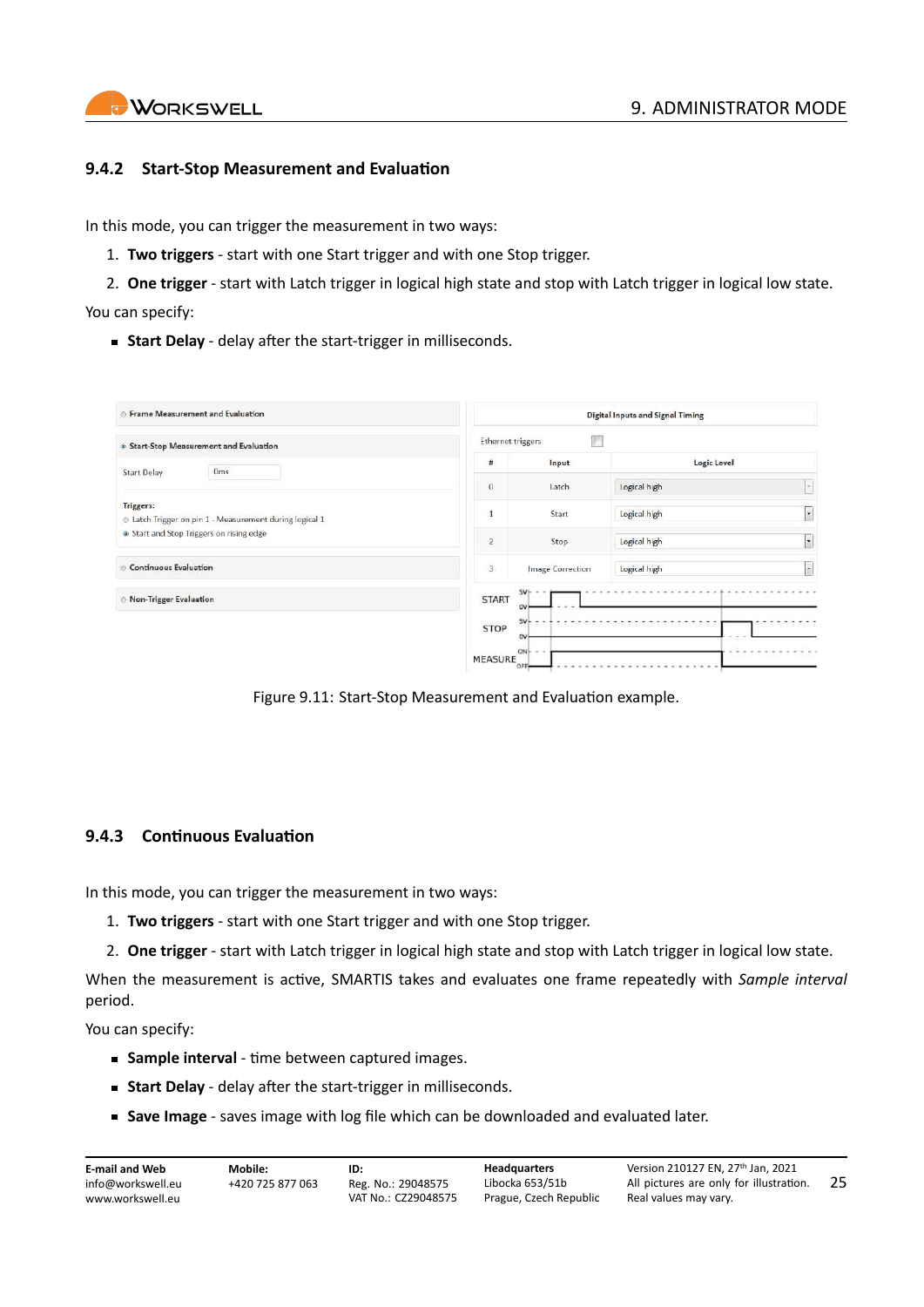#### 9. ADMINISTRATOR MODE

| <b><i><b>Exame Measurement and Evaluation</b></i></b>                                               |                   |                         | <b>Digital Inputs and Signal Timing</b> |    |
|-----------------------------------------------------------------------------------------------------|-------------------|-------------------------|-----------------------------------------|----|
| <b>Start-Stop Measurement and Evaluation</b>                                                        | Ethernet triggers | F                       |                                         |    |
|                                                                                                     | $\sharp$          | Input                   | Logic Level                             |    |
| Continuous Evaluation                                                                               | $\theta$          | Latch                   | Logical high                            | lм |
| Sample Interval<br>500ms<br>Oms<br><b>Start Delay</b>                                               | $\mathbf{1}$      | Start                   | Logical high                            | ×  |
| Save Image with Log File                                                                            | $\overline{2}$    | Stop                    | Logical high                            |    |
| Triggers:                                                                                           | $\overline{3}$    | <b>Image Correction</b> | Logical high                            | L. |
| E Latch Trigger on pin 1 - Measurement during logical 1<br>. Start and Stop Triggers on rising edge | <b>START</b>      | 5V<br>OV                |                                         |    |
| Non-Trigger Evaluation                                                                              | STOP              | 5V<br>ov                |                                         |    |
|                                                                                                     | <b>MEASURE</b>    | $ONF -$<br>OFF          |                                         |    |

**WORKSWELL** 

Sample Interval

Figure 9.12: Continuous Evaluation example.

#### <span id="page-26-0"></span>**9.4.4 Non‐Trigger Evaluation**

In this mode, there are no triggers needed and each frame is evaluated.

You can specify:

- **Hysteresis**
- **Save Image** ‐ saves image with log file which can be downloaded and evaluated later.

| <b>Exame Measurement and Evaluation</b>           |                | <b>Digital Inputs and Signal Timing</b>   |                        |  |
|---------------------------------------------------|----------------|-------------------------------------------|------------------------|--|
| <b>Start-Stop Measurement and Evaluation</b><br>6 |                | m<br><b>Ethernet triggers</b>             |                        |  |
|                                                   | #              | Input                                     | Logic Level            |  |
| <b>Continuous Evaluation</b><br>e                 | $\mathbf{0}$   | Latch                                     | H<br>Logical high      |  |
| . Non-Trigger Evaluation                          | Ŧ.             | Start                                     | Logical high<br>i se i |  |
| $0.0^{\circ}$ C<br>Hysteresis                     | $\overline{2}$ | Stop                                      | u<br>Logical high      |  |
| Save Image with Log File                          | 3              | Image Correction                          | ٠<br>Logical high      |  |
|                                                   | <b>MEASURE</b> | 5VF<br>.<br>ov)<br>5V<br>ovi<br>ON<br>OFF |                        |  |



| <b>E-mail and Web</b> | Mobile:          | ID:                 | <b>Headquarters</b>    | Version 210127 EN. 27th Jan. 2021       |    |
|-----------------------|------------------|---------------------|------------------------|-----------------------------------------|----|
| info@workswell.eu     | +420 725 877 063 | Reg. No.: 29048575  | Libocka 653/51b        | All pictures are only for illustration. | 26 |
| www.workswell.eu      |                  | VAT No.: CZ29048575 | Prague, Czech Republic | Real values may vary.                   |    |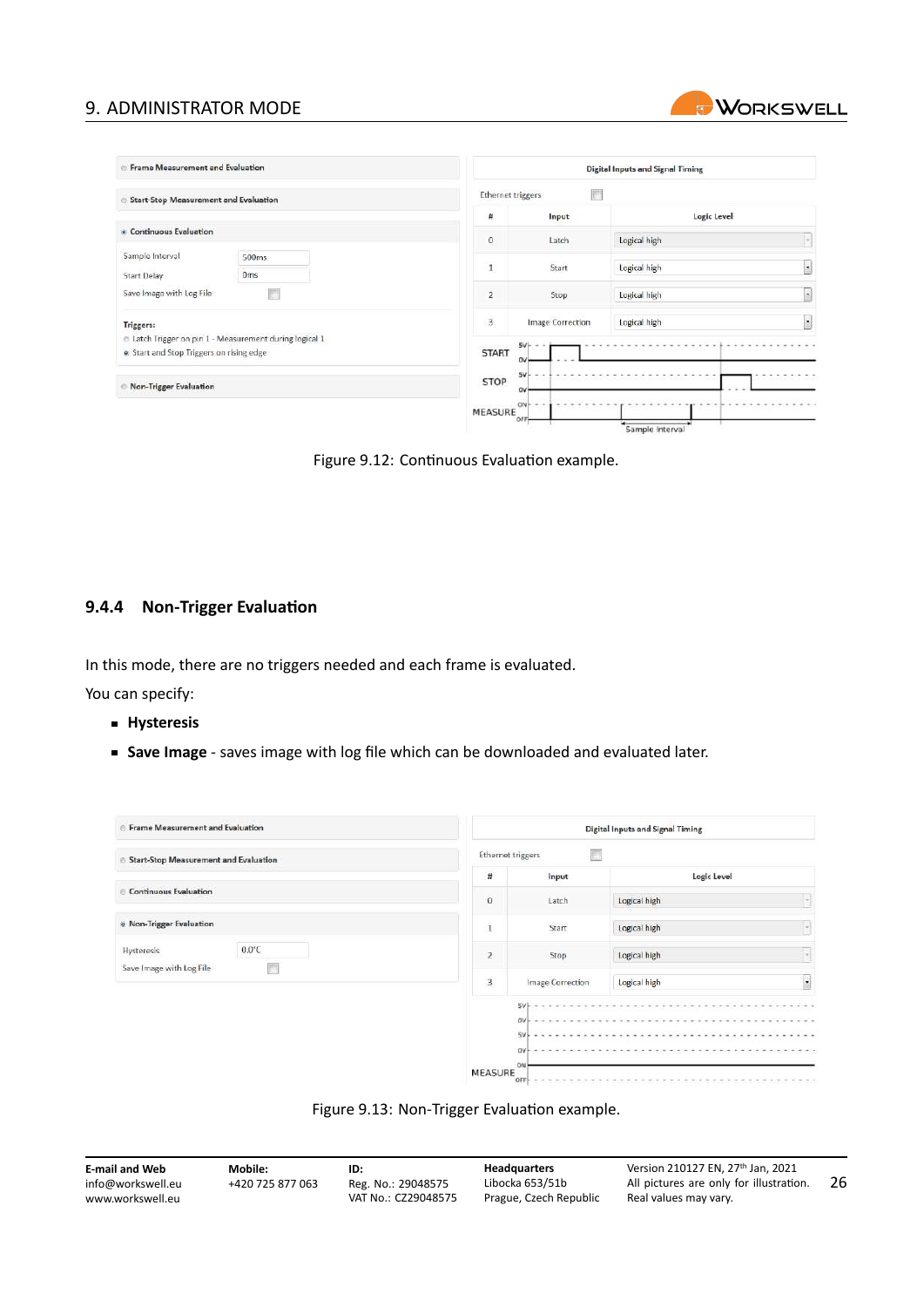## <span id="page-27-0"></span>**9.5 ROI**

#### <span id="page-27-1"></span>**9.5.1 ROI shapes**

In this part, you can set your ROIs. You can select several shapes:

- **Point** ‐ click on the *Point* symbol and then anywhere into the image you want to place your Point.
- **Line** ‐ click on the *Line* symbol and then anywhere into the image you want to place the first Line point. Then click the second Line point.
- **Poly-line** click on the *Poly-line* symbol and then anywhere into the image you want to place the first Polyline point. Then click the next points of your Poly‐line. You can end the Poly‐line by double‐click or by clicking to any shape button.
- **Rectangle** ‐ click on the *Rectangle* symbol and then anywhere into the image you want to place the first Rectangle point. Then click the second Rectangle point.
- **Circle** ‐ click on the *Circle* symbol and then anywhere into the image you want to place the center of the Circle. Then click any other Circle point.
- **Polygon** ‐ click on the *Polygon* symbol and then anywhere into the image you want to place the first Polygon point. Then click the next points of your Polygon. You can end the Polygon by double‐click or by clicking to any shape button.



Zoom: 1x (336 x 256 px), 30Hz

Sequence (21/150)

Figure 9.14: ROI shapes icons.

**E‐mail and Web** info@workswell.eu <www.workswell.eu>

**Mobile:** +420 725 877 063 **ID:** Reg. No.: 29048575 VAT No.: CZ29048575 **Headquarters** Libocka 653/51b Prague, Czech Republic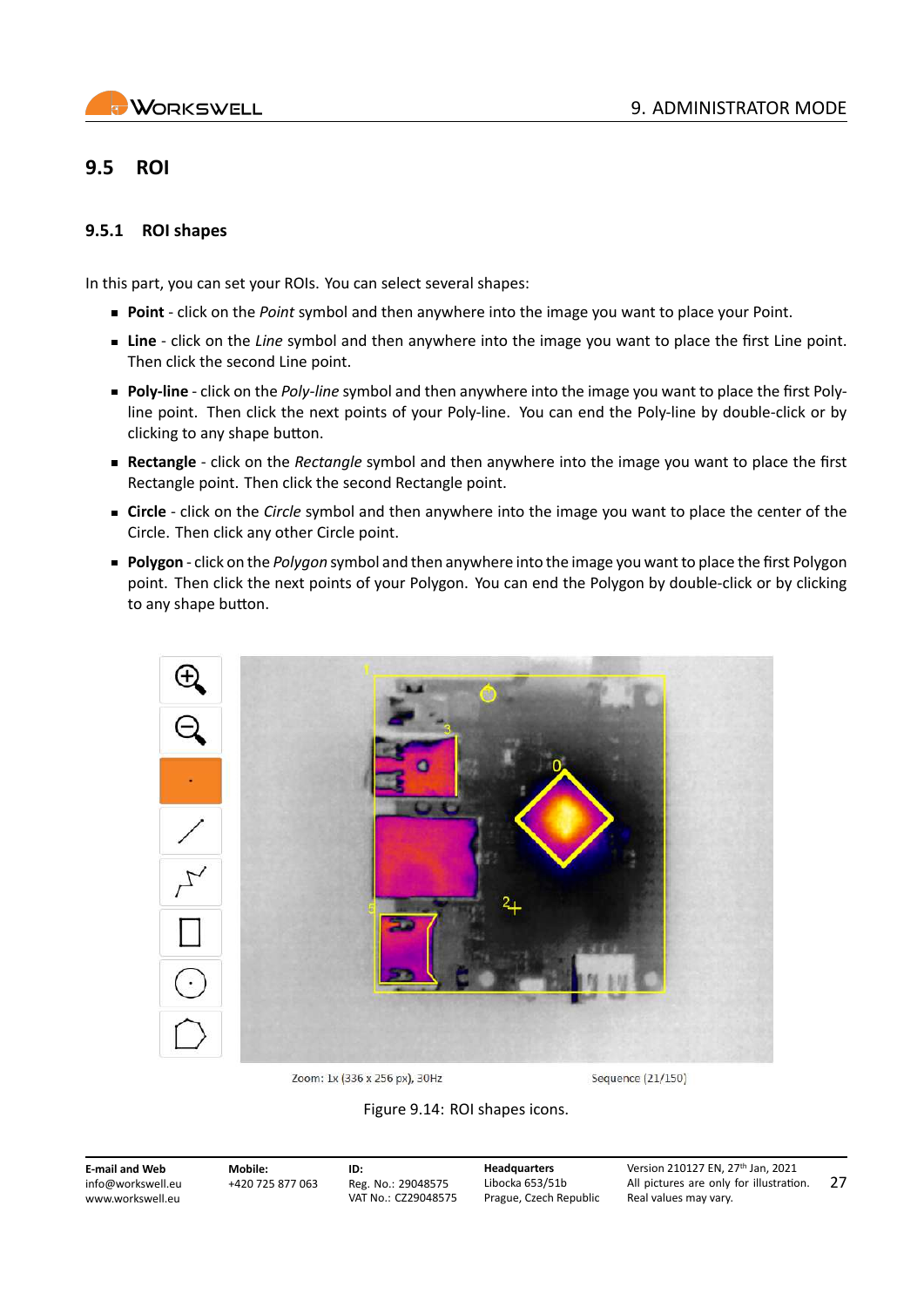#### 9. ADMINISTRATOR MODE



#### <span id="page-28-0"></span>**9.5.2 Zoom**

By clicking on the *Zoom+* or *Zoom‐* buttons, you can zoom or un‐zoom your camera view by clicking anywhere into the image.



Figure 9.15: Zoom icons.

#### <span id="page-28-1"></span>**9.5.3 Range and Palette**

You can switch camera temperature range from automatic to manual by clicking the *A/M* button. If you have selected the manual temperature range, you can set the appropriate Max/Min limits.

You can select one of several different temperature palettes for your camera image by clicking anywhere in the palette panel.



Zoom: 1x (336 x 256 px), 30Hz

Sequence (21/150)



**E‐mail and Web** info@workswell.eu <www.workswell.eu> **Mobile:** +420 725 877 063 **ID:** Reg. No.: 29048575 VAT No.: CZ29048575 **Headquarters** Libocka 653/51b Prague, Czech Republic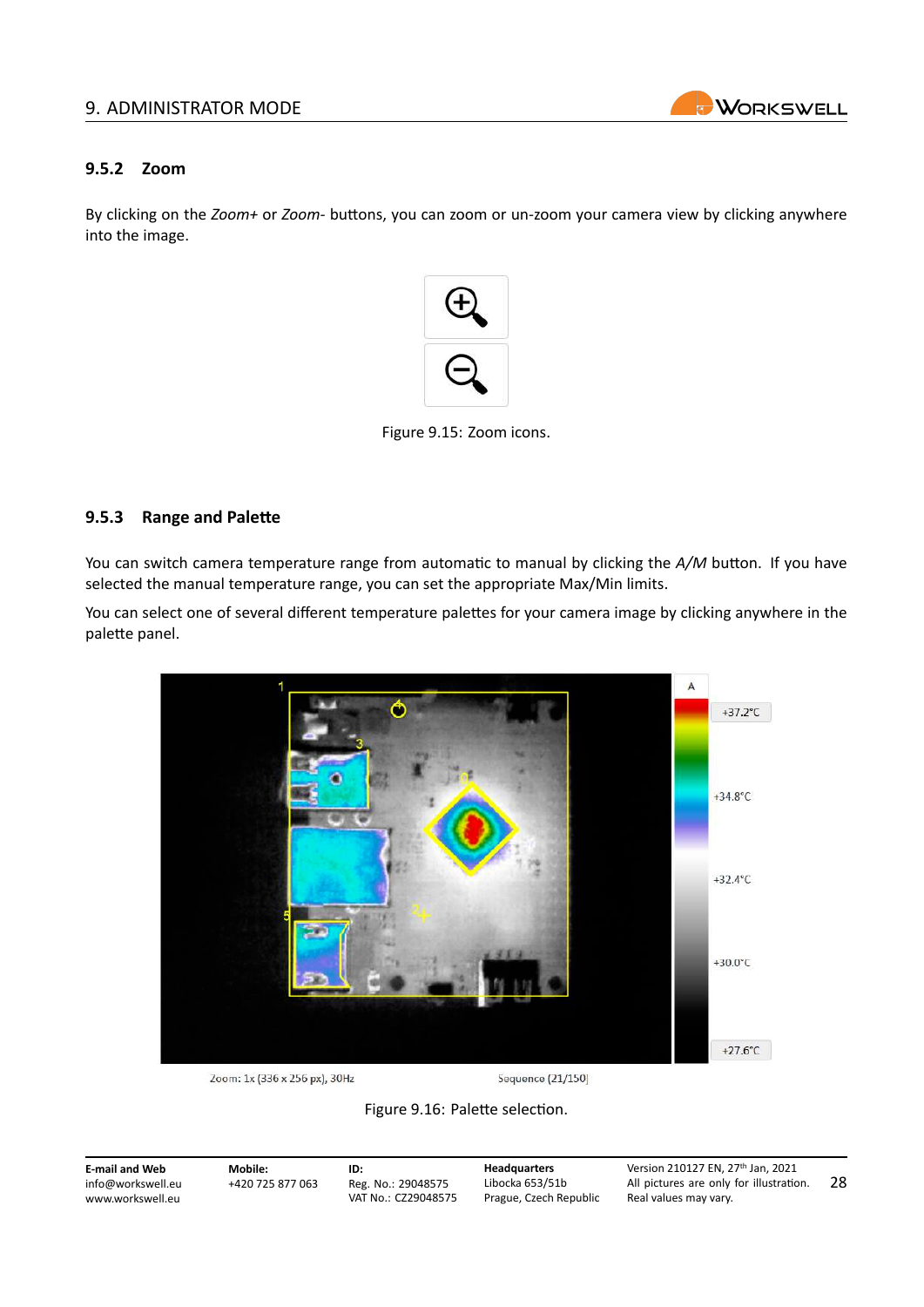

#### <span id="page-29-0"></span>**9.5.4 Settings panel**

You can select one of several different temperature palettes for your camera image by clicking anywhere in the palette panel or by selecting its appropriate name in the Settings panel. In the same panel, you can choose color of your ROIs and do camera image correction.

#### <span id="page-29-1"></span>**9.5.5 Edit ROI panel**

You can edit already created ROIs in the Edit ROI panel. For editing ROI:

- 1. Select desired ROI from the *Select ROI* combo‐box.
- 2. Select desired point of the ROI you want to move or you select the whole ROI.
- 3. Select number of pixels you want to move the ROI.
- 4. Click arrow in desired direction to move the ROI.

**Note**: Currently selected ROI gets highlighted.

In this panel, you can also:

- set ROI name,
- duplicate ROI duplicates selected ROI,
- delete ROI deletes selected ROI.

#### <span id="page-29-2"></span>**9.5.6 Sequence panel**

You can record a video sequence by clicking the *Start* button or by switching ON your trigger you have set in the previous window. The recording will stop when you click the *Stop* button, switch OFF your trigger or after 5 seconds.

You can select your recorded sequence from the list where you can see all recorded sequences. With any sequence selected, you can:

- go through all of the frames by clicking arrows right or left,
- select number of frames you want to move forward or backward,
- delete sequence by clicking the *Delete* button.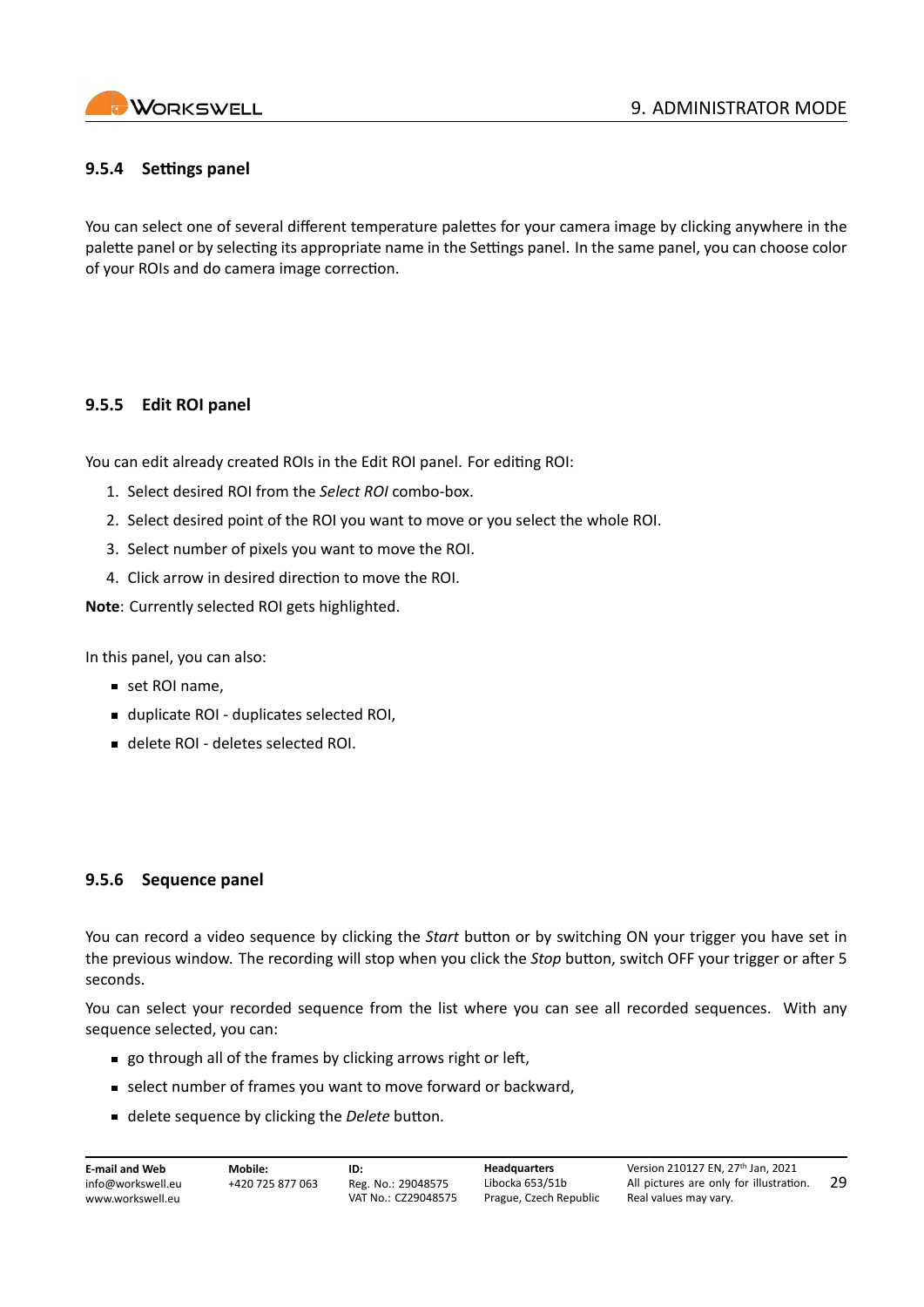### 9. ADMINISTRATOR MODE



|                                            | Settings            |               |                          |                 |                |        |
|--------------------------------------------|---------------------|---------------|--------------------------|-----------------|----------------|--------|
|                                            | Edit ROI            |               |                          |                 |                |        |
|                                            | Select ROI to edit: |               |                          | ▶ Settings      |                |        |
|                                            | ROI 0               |               | $\overline{\phantom{a}}$ | Edit ROI        |                |        |
|                                            | Select part of ROI: |               |                          |                 |                |        |
|                                            | Point 0 [79x101]    |               | $\overline{\phantom{a}}$ | <b>Sequence</b> |                |        |
| • Settings                                 |                     | Set ROI name: |                          |                 | Live Stream    |        |
| Set Palette:                               |                     | $\Lambda$     |                          | $\,<$           | $\mathbf{1}$   | $\geq$ |
| $\overline{\phantom{0}}$<br><b>BW</b> ronl |                     |               |                          | #               | Name           |        |
| Set ROI color:                             | $\,<$               | $+1$          | $\geq$                   |                 |                |        |
| $\ddot{\phantom{0}}$<br>Yellow             |                     | $\mathsf{V}$  |                          | $\mathbf{0}$    | 06-13_09-41-03 |        |
| Image correction                           |                     |               |                          | $\mathbf{1}$    | 06-13_09-41-09 |        |
|                                            |                     | Duplicate     |                          | $\overline{2}$  | 06-13_09-41-17 |        |
| Edit ROI                                   |                     | Delete        |                          | $\overline{3}$  | 06-13_09-41-22 |        |
| Sequence                                   | Sequence            |               |                          |                 | Delete         |        |
| (a) Settings.                              |                     | (b) Edit ROI. |                          |                 | (c) Sequence.  |        |

Figure 9.17: ROI settings panels.

**E‐mail and Web** info@workswell.eu <www.workswell.eu>

**Headquarters** Libocka 653/51b Prague, Czech Republic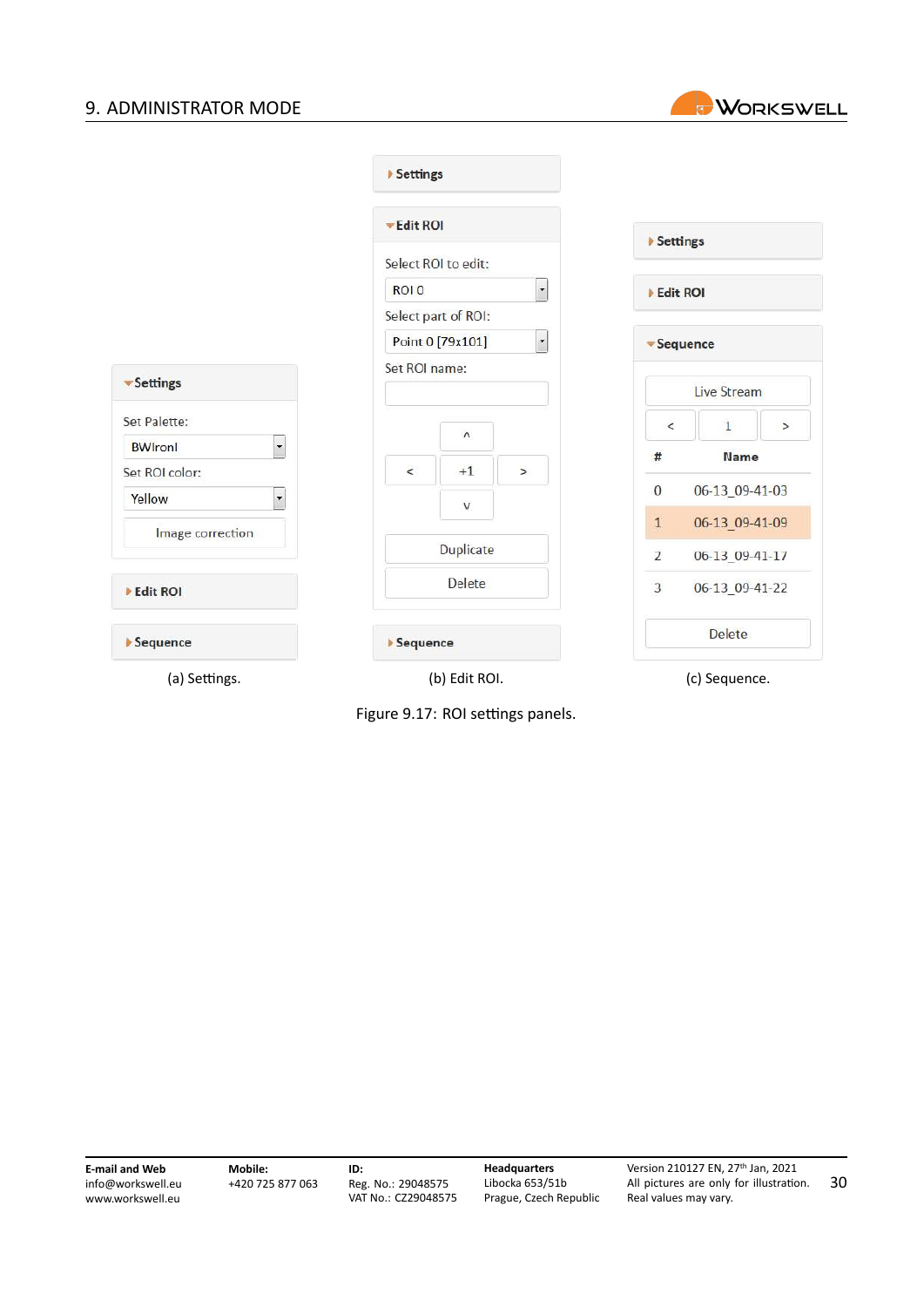

## <span id="page-31-0"></span>**9.6 Table**

In this part, you can select statistic for each ROI , extreme and its critical value, operator, digital outputs with logic and analog outputs.

Each row in the table represents a ROI you have defined before.

#### <span id="page-31-1"></span>**9.6.1 Statistic**

In each frame there is certain area depending on the size of the ROI. The area consists out of number of pixels, each with its own temperature. These pixels are used for calculating the statistical value. For each ROI, you can select:

- **Max** ‐ Maximum value out of the ROI pixels.
- **Min** Minimum value out of the ROI pixels.
- **Avr** Average value out of the ROI pixels.
- **Dev** ‐ Standard deviation value out of the ROI pixels.
- **Var** ‐ Variation value out of the ROI pixels.

#### <span id="page-31-2"></span>**9.6.2 Value**

This represents the current statistical result of the frame for the ROI

#### <span id="page-31-3"></span>**9.6.3 Extreme**

The statistic value is calculated for each frame. In case of Frame or Start‐Stop mode, the measurement can consist of several frames and thus several statistical results for each ROI.

The extreme selects either the lowest or the highest value from this sequence of statistical results.

#### <span id="page-31-4"></span>**9.6.4 Operator**

The one value that comes out of the measurement sequence (or just from one measurement in case of sequence of one frame or Continuous or Non-trigger mode) is called measurement value. This value is compared to the extreme value.

The operator selects, whether the measurement value should be higher (>) or lower (<) than the extreme value.

#### <span id="page-31-5"></span>**9.6.5 Extreme val.**

Specify the extreme value, that should be compared to the measurement value.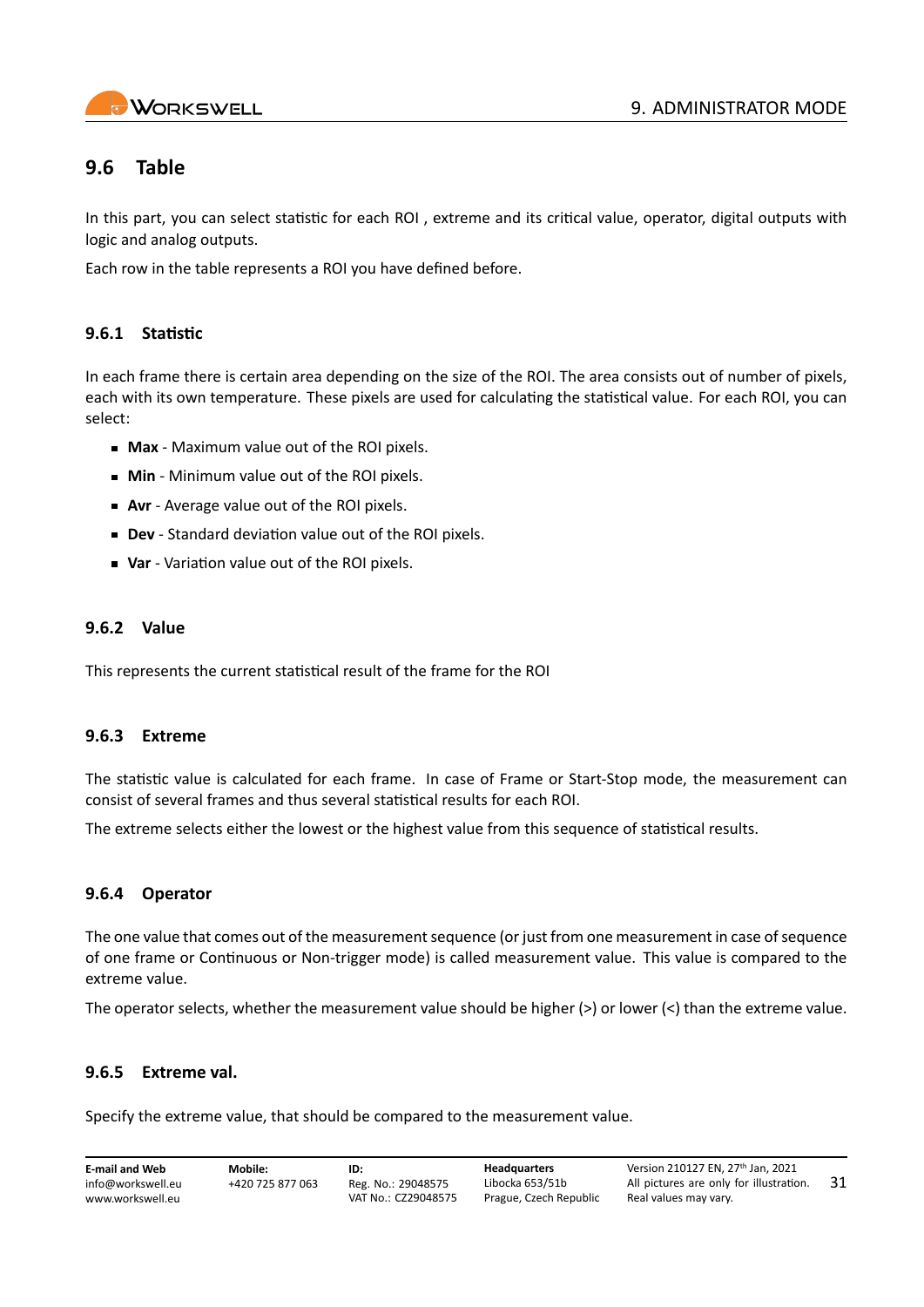#### 9. ADMINISTRATOR MODE



#### <span id="page-32-0"></span>**9.6.6 Digital**

Each ROI has its own measurement result, either positive (pass, OK, condition were met) or negative (fail, NOK condition were not met). This depends on the critical value compared to measurement value.

Here administrator can select the digital output logic. There are seven digital outputs, each with either low or high signal. This signal is deduced out of the individual ROI measurement results.

The boolean logic is used to calculate the digital output among selected ROIs. If there is just one ROI checked for the digital output, the measurement result will apply directly to the digital output. If there are more ROIs checked for one digital output, the final result (positive or negative) is calculated with the boolean operations AND, NAND, OR, NOR.

| <b>ROIO</b> | ROI <sub>1</sub> | <b>AND</b> | <b>NAND</b> | <b>OR</b> | <b>NOR</b> |
|-------------|------------------|------------|-------------|-----------|------------|
| 0           | 0                | 0          |             |           |            |
| 0           |                  | $\Omega$   |             |           | 0          |
|             | 0                | 0          |             |           |            |
|             |                  |            | n           |           |            |

Table 9.1: Summarizing table for boolean logic, 1 is positive result and 0 is negative.

This is the short summary of boolean operators:

- **AND** Positive only if all measurement results of checked ROIs positive
- **NAND** Opposite of AND, negative only if all measurement results of checked ROIs positive
- OR Positive if at least one measurement results of checked ROIs positive
- **NOR** Opposite of NOR, positive only if all measurement results of checked ROIs negative

#### <span id="page-32-1"></span>**9.6.7 Analog**

Select which ROI should display it's current frame statistic value to which analog output.

#### <span id="page-32-2"></span>**9.6.8 Copying ROI settings**

Administrator can copy the ROI settings to different ROI with the bottom table selection and "Copy settings" button.

| E-mail and Web    | Mo    |
|-------------------|-------|
| info@workswell.eu | $+42$ |
| www.workswell.eu  |       |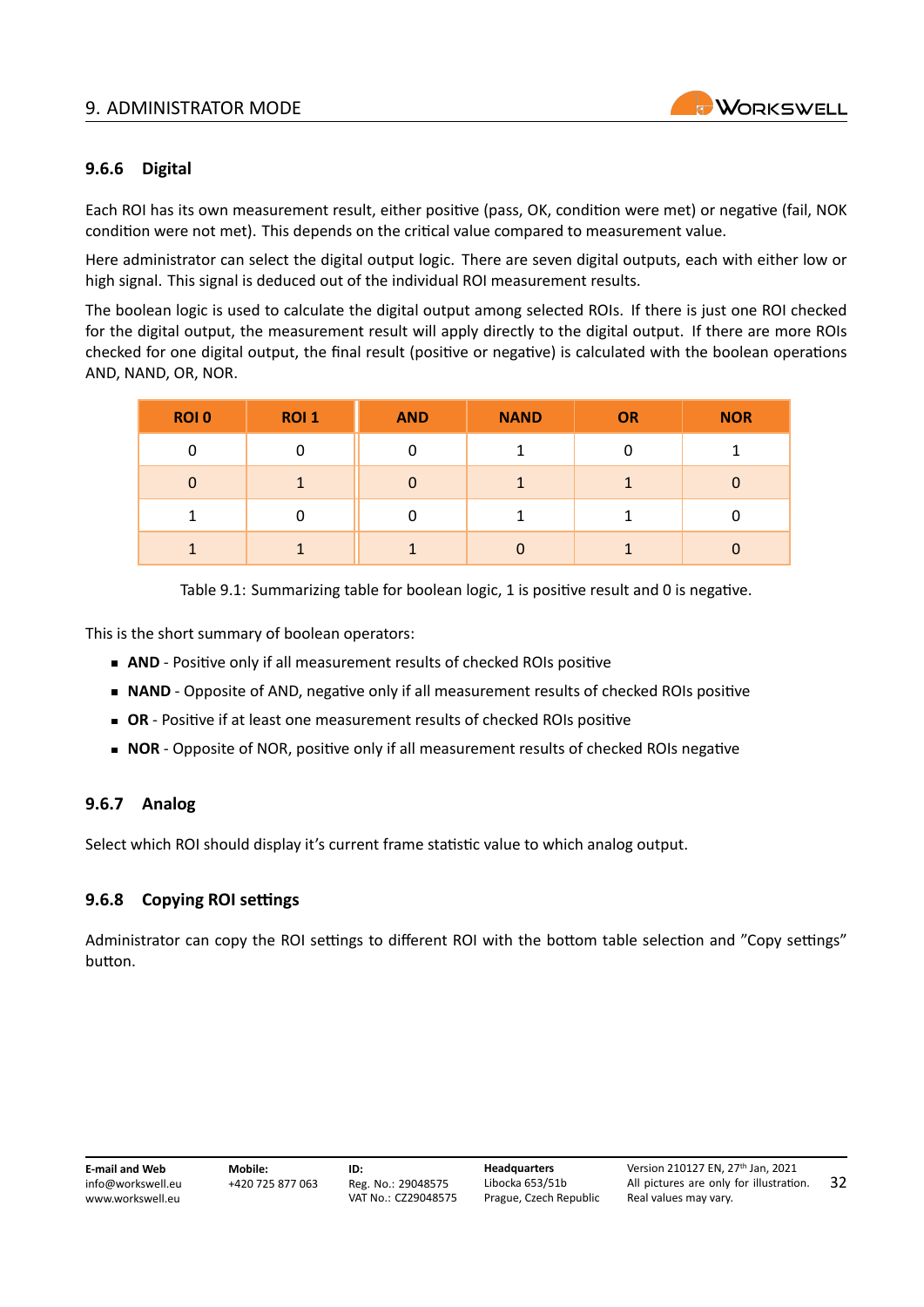

## <span id="page-33-0"></span>**9.7 Outputs**

Here is the settings for digital and analog outputs. The settings are divided into two tables, the number of rows depends on the ROI's setting from tab Table.

There are up to 4 analog outputs and 7 digital outputs.

There is also special testing mode, that can be activated by clicking the button "Test mode".

|          | <b>Analog Outputs</b> |                                             |                          |           |                   |                       |                |       | <b>Digital Outputs</b>                    |      |
|----------|-----------------------|---------------------------------------------|--------------------------|-----------|-------------------|-----------------------|----------------|-------|-------------------------------------------|------|
| #        | Type                  | Range                                       | T <sub>MIN</sub>         | $T_{MAX}$ | T <sub>TEST</sub> | $U/I$ <sub>TEST</sub> | $\sharp$       | Pulse | Edge                                      | Test |
| $\theta$ | Voltage<br>H.         | 0V to 12V<br>×.                             | 20.0°C                   | 85.0°C    | 50.0°C            | 5.5V                  | $\sigma$       | 250ms | <b>Rising</b><br>$\overline{\phantom{a}}$ | Test |
|          | Current<br>w.         | $-24mA$ to $24mA$<br>×                      | $0.0^{\circ}$ C          | 120.0°C   | 80.0°C            | 8.0 <sub>m</sub> A    | ٠<br>л         | 500ms | <b>Rising</b><br>Ľ                        | Test |
| 3        | Voltage<br>$\sim$     | $-12V$ to $12V$<br>$\overline{\phantom{a}}$ | $0.0^{\circ}$ C<br>95259 | 150.0°C   | $0.0^{\circ}$ C   | $-12.0V$              | $\overline{2}$ | 750ms | $\overline{\phantom{a}}$<br><b>Rising</b> | Test |
|          | Test mode = OFF       |                                             |                          |           |                   |                       | 3              | 250ms | <b>Rising</b><br>l s                      | Test |



### <span id="page-33-1"></span>**9.7.1 Analog Outputs**

#### **Type**

Select between electrical voltage or current as output.

#### **Range**

Select the appropriate range, that the output can achieve.

#### **T MIN**

Minimum temperature, any temperature lower than this value will be represented as the lower limit of the output range.

#### **T MAX**

Minimum temperature, any temperature higher than this value will be represented as the higher limit of the output range.

Any temperature between the minimum and maximum will be represented as linear mapping of these values.

| E-mail and Web                        | Mobile:          | ID:                                       | <b>Headquarters</b>                       | Version 210127 EN. 27th Jan. 2021                                |     |
|---------------------------------------|------------------|-------------------------------------------|-------------------------------------------|------------------------------------------------------------------|-----|
| info@workswell.eu<br>www.workswell.eu | +420 725 877 063 | Reg. No.: 29048575<br>VAT No.: CZ29048575 | Libocka 653/51b<br>Prague, Czech Republic | All pictures are only for illustration.<br>Real values may vary. | -33 |
|                                       |                  |                                           |                                           |                                                                  |     |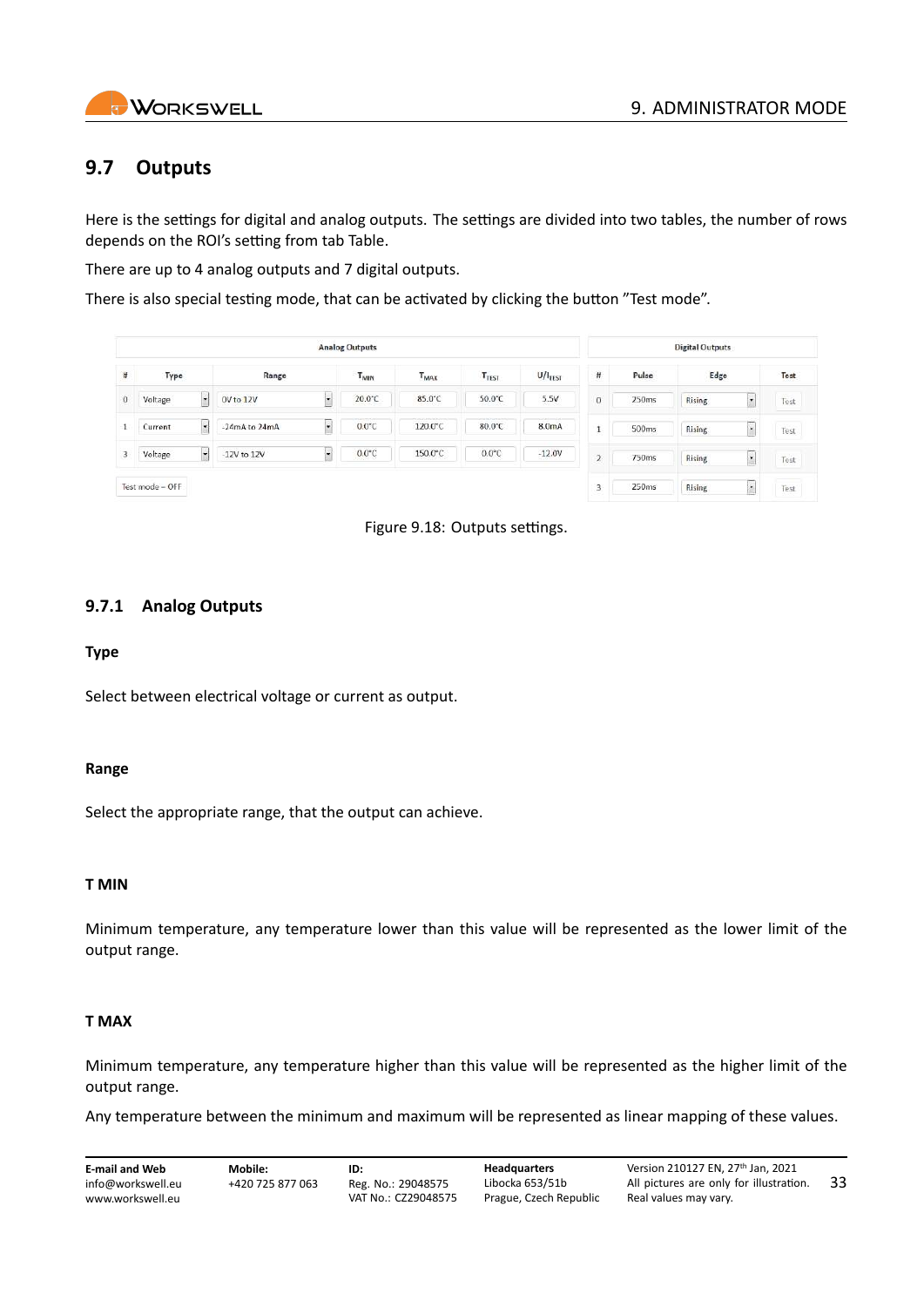#### 9. ADMINISTRATOR MODE



#### **T TEST**

Set the testing temperature and it will be recalculated to appropriate U/I TEST value. If test mode activated, it will also set the voltage or current to output.

#### **U/I TEST**

Set the testing current or voltage and it will be recalculated to appropriate temperature test value. If test mode activated, it will also set the voltage or current to output.



Figure 9.19: Analog output linear mapping example.

#### <span id="page-34-0"></span>**9.7.2 Digital Outputs**

#### **Pulse**

Set the length for the signal pulse in milliseconds.

#### **Edge**

Select the edge of a signal. Either the edge is rising or falling.

Rising edge has the nonactive state at zero and the signal is a change between zero to the supply voltage, thus the voltage is rising.

Falling edge has the nonactive state at supply voltage and the signal is a change between supply voltage to zero, thus the voltage is falling.

**E‐mail and Web** info@workswell.eu <www.workswell.eu> **Mobile:** +420 725 877 063 **ID:** Reg. No.: 29048575 VAT No.: CZ29048575 **Headquarters** Libocka 653/51b Prague, Czech Republic Version 210127 EN, 27th Jan, 2021 All pictures are only for illustration. Real values may vary. 34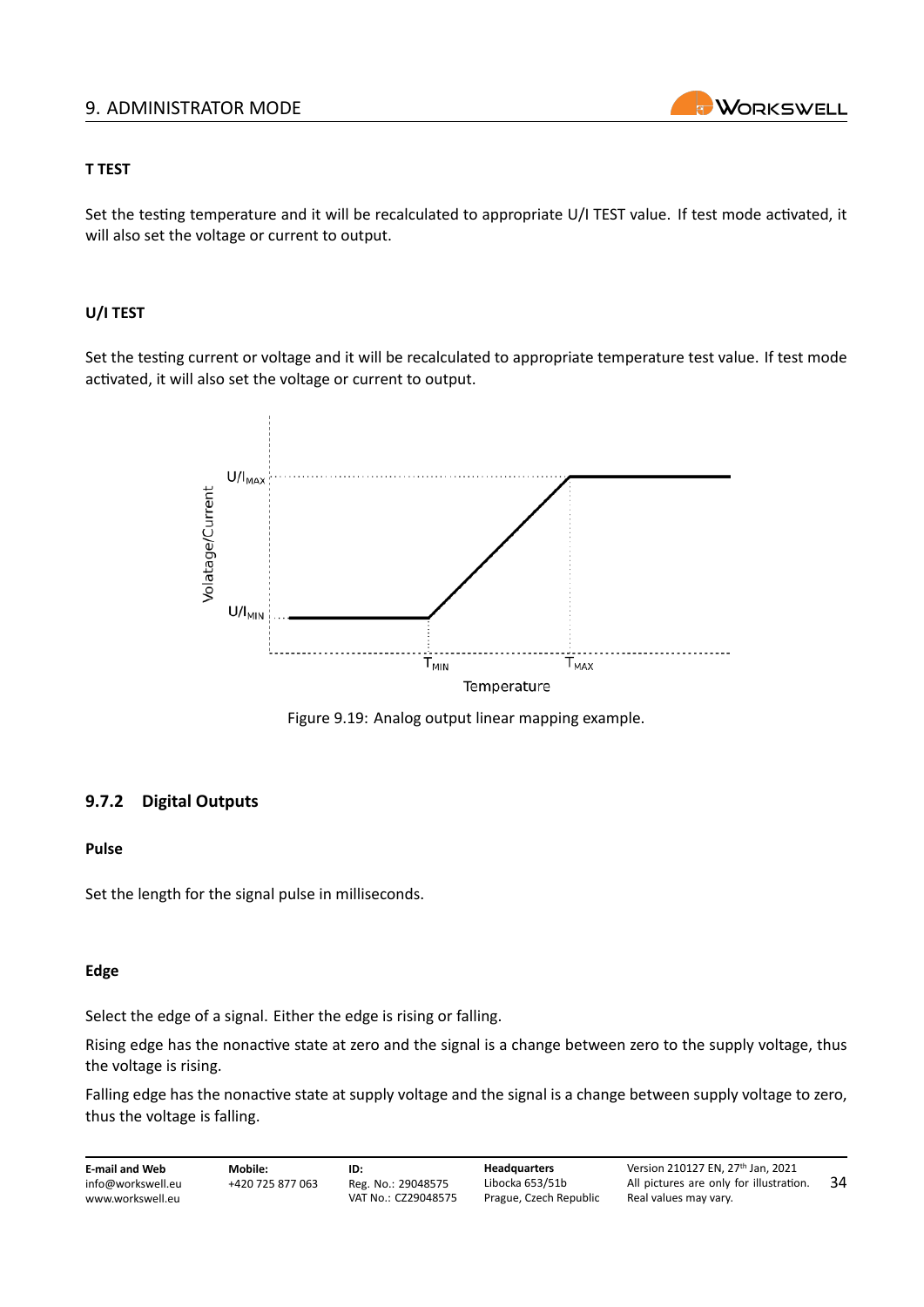



Figure 9.20: The difference between signals rising and falling edge.

#### **Test**

Clicking the button in Test mode will produce the set signal according to its edge and length of pulse.

## <span id="page-35-0"></span>**9.8 Visualization**

Administrator can set the appearance of operator mode here. More settings may come with new firmware versions.

| Number of numeric indicators: |                        |  |
|-------------------------------|------------------------|--|
| Numeric Indicator 0           | Numeric Indicator 1    |  |
| Select ROI:                   | Select ROI:            |  |
| $\mathbf{0}$                  |                        |  |
| Select indicator type:        | Select indicator type: |  |
| <b>Current value</b>          | Fail/Pass              |  |
|                               |                        |  |



#### **Numeric Indicators**

The most important ROI and their values or result can be displayed in special panel in operator mode.

Just select the number of numeric operators, the ROI numbers and corresponding indicator types.

- **Current value** ‐ The current ROI measurement, changes with each frame.
- **Last result** ‐ The measurement value.
- **Fail/Pass** ‐ The measurement result.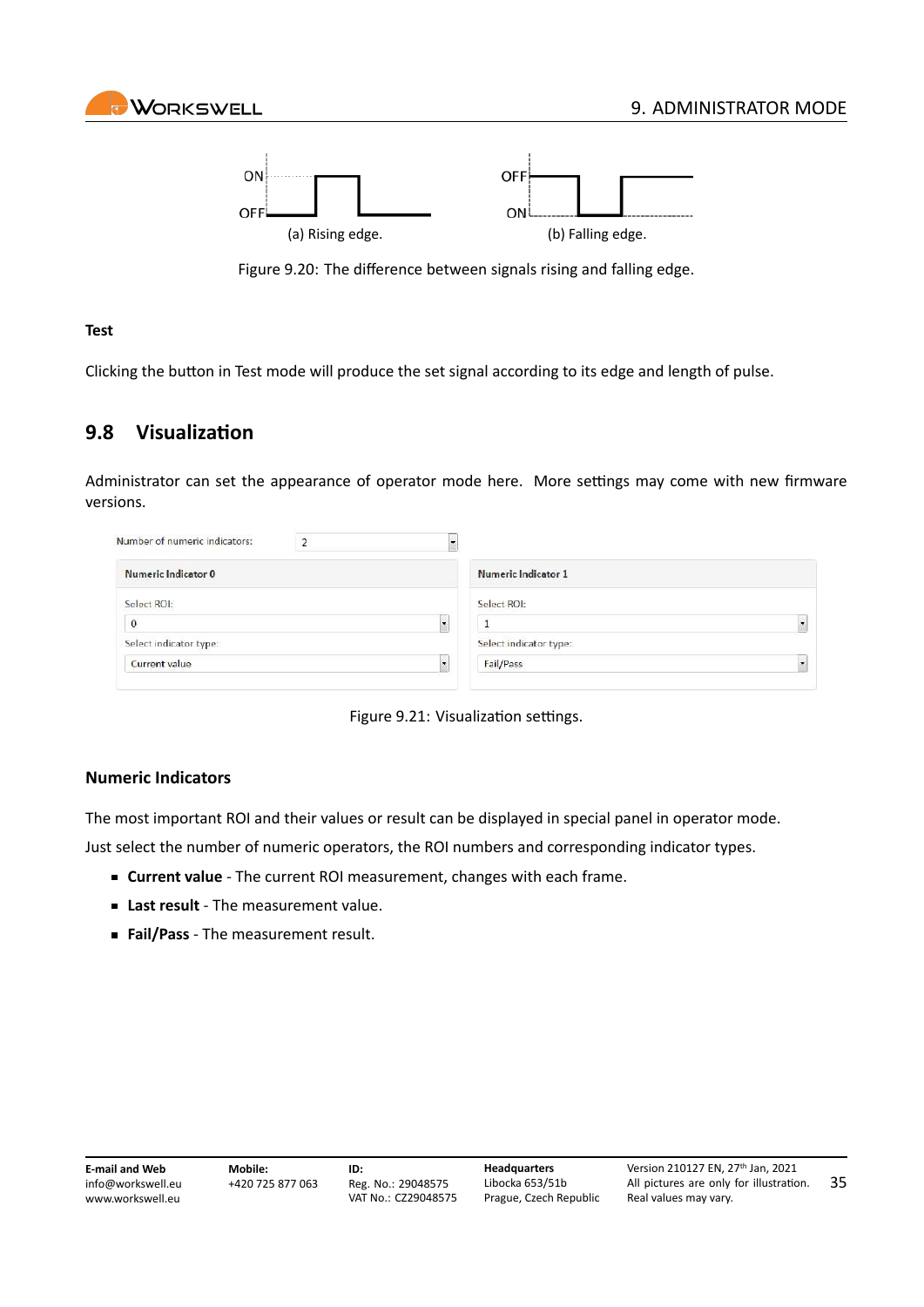#### 9. ADMINISTRATOR MODE



### <span id="page-36-0"></span>**9.9 Finish**

This is the last part of the SMARTIS settings. Administrator can choose one of the four possibilities:

- **Save & New** Save changes and continue with new product settings.
- **Save & Log Off** Save changes and log out.
- **Discard & Log Off** Discard changes and log out.
- Save & Start Measurement Select user you want to log in.

| Save changes and continue with product<br>settings: | Save & New               |  |  |
|-----------------------------------------------------|--------------------------|--|--|
| Save changes and log out:                           | Save & Log Off           |  |  |
| Discard changes and log out:                        | Discard & Log Off        |  |  |
| Select user and log user in:                        | Tester                   |  |  |
|                                                     | Save & Start Measurement |  |  |

Figure 9.22: Finish window.

**E‐mail and Web** info@workswell.eu <www.workswell.eu>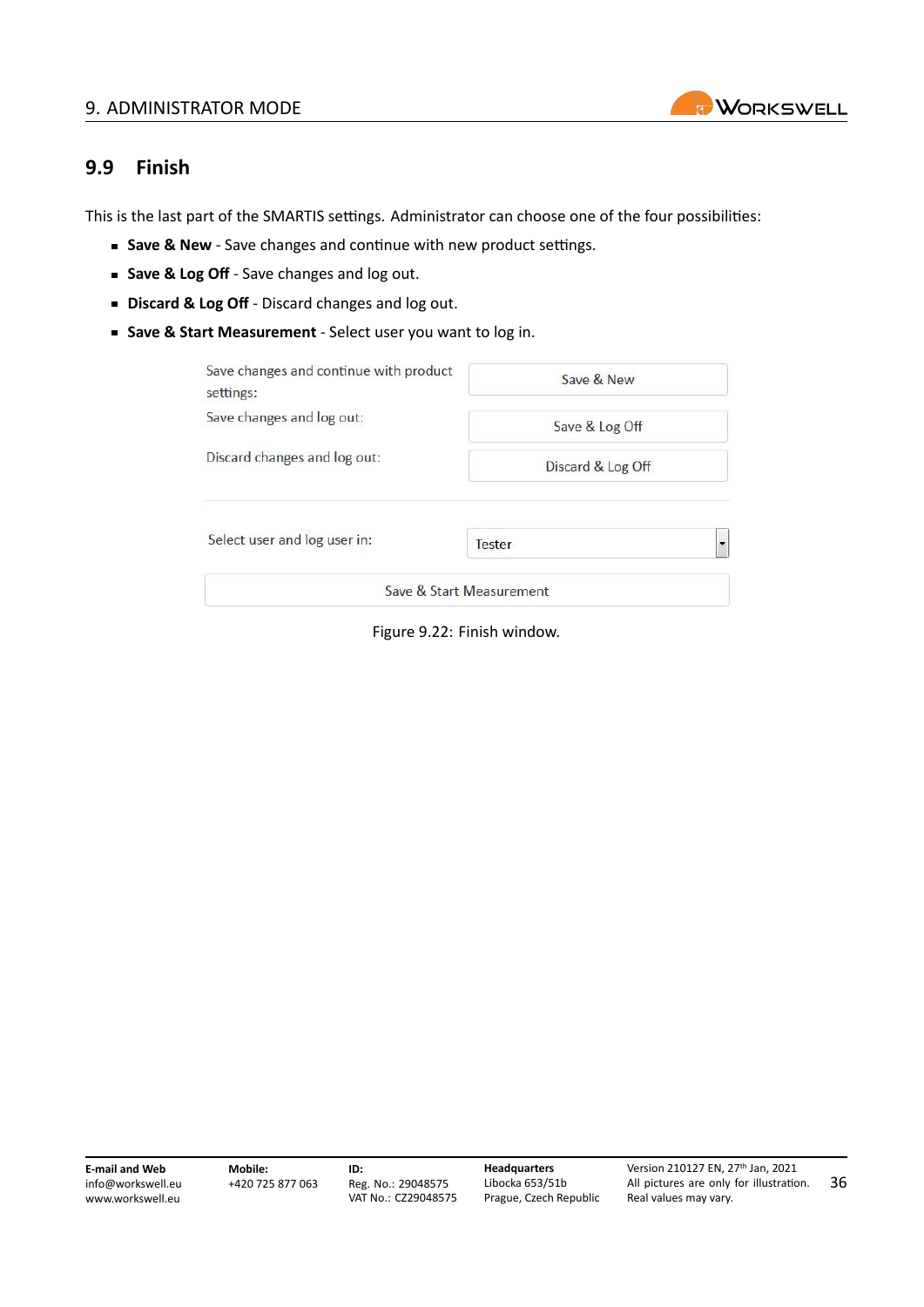<span id="page-37-0"></span>

## **10 Operator Mode**

The second type of user, besides administrator, is operator. There can be limitless number of operators, each with his own products and settings.

Whereas administrator can create operators, products and set the measurements, the operator selects product and controls the measurement itself.

## <span id="page-37-1"></span>**10.1 Graphical interface**

On Log-in screen, select user, type password and log in. The basic layout of Operator Mode screen is the same for every measurement type.



Figure 10.1: Operator Mode ‐ Basic layout.

### <span id="page-37-2"></span>**10.1.1 Individual parts**

#### **Product selection**

The products can be selected from combo box. There are all the created products belonging to the logged in operator.

The selection of a product can take few seconds to load and apply.

| <b>E-mail and Web</b> | Mobile:          | ID:                 | <b>Headquarters</b>    | Version 210127 EN, 27th Jan, 2021       |     |
|-----------------------|------------------|---------------------|------------------------|-----------------------------------------|-----|
| info@workswell.eu     | +420 725 877 063 | Reg. No.: 29048575  | Libocka 653/51b        | All pictures are only for illustration. | -37 |
| www.workswell.eu      |                  | VAT No.: CZ29048575 | Prague, Czech Republic | Real values may vary.                   |     |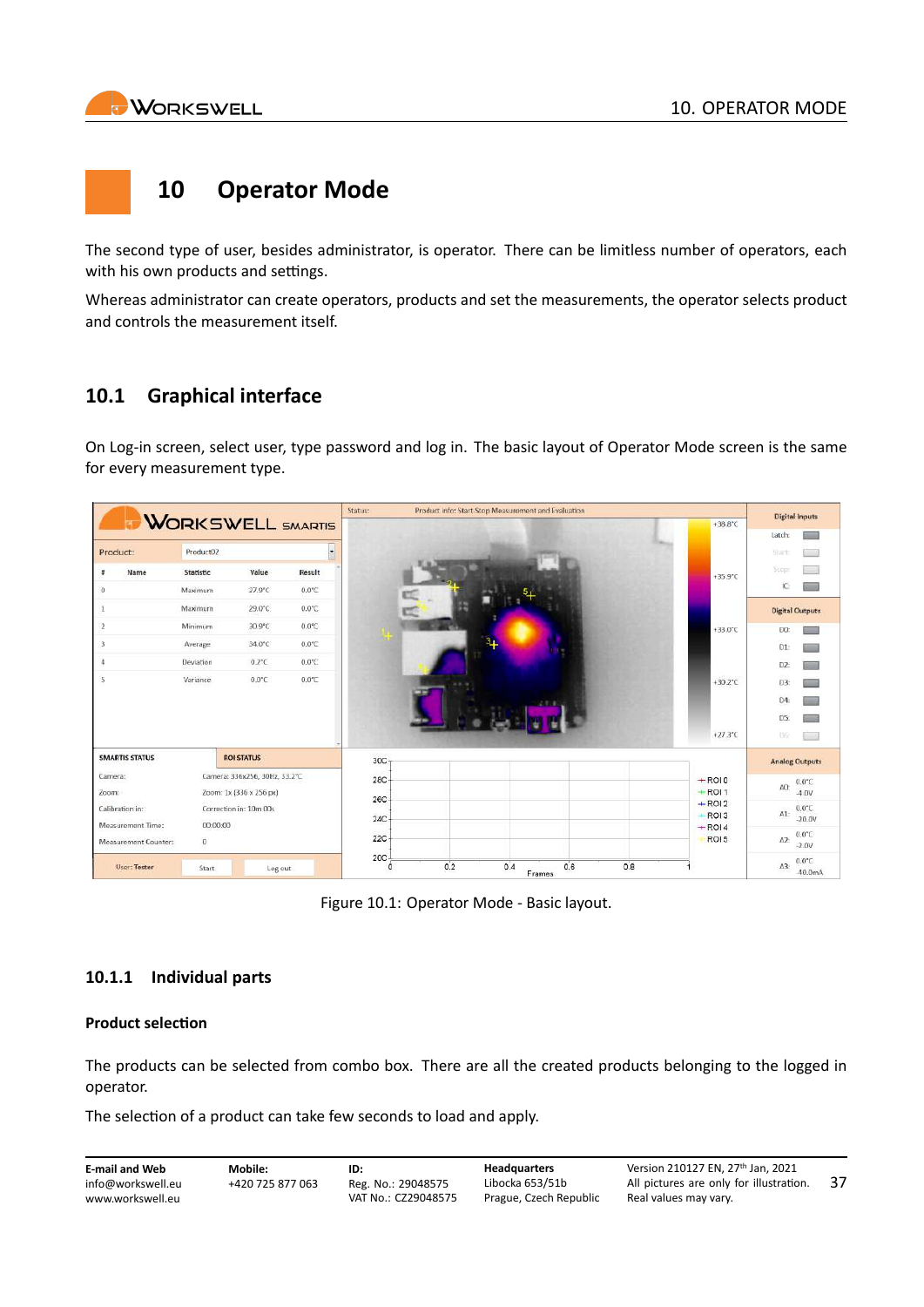

|          | <b>WORKSWELL SMARTIS</b> |  |
|----------|--------------------------|--|
| Product: | Product02                |  |

Figure 10.2: Product selection combo box.

#### **Product ROI information**

Each product has its own ROIs. The summary of ROI info can be found in the ROI table.

After each measurement evaluation the ROIs are highlighted accordingly to its result.

When the result is positive (pass), the table line is highlighted green. When the result is negative (fail), the table line is highlighted red.

| #                       | Name | <b>Statistic</b> | Value           | Result          | × |
|-------------------------|------|------------------|-----------------|-----------------|---|
| $\bf{0}$                |      | Maximum          | 28.3°C          | 33.9°C          |   |
| $\,$ 1 $\,$             |      | Maximum          | 28.1°C          | 34.3°C          |   |
| $\overline{\mathbf{r}}$ |      | Minimum          | 28.2°C          | 33.9°C          |   |
| 3                       |      | Average          | 28.1°C          | 32.5°C          |   |
| $\overline{4}$          |      | <b>Deviation</b> | $0.2^{\circ}$ C | $0.2^{\circ}$ C |   |
| 5                       |      | Variance         | $0.0^{\circ}$ C | $0.0^{\circ}$ C |   |
|                         |      |                  |                 |                 |   |
|                         |      |                  |                 |                 |   |
|                         |      |                  |                 |                 |   |
|                         |      |                  |                 |                 |   |

Figure 10.3: ROI Table.

#### **SMARTIS information and numeric indicators**

Some basic information about the SMARTIS and measurement can be found int the tab "SMARTIS STATUS".

The selected numeric indicators (selected ROI and measurement information) can be found in the tab "ROI STATUS".

| <b>SMARTIS STATUS</b> | <b>ROI STATUS</b>             |  |  |
|-----------------------|-------------------------------|--|--|
| Camera:               | Camera: 336x256, 30Hz, 33.2°C |  |  |
| Zoom:                 | Zoom: 1x (336 x 256 px)       |  |  |
| Calibration in:       | Correction in: 8m 08s         |  |  |
| Measurement Time:     | 00:01:52                      |  |  |
| Measurement Counter:  |                               |  |  |

Figure 10.4: Information tabs.

| <b>E-mail and Web</b> | Mobile:          | ID:                 | <b>Headquarters</b>    | Version 210127 EN, 27 <sup>th</sup> Jan, 2021 |     |
|-----------------------|------------------|---------------------|------------------------|-----------------------------------------------|-----|
| info@workswell.eu     | +420 725 877 063 | Reg. No.: 29048575  | Libocka 653/51b        | All pictures are only for illustration.       | -38 |
| www.workswell.eu      |                  | VAT No.: CZ29048575 | Prague, Czech Republic | Real values may vary.                         |     |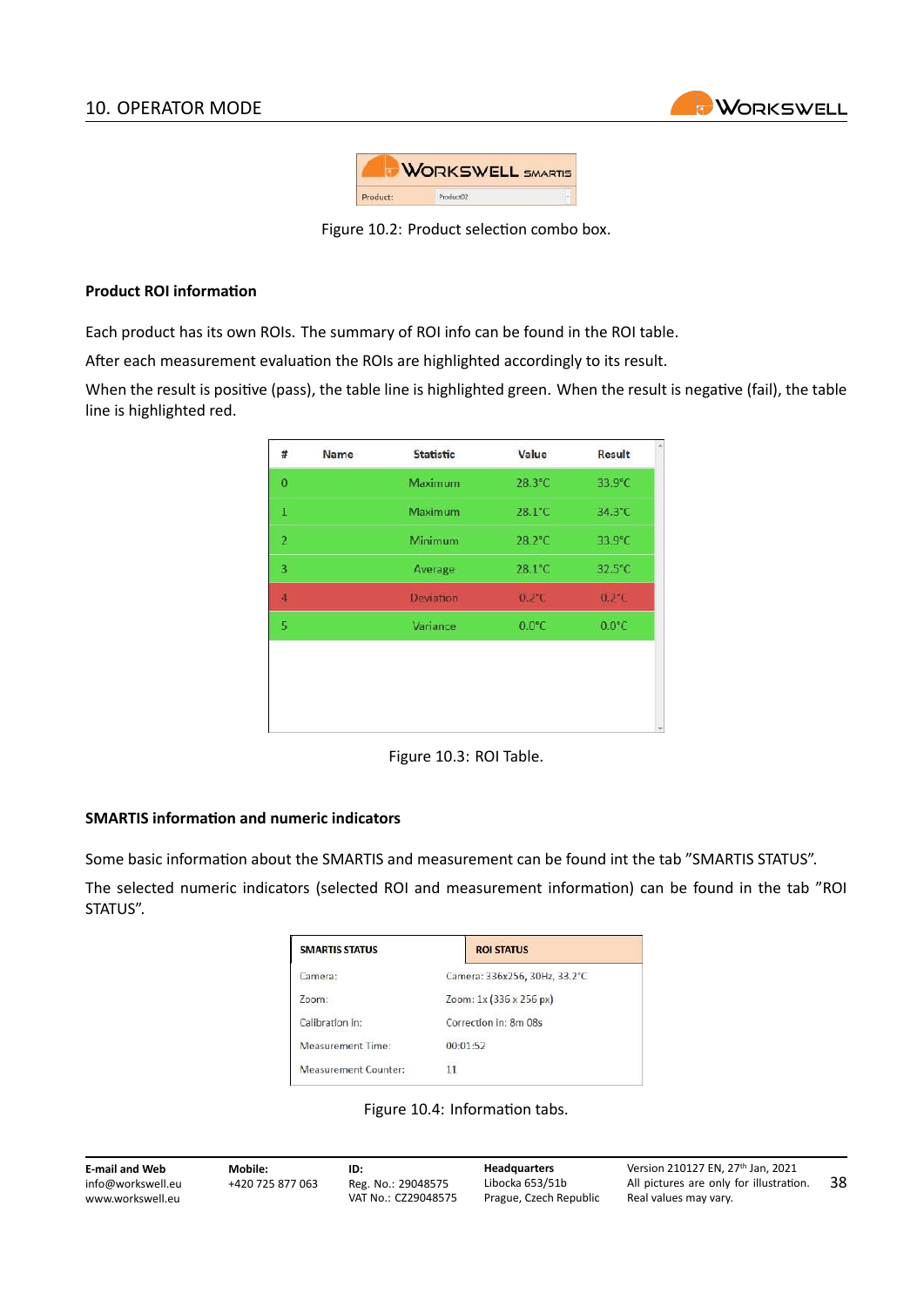

#### **Product ROI information**

The thermocamera image is showing either video stream or current measurement result, depending on selected measurement type.

The video stream has limited framerate and resolution caused by hardware and software limitation.

Status of measurement, product and other current information will be shown above the image from thermocamera.



Figure 10.5: Camera image and status.

#### **Measurement graph**

The selected ROI statistic result values are displayed in the graph. The x-axis unit represents frames and y-axis unit represents either the degrees Celsius, degrees Fahrenheit or Kelvin.

The graph should provide additional information about the measurement progress. The graph differs according to selected measurement type.





**E‐mail and Web** info@workswell.eu <www.workswell.eu> **Mobile:** +420 725 877 063 **ID:** Reg. No.: 29048575 VAT No.: CZ29048575 **Headquarters** Libocka 653/51b Prague, Czech Republic Version 210127 EN, 27th Jan, 2021 All pictures are only for illustration. Real values may vary. 39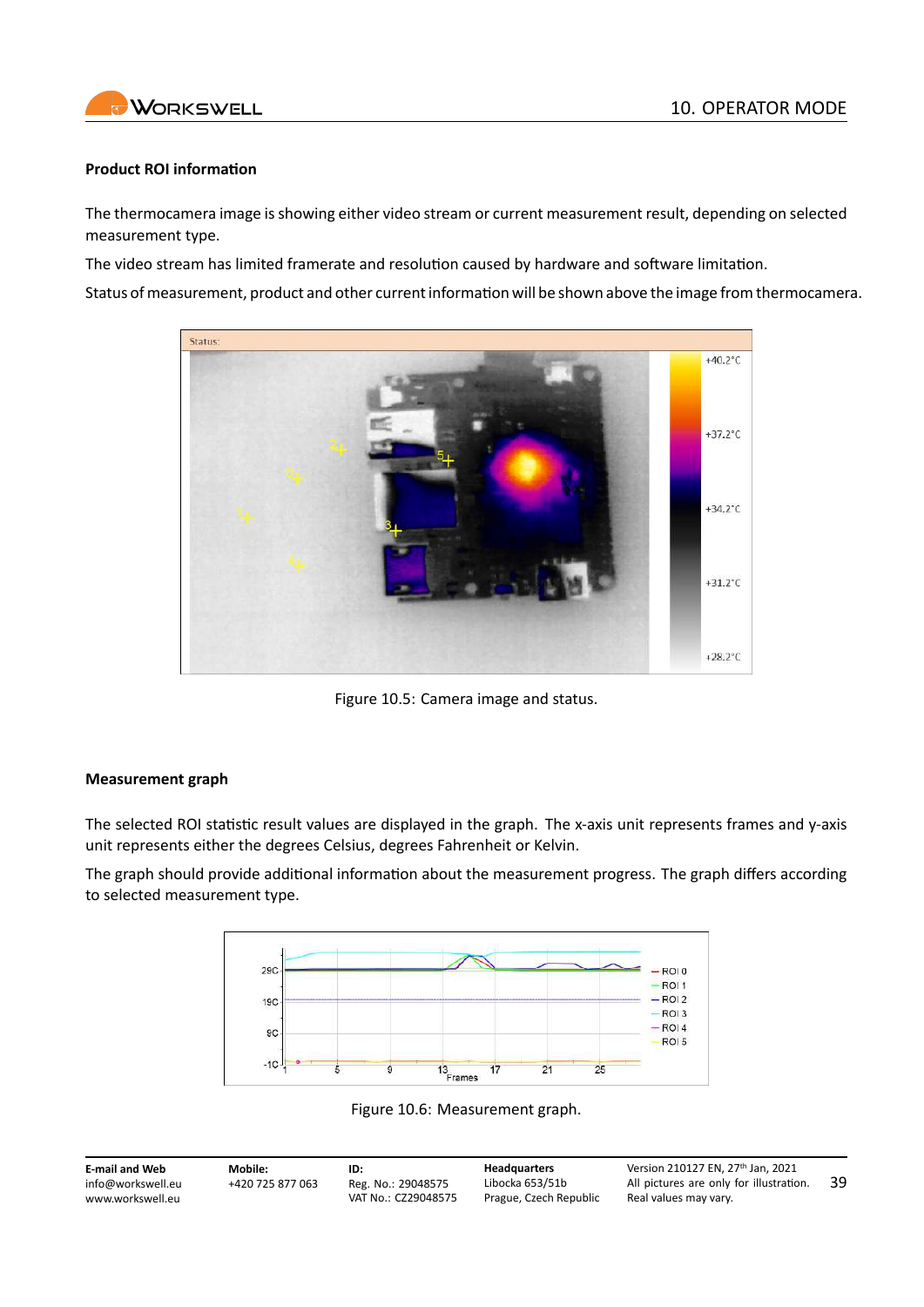

#### **Digital inputs, outputs and analog outputs**

Digital outputs and inputs images show the current state of the signal ‐ enabled or disabled. Analog outputs shows the current value of ROI and the corresponding electrical voltage or current.

In case of transparent output or input, it is not used. Either because of the product setting or the measurement type.

- Digital Inputs
	- Latch: Latch signal.
	- Start: Start signal.
	- Stop: Stop signal.
	- IC: Image correction signal.
- **Digital Outputs** 
	- D0 ‐ D7: Digital output signals.
- Analog Outputs
	- A0 ‐ A3: Analog output values.

|                       | <b>Digital Outputs</b> |                                       |
|-----------------------|------------------------|---------------------------------------|
|                       | DO:                    | <b>Analog Outputs</b>                 |
| <b>Digital Inputs</b> | D1:<br>D2:             | $33.9^{\circ}C$<br>A0:<br>2.8V        |
| Latch:                | D3:                    | $34.3^{\circ}$ C<br>$A1$ :<br>$-6.3V$ |
| Start:                | D4:<br>D5:             | 33.9°C<br>A2:<br>1.4V                 |
| Stop:<br>IC:          | D6:                    | $32.5^{\circ}$ C<br>A3:<br>$-14.0mA$  |
| (a) Digital inputs.   | (b) Digital outputs.   | (c) Analog outputs.                   |

Figure 10.7: Digital inputs, outputs and analog outputs.

#### <span id="page-40-0"></span>**10.1.2 Measurement types differences**

Each measurement type differs in the displayed thermocamera image, graph and enabled digital inputs.

#### **Frame Measurement**

Frame measurement takes selected number of frames according to settings, from which it calculates the measurement results. It starts to grab the frames when either digital Latch or Start signal is detected.

Thus only the digital input Latch, Start and IC are enabled.

| <b>E-mail and Web</b> | Mobile:          | ID:                 | <b>Headquarters</b>    | Version 210127 EN. 27th Jan. 2021       |    |
|-----------------------|------------------|---------------------|------------------------|-----------------------------------------|----|
| info@workswell.eu     | +420 725 877 063 | Reg. No.: 29048575  | Libocka 653/51b        | All pictures are only for illustration. | 40 |
| www.workswell.eu      |                  | VAT No.: CZ29048575 | Prague, Czech Republic | Real values may vary.                   |    |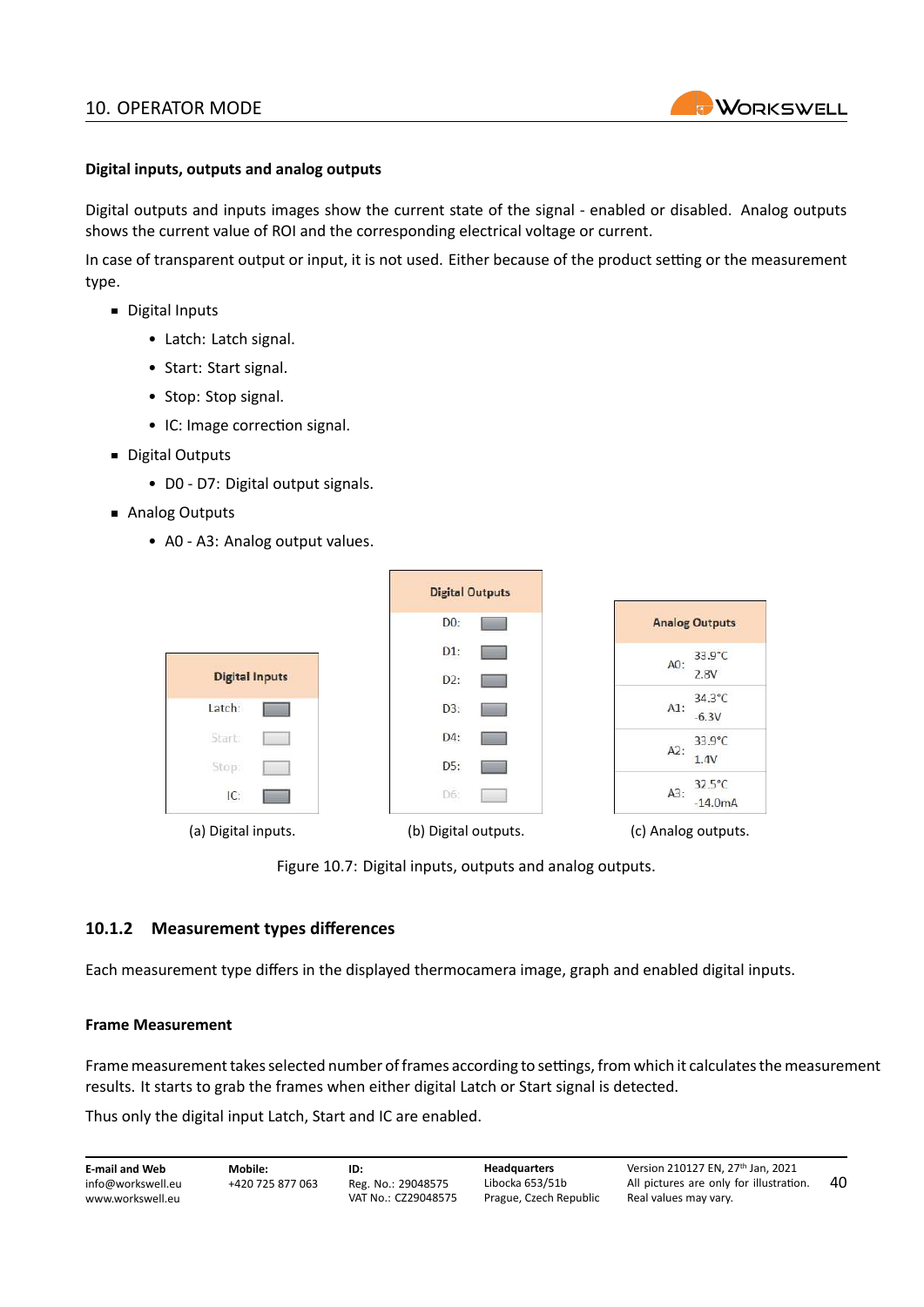

After the frame grabbing is finished and measurement is evaluated, the graph and thermocamera image are updated.

The thermocamera image shows the frame with the "worst" result ‐ the biggest difference between the critical value and ROI frame statistic among all ROIs. This is the most important frame for evaluating fail states.

The graph shows all the selected ROI statistic results for all frames in the measurement. The displayed frame is marked with a dot in the graph.

Special case is when the measurement sequence consists only of one frame. Then the image displays this frame and the graph shows the development of frame statistic result value in time.

#### **Start‐Stop Measurement**

Start‐Stop measurement takes number of frames according to digital input signals, from which it calculates the measurement results. It starts to grab the frames when either digital Latch or Start signal is detected and stops when Latch signal stops or the Stop signal is detected.

Thus the digital input Latch or Start‐Stop and IC are enabled.

After the frame grabbing is finished and measurement is evaluated, the graph and thermocamera image are updated.

The thermocamera image shows the frame with the "worst" result ‐ the biggest difference between the critical value and ROI frame statistic among all ROIs. This is the most important frame for evaluating fail states.

The graph shows all the selected ROI statistic results for all frames in the measurement. The displayed frame is marked with a dot in the graph.

#### **Continuous Measurement**

Continuous measurement takes one frame at a time with selected period according to settings, from which it calculates the measurement results. It starts to grab the frame when either digital Latch or Start signal is detected and stops when Latch signal stops or the Stop signal is detected.

Thus the digital input Latch or Start‐Stop and IC are enabled.

Since each measure sequence consists only of one frame, the image shows this frame and graph shows the ROI frame statistic results development. Each new result is added to the graph.

#### **Non‐Trigger Measurement**

Non‐Trigger measurement takes each one frame from which it calculates the measurement results. It takes every frame regardless of digital inputs.

Thus only the digital input IC is enabled.

The image shows the video stream and graph shows the ROI frame statistic results development. Each frame result is added to graph.

**E‐mail and Web** info@workswell.eu <www.workswell.eu>

**ID:** Reg. No.: 29048575 VAT No.: CZ29048575 **Headquarters** Libocka 653/51b Prague, Czech Republic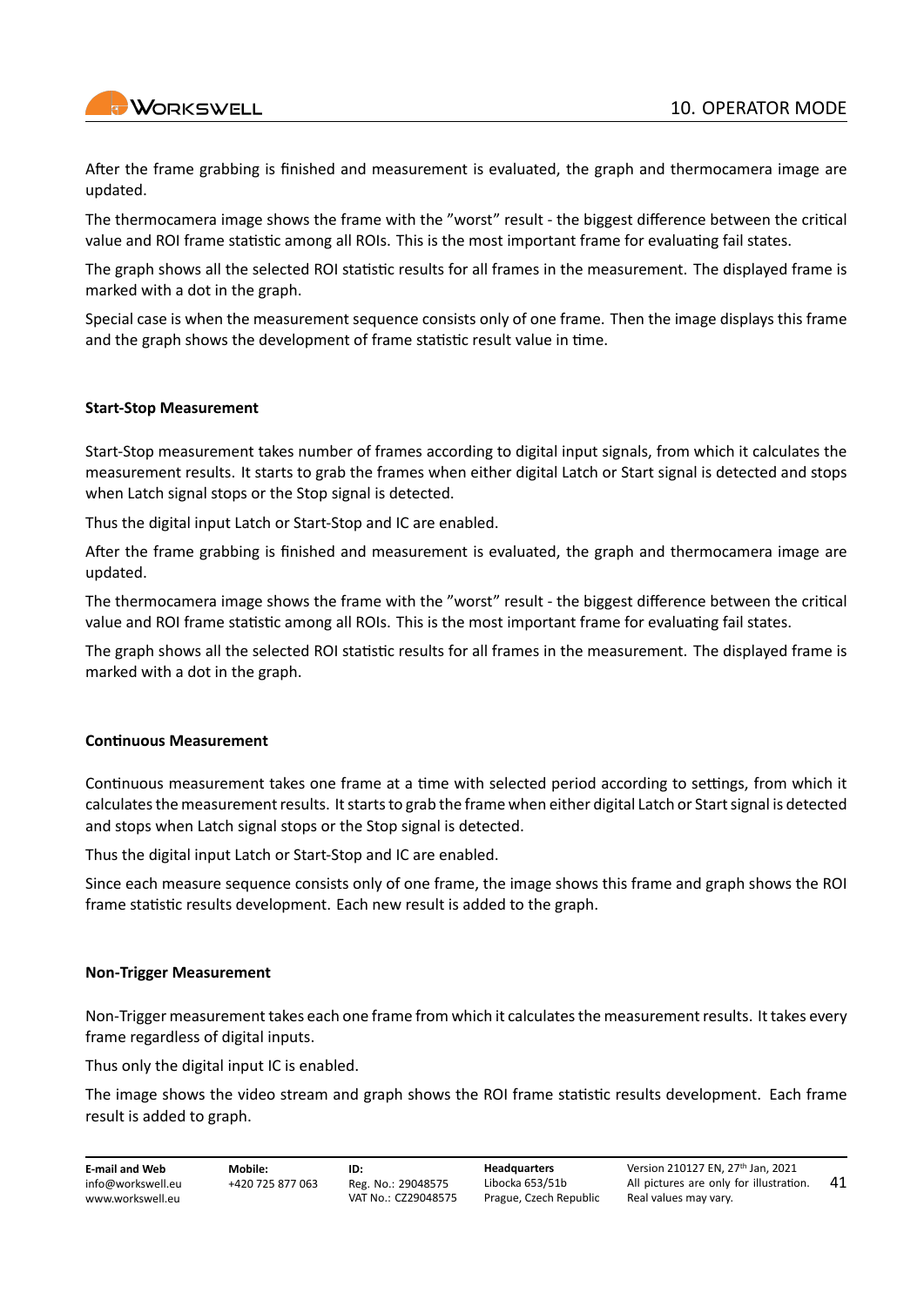

42

## <span id="page-42-0"></span>**10.2 Work‐flow**

The operator has just limited number of actions to do. Please, follow these steps to start and finish the measurement session:

- 1. Select the product from the combo box.
- 2. Wait few seconds for the settings to be loaded and applied.
- 3. If ready, start the measurement by clicking on the *Start* button.
- 4. When the session is finished, stop the measurement by clicking on the *Stop* button.
- 5. Confirm your action by clicking the *Ok* button.

### <span id="page-42-1"></span>**10.3 Measurement session**

When the measurement starts, the SMARTIS saves the state and continue the measurement until stopped by the operator or administrator.

#### <span id="page-42-2"></span>**10.3.1 Web server during measurement session**

Even when the Internet browser is closed or the Ethernet connection fails, after reconnecting to the web server the user is informed about the ongoing measurement and only the operator who started the measurement, or administrator, can stop the measurement.

The SMARTIS will continue to evaluate the incoming digital inputs, calculate the measurements and set the according outputs independently on the state of graphical interface or web server.

Thus the web server is only visualization of the actions and measurement.

#### <span id="page-42-3"></span>**10.3.2 Power cut during measurement session**

When the power is disconnected during the measurement session, the SMARTIS will continue the measurement on the next boot.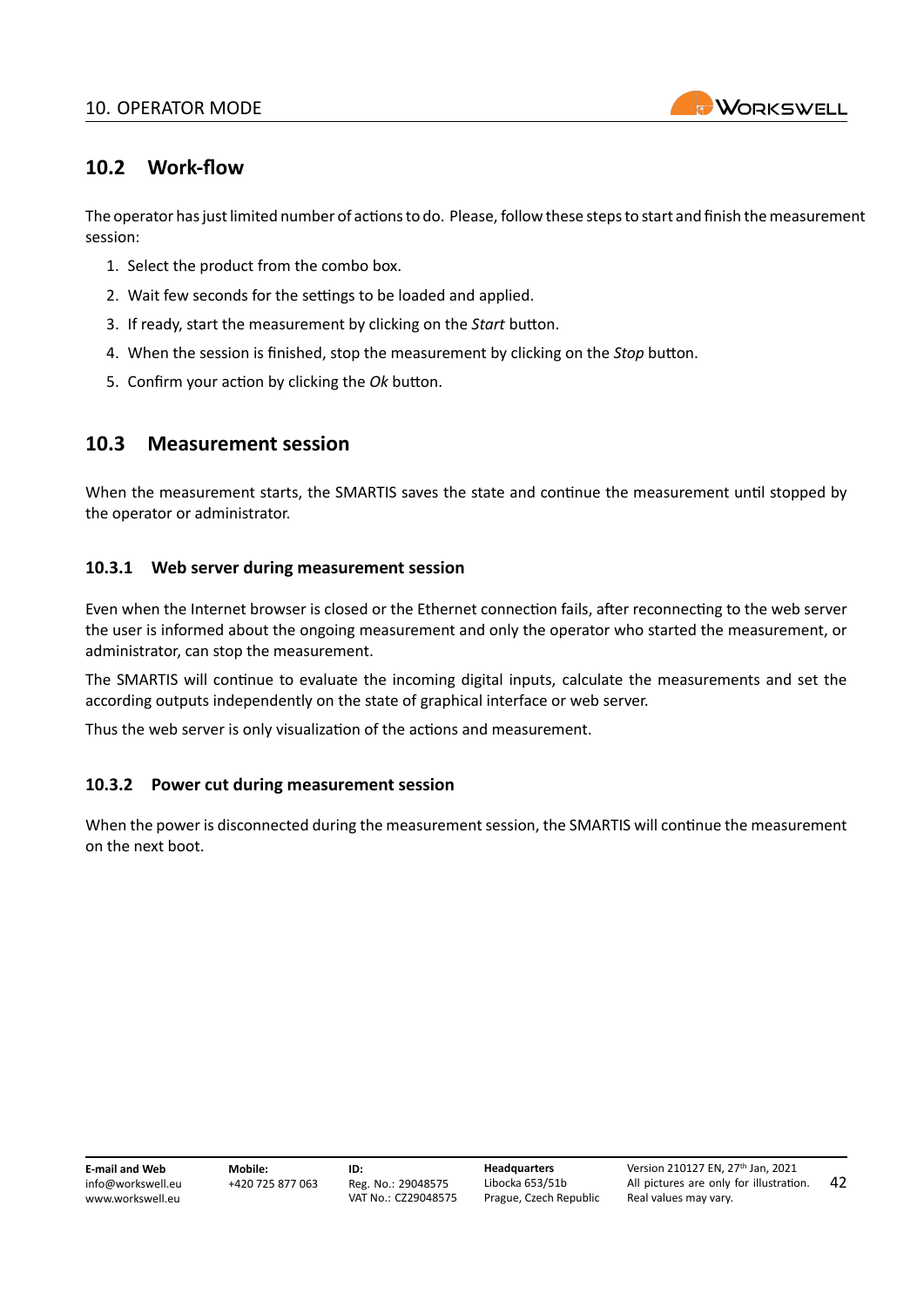<span id="page-43-0"></span>

## **11 Ethernet**

As an alternative to web server control we propose the TCP/IP communication. With simple TCP/IP text commands, user can control the SMARTIS device.

| <b>Parameter</b>  | <b>Value</b>              |
|-------------------|---------------------------|
| Protocol          | TCP/IP                    |
| <b>IP</b> address | <b>SMARTIS IP address</b> |
| Port number       | 2240                      |

Table 11.1: TCP/IP control parameters

## <span id="page-43-1"></span>**11.1 Communication Protocol**

The communication protocol is text based. You always send the request command and the server gives you an answer. The most common answers are OK in case of success and ERR in case of error. When parameters are given or returned, they are divided with one space.

#### **Check connection**

Command used for checking the connection.

- **Request** 
	- HIS
- Answer
	- OK

#### **Camera image correction**

Performs camera image correction.

- **Request** 
	- CIC
- **Answer** 
	- OK

#### **Change product**

Change product to ABCD. User must be logged in.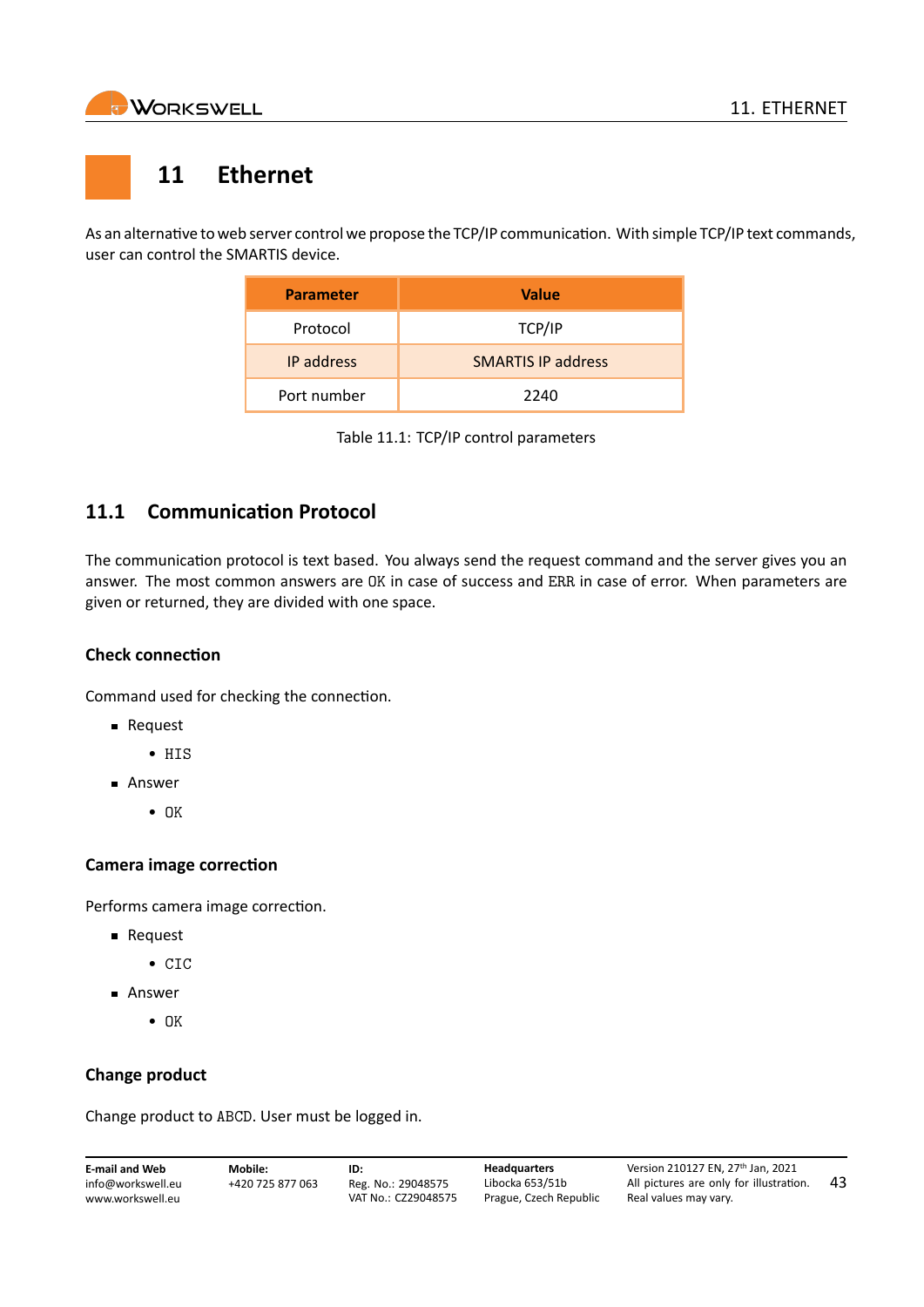#### 11. ETHERNET



Either product name must be specified or product order number as 2 for second product.

If measurement session in progress, the command will stop measurement, change the product and start the measurement again.

- **Request** 
	- CHP ABCD
- **Answer** 
	- OK

#### **Start measurement session**

Starts measurement session for current product and user. User must be logged in.

- **Request** 
	- SAM
- Answer
	- OK

#### **Stop measurement session**

Stops measurement session.

- **Request** 
	- SOM
- Answer
	- OK

#### **Get ROI measured value**

Sends selected ROI current frame statistic value. Argument specifies the ROI order number.

- **Request** 
	- $\bullet$  GRM 5
- **Answer** 
	- 25.54

#### **Get ROI result value**

Sends selected ROI current measured statistic value ‐ the result of a measurement. Argument specifies the ROI order number.

**Request** 

| <b>E-mail and Web</b> | Mobile:          | ID:                 | <b>Headquarters</b>    | Version 210127 EN, 27th Jan, 2021     |
|-----------------------|------------------|---------------------|------------------------|---------------------------------------|
| info@workswell.eu     | +420 725 877 063 | Reg. No.: 29048575  | Libocka 653/51b        | All pictures are only for illustratio |
| www.workswell.eu      |                  | VAT No.: CZ29048575 | Prague, Czech Republic | Real values may vary.                 |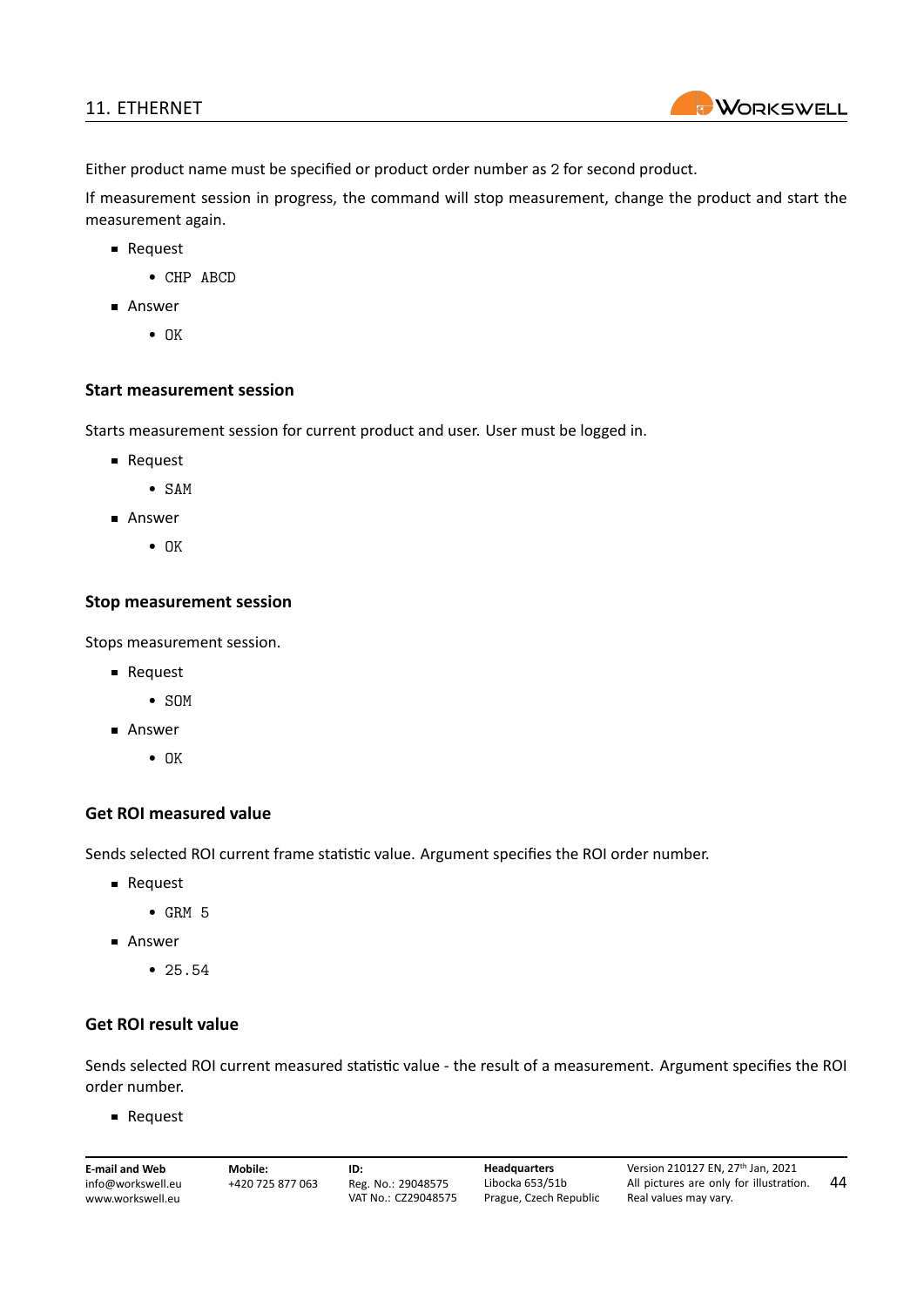

45

- GRR 5
- Answer
	- 25.54

#### **Get ROI active value**

Sends selected ROI current result ‐ positive (pass) as 1 or negative (fail) as 0. Argument specifies the ROI order number.

- **Request** 
	- GAM 5
- Answer
	- 0

#### **Simulating triggers**

Simulate digital triggers. Since there are four types of digital triggers, each has different message as in example. Latch trigger also need to specify the length in milliseconds.

- **Request** 
	- TRG LATCH 1000
	- TRG START
	- TRG STOP
	- TRG CIC
- Answer
	- OK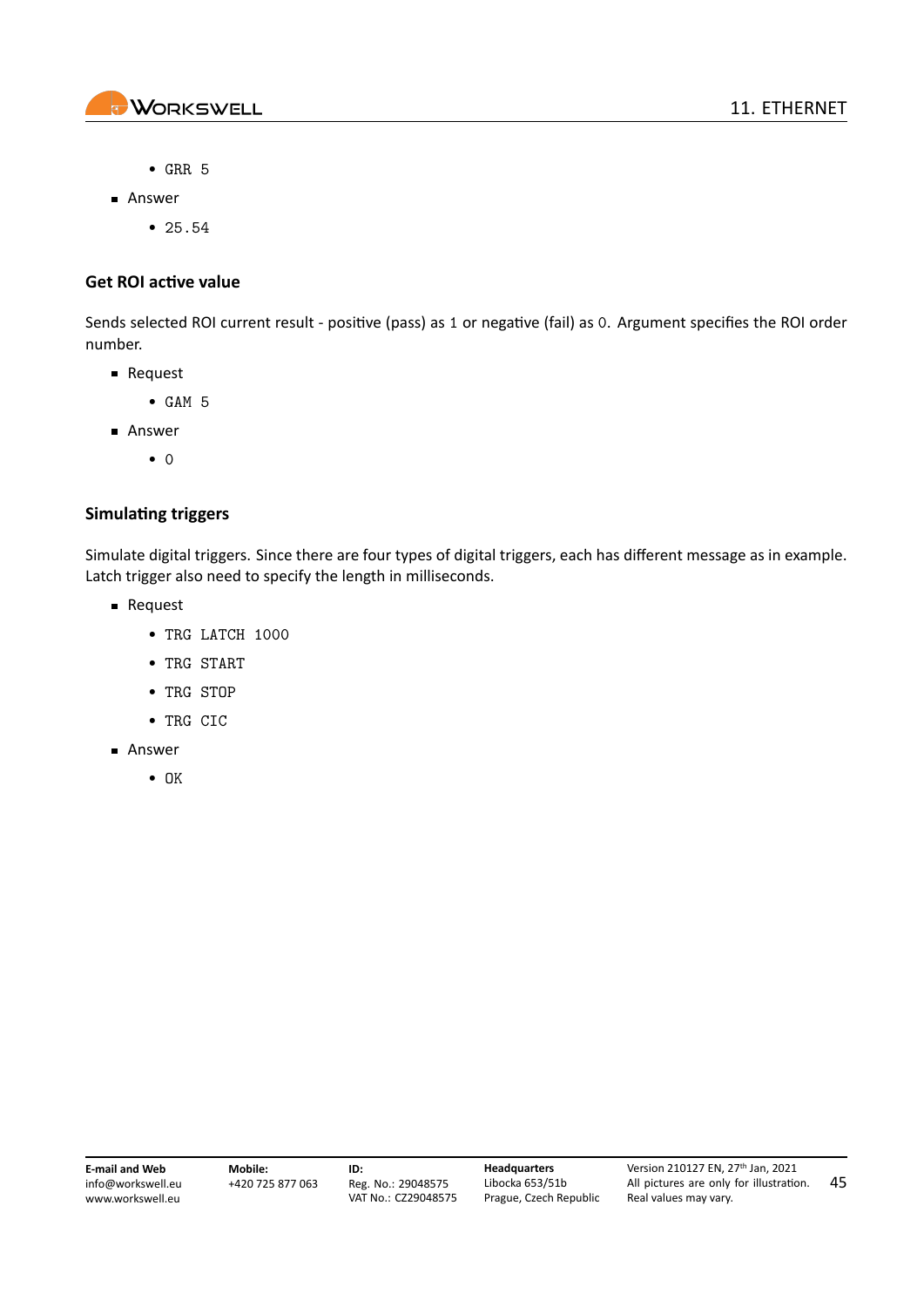

## <span id="page-46-0"></span>**12 Data Transfer**

During the measurement data are collected and saved according to settings. This can be either Log files with history of measurements or thermal images.

User may want to download the data. The internal memory is also limited and once in a while may require to delete outdated data.

The data are available through FTP server.

### <span id="page-46-1"></span>**12.1 FTP Server**

The FTP server can be accessed on the SMARTIS IP address on the standard port 21.

| <b>Parameter</b> | Value                               |  |
|------------------|-------------------------------------|--|
| Protocol         | Plain FTP                           |  |
| IP address       | <b>SMARTIS IP address</b>           |  |
| Port number      | 21                                  |  |
| Loggin           | Admin or users with their passwords |  |
| Permissions      | Admin - RW, users - R               |  |

Table 12.1: FTP parameters

Administrator can log in as "Admin" and his/her password, users can log in with their user names and passwords. Administrator and users can copy files from FTP server, but only administrator can delete file on the FTP server.

#### <span id="page-46-2"></span>**12.1.1 Restrictions and warnings**

The FTP server is available even during measurements, when SMARTIS can be doing critical operations. Thus, following restrictions should be observe with caution:

- Do not delete current log folders during measurement session.
- Try to minimize the operations on FTP server during measurement session, since it can have negative impact on the overall performance.
- Folder "seqs" is containing sequences recorded during ROIs creation, so they should not be manipulated when administrator logged in.

If these restrictions are broken, it can cause unexpected behavior.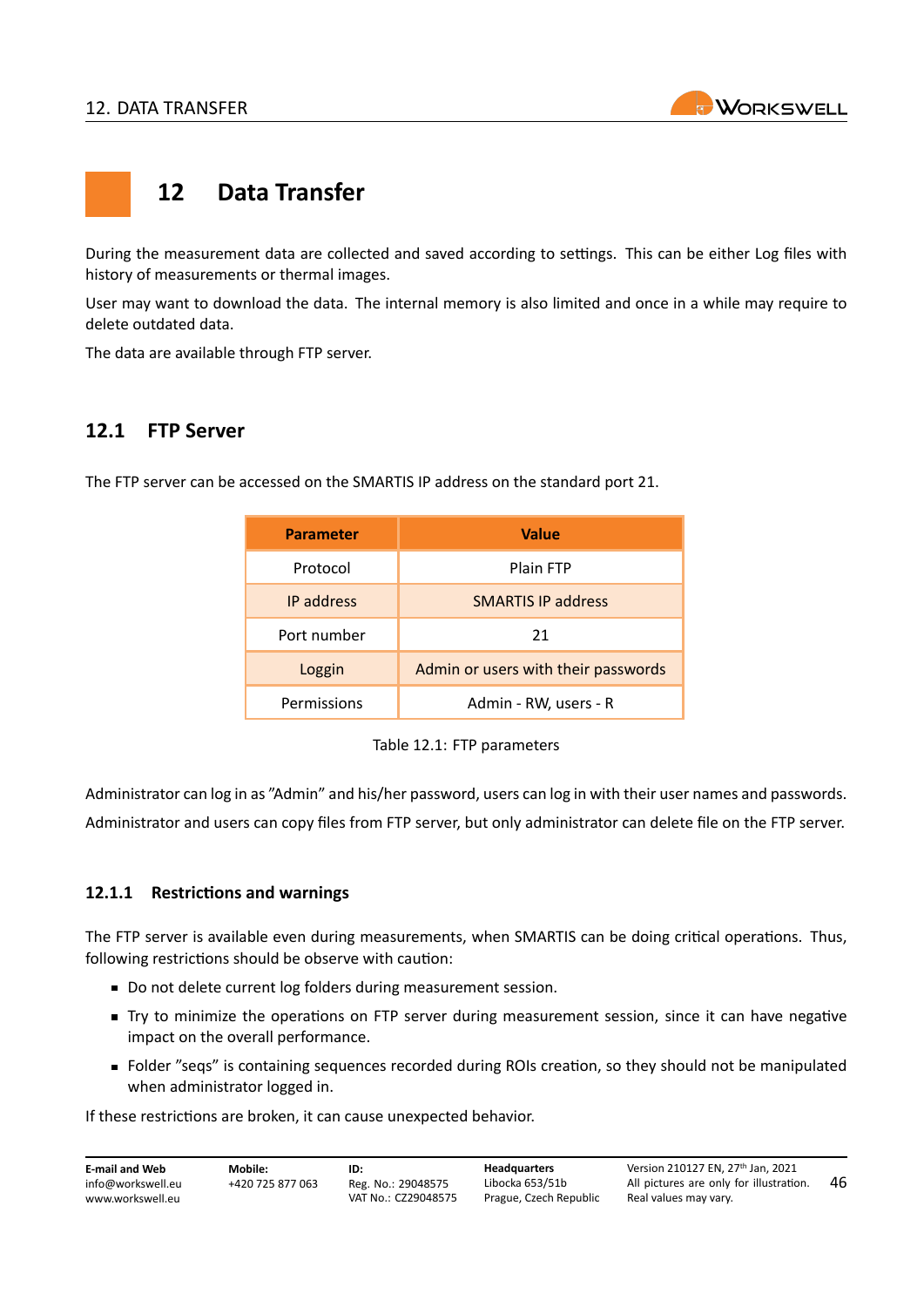

#### <span id="page-47-0"></span>**12.1.2 Software for accessing FTP**

The server can be accessed with web browser (Firefox, Chrome, Opera, ...). For details please refer to the support of the browser.

The server was tested with the Filezilla software https://filezilla-project.org/.

**E‐mail and Web** info@workswell.eu <www.workswell.eu>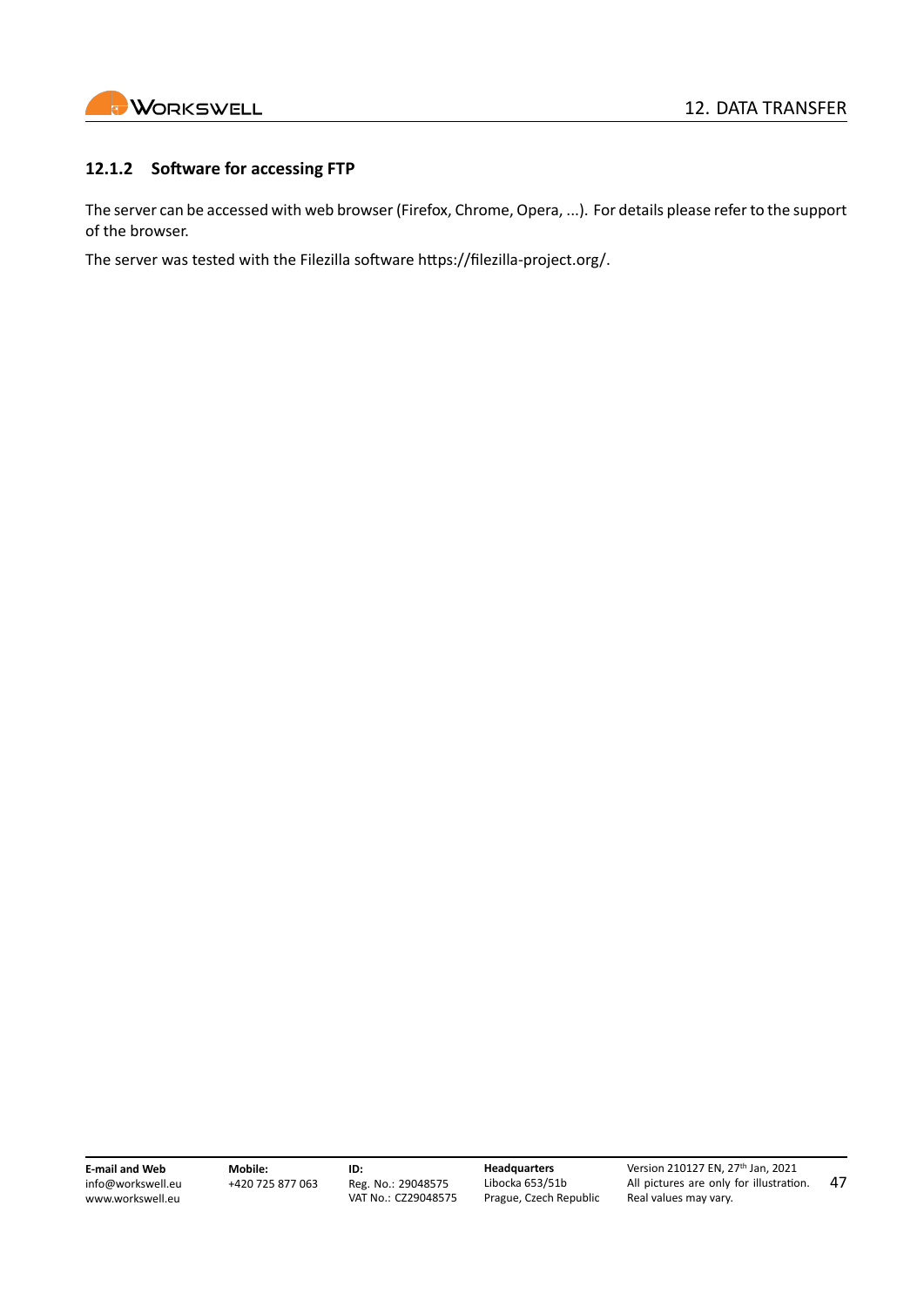

## <span id="page-48-0"></span>**13 Firmware update**

The SMARTIS update is available at the web page [https://workswell.cz/termokamera‐smartis/](https://workswell.cz/termokamera-smartis/).

We will inform our customers about new software releases whenever available.

## <span id="page-48-1"></span>**13.1 Firmware update**

Once you have obtained the update file, connect to the SMARTIS web server. The update file should have extension ".wsm".

Log in as administrator and on tab "System" on panel "Basic Settings" select the update file.

| <b>Basic Settings</b>                |           |                            | a.<br>media<br>Λ | Data<br>syn-smart-camera<br>honza |                  | script<br>update | update                              |
|--------------------------------------|-----------|----------------------------|------------------|-----------------------------------|------------------|------------------|-------------------------------------|
| Serial number:                       | CHANGE-ME |                            | Location:        | SMARTIS-update-100.wsm            |                  |                  |                                     |
| Resolution:                          | 336 x 256 |                            | Places           | Name                              | $\blacktriangle$ | <b>Size</b>      | Modified                            |
| Firmware version:                    | 1.0.0     |                            |                  |                                   |                  |                  | 06/27/2017                          |
| Units:                               | Celsius   | ۰.                         | Recent           | SmartCamera-update                |                  |                  |                                     |
|                                      | English   | ۳.                         | <b>Fall</b> Home | SMARTIS-update-100.wsm            |                  |                  | 14,3 MB 06/27/2017                  |
| Language:                            |           |                            | <b>Desktop</b>   |                                   |                  |                  |                                     |
| Upload update file with new verison: |           | Choose File No file chosen | Documents        |                                   |                  |                  |                                     |
|                                      |           |                            | Downloads        |                                   |                  |                  |                                     |
|                                      |           |                            | <b>TEL Music</b> |                                   |                  |                  |                                     |
| Network Settings                     |           |                            | <b>Pictures</b>  |                                   |                  |                  |                                     |
|                                      |           |                            | <b>In Videos</b> |                                   |                  |                  |                                     |
| Time and Date Settings               |           |                            | <b>Devices</b>   | жf                                |                  |                  | $*$ wsm<br>$\overline{\phantom{a}}$ |
|                                      |           |                            |                  |                                   |                  | Cancel           | Open                                |
|                                      |           |                            |                  |                                   |                  |                  |                                     |
| <b>Vser Settings</b>                 |           |                            |                  |                                   |                  |                  |                                     |

Figure 13.1: Update file selection.

The file will be uploaded to SMARTIS and checked for errors, which can take several minutes.

When ready, window with the result information shows up. To install the update, system will be rebooted and the connection to the SMARTIS web server will be lost for several minutes.

After finishing the operation, log in as administrator again and confirm the new firmware version number.

| <b>E-mail and Web</b> | Mobile:          | ID:                 | Headquarters           | Version 210127 EN, 27 <sup>th</sup> Jan, 2021 | 48 |
|-----------------------|------------------|---------------------|------------------------|-----------------------------------------------|----|
| info@workswell.eu     | +420 725 877 063 | Reg. No.: 29048575  | Libocka 653/51b        | All pictures are only for illustration.       |    |
| www.workswell.eu      |                  | VAT No.: CZ29048575 | Prague, Czech Republic | Real values may vary.                         |    |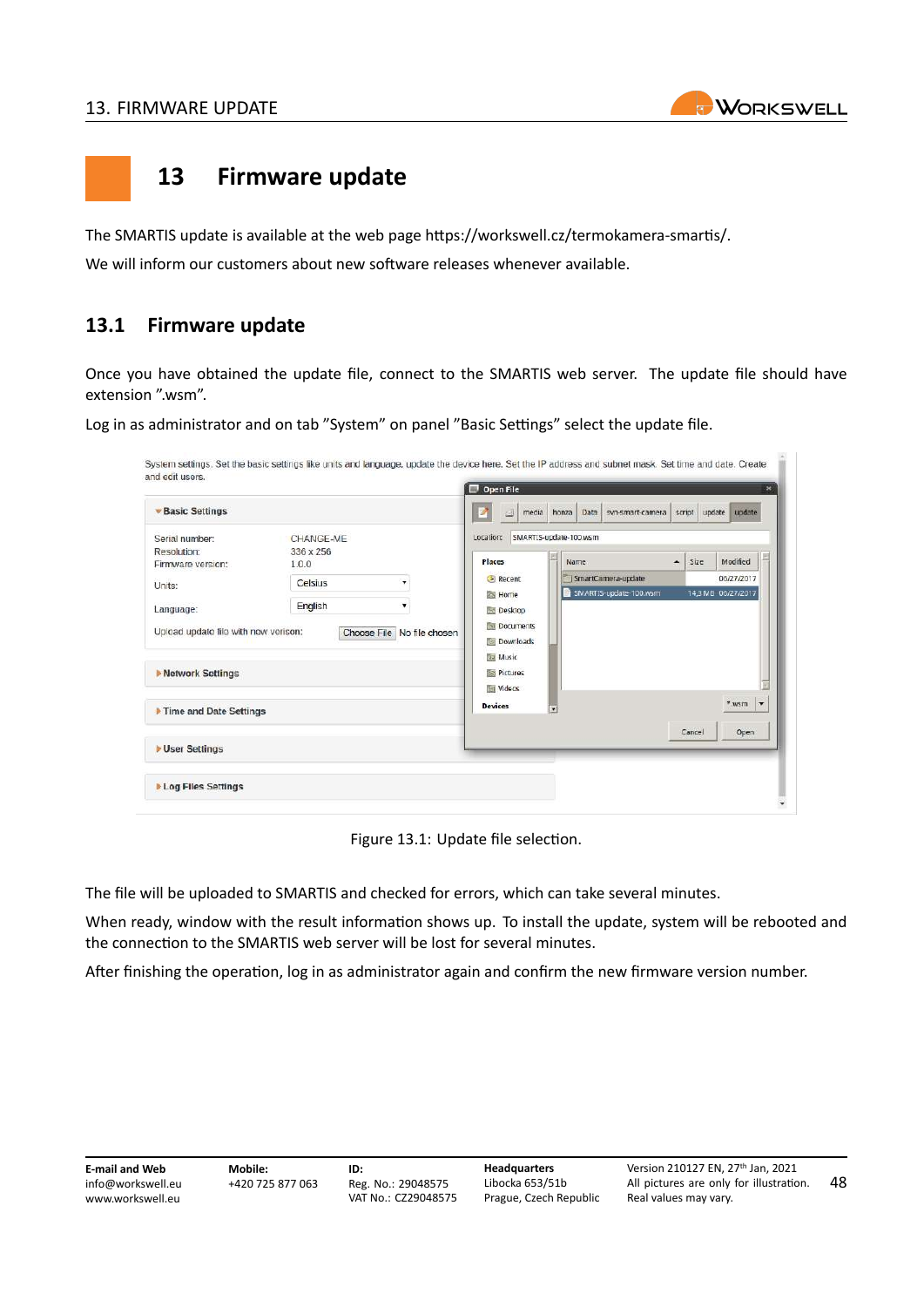<span id="page-49-0"></span>

## **14 Workswell CorePlayer**

## <span id="page-49-1"></span>**14.1 General Description**

The Workswell SMARTIS system can capture radiometric images compatible with Workswell CorePlayer (supplied with Workswell SMARTIS system). Workswell CorePlayer offers the user many functions for editing and processing radiometric images.



Workswell CorePlayer is available at <http://www.workswell.eu/CorePlayer>

Figure 14.1: Workswell CorePlayer.

Workswell CorePlayer allows the user to

- Change measurement parameters (emissivity, …)
- Change temperature range, colour palette
- Use multiple isotherms
- Use measurement functions in multiple ROIs (region of interest)
- **Export images**
- Generate PDF reports
- And much more...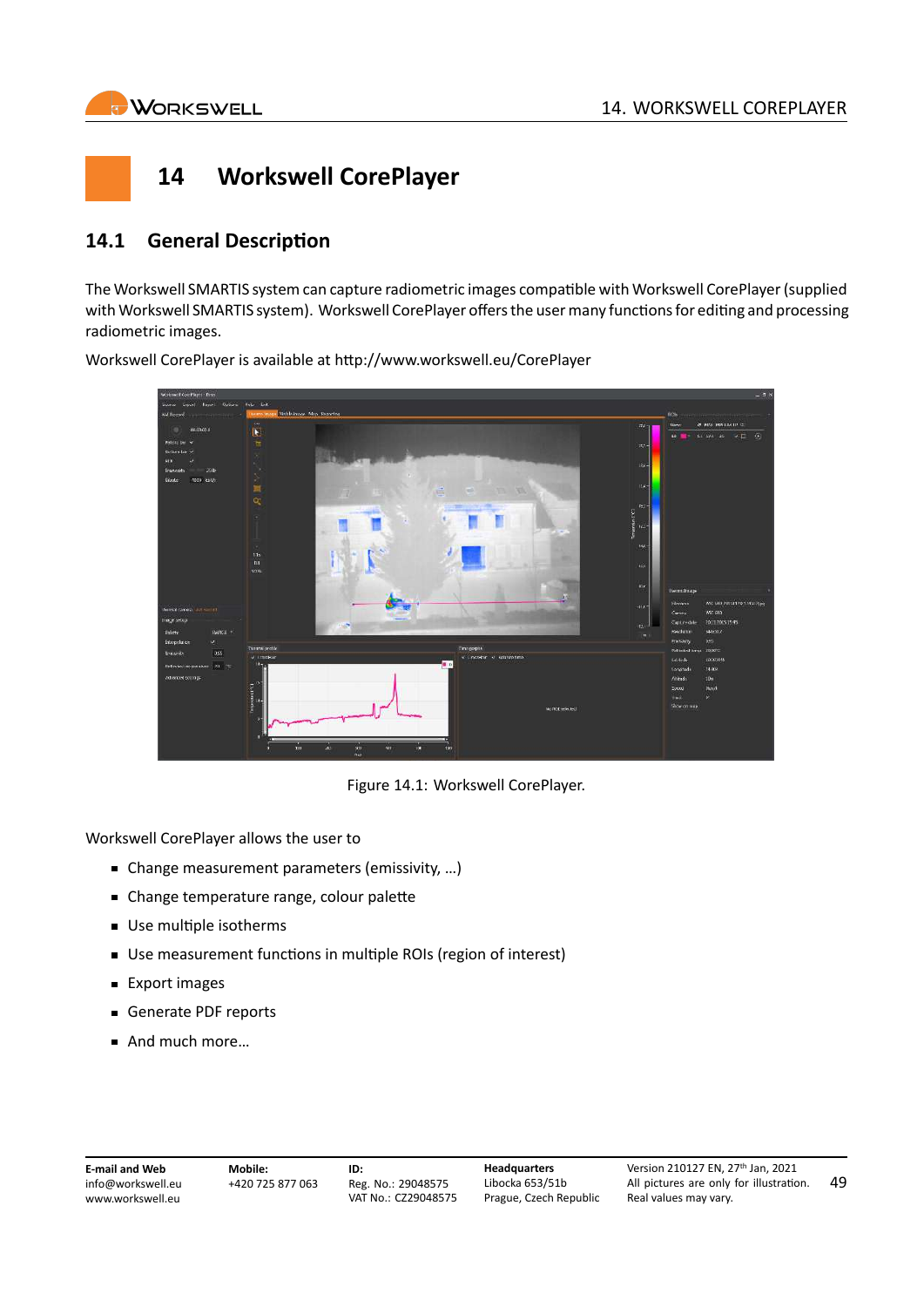

## <span id="page-50-0"></span>**15 Environment Conditions**

## <span id="page-50-1"></span>**15.1 Environment Conditions**

You should follow these storage and operating conditions for proper function of the Workswell SMARTIS system:

| Operation temperature range | from -15 $\degree$ C to +50 $\degree$ C   |  |
|-----------------------------|-------------------------------------------|--|
| Storage temperature range   | from -30 $^{\circ}$ C to +60 $^{\circ}$ C |  |
| Humidity                    | 5-95%, noncondensing                      |  |
| Maximum irradiance          | 100W/cm <sup>2</sup>                      |  |

If you use the product in conflict with these conditions, damage to the Workswell SMARTIS system can occur.

**E‐mail and Web** info@workswell.eu <www.workswell.eu>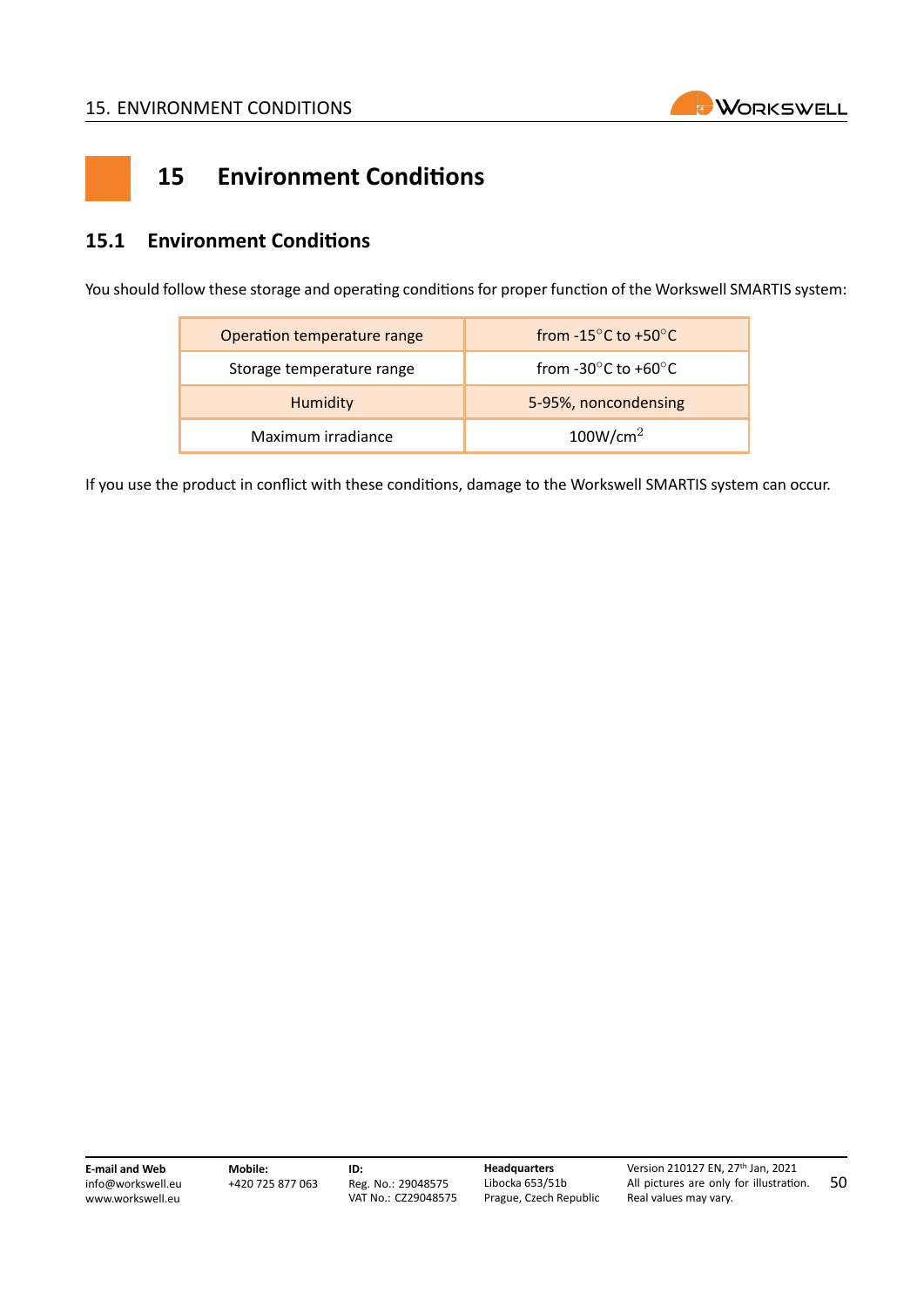

<span id="page-51-0"></span>

## <span id="page-51-1"></span>**16.1 Infrared camera warm‐up**

Modern infrared cameras are based on a sensor (microbolometer array) that needs to be warmed‐up to the working temperature before it can be used. The sensor starts warming-up automatically when the user turns Workswell SMARTIS system on. The infrared camera is usually ready in less than 5 minutes.

During the warm‐up process the accuracy of the measured temperature data is lower and various defects can appear in the thermal image. Therefore, we recommend to let the infrared camera warm before using it.

## <span id="page-51-2"></span>**16.2 Non‐uniformity correction**

Infrared camera needs to be periodically calibrated in order to get reasonable measurement accuracy. This process is called Non‐uniformity correction (NUC) and is done automatically.

It is recommended to use shorter periods (2 – 5 minutes) during camera warm‐up process and longer periods  $(10 - 30$  minutes) when the camera is already warmed-up.

**Warning**: Using only short periods (2 – 5 minutes) for a long time can cause early camera damage.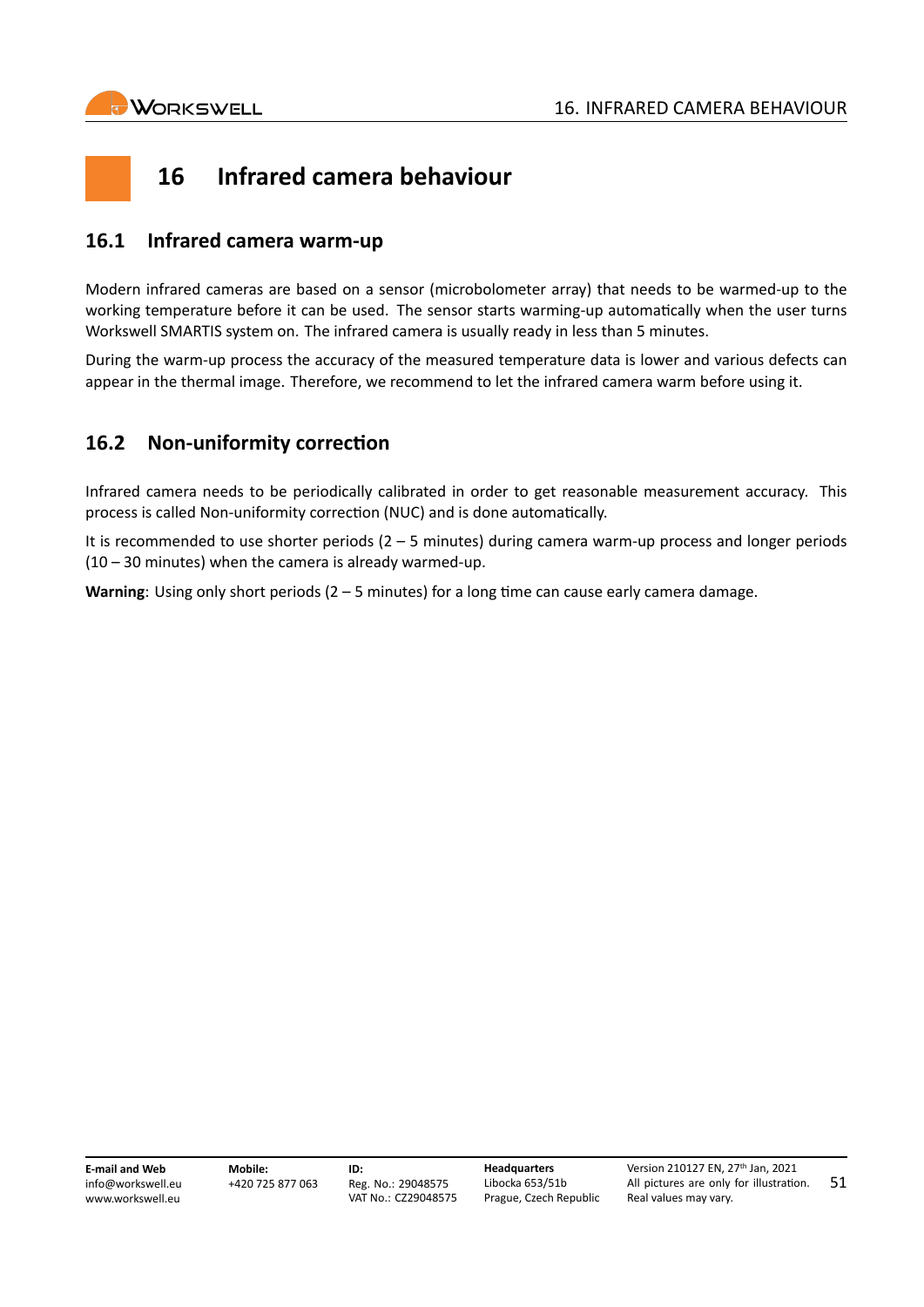

## <span id="page-52-0"></span>**17 Maintanance**

## <span id="page-52-1"></span>**17.1 Cleaning the SMARTIS head and cables**

**Liquids**: Use one of these liquids:

- **Warm water**
- A weak detergent solution

#### **Equipment**:

A soft cloth

#### **Procedure**:

- 1. Soak the cloth in the liquid.
- 2. Twist the cloth to remove excess liquid.
- 3. Clean the part with the cloth.

## <span id="page-52-2"></span>**17.2 Cleaning the infrared lens**

**Liquids**: Use one of these liquids:

- A commercial lens cleaning liquid with more than 30% isopropyl alcohol.
- 96% ethyl alcohol (C2H5OH)
- DEE (= "ether" = diethylether, C4H10O)
- 50% acetone (= dimethylketone, (CH3)2CO)) + 50% ethyl alcohol (by volume). This liquid prevents drying marks on the lens.

#### **Equipment**:

Cotton wool

#### **Procedure**:

- 1. Soak the cotton wool in the liquid.
- 2. Twist the cotton wool to remove excess liquid.
- 3. Clean the lens one time only and discard the cotton wool.

**Warning**: Make sure that you read all applicable MSDS (Material Safety Data Sheets) and warning labels on containers before you use a liquid: the liquids can be dangerous.

#### **Caution**:

- Be careful when you clean the infrared lens. The lens has a delicate anti-reflective coating.
- Do not clean the infrared lens too vigorously. This can damage anti-reflective coating. Re-applying antireflective coating is not possible and is required to change the lens.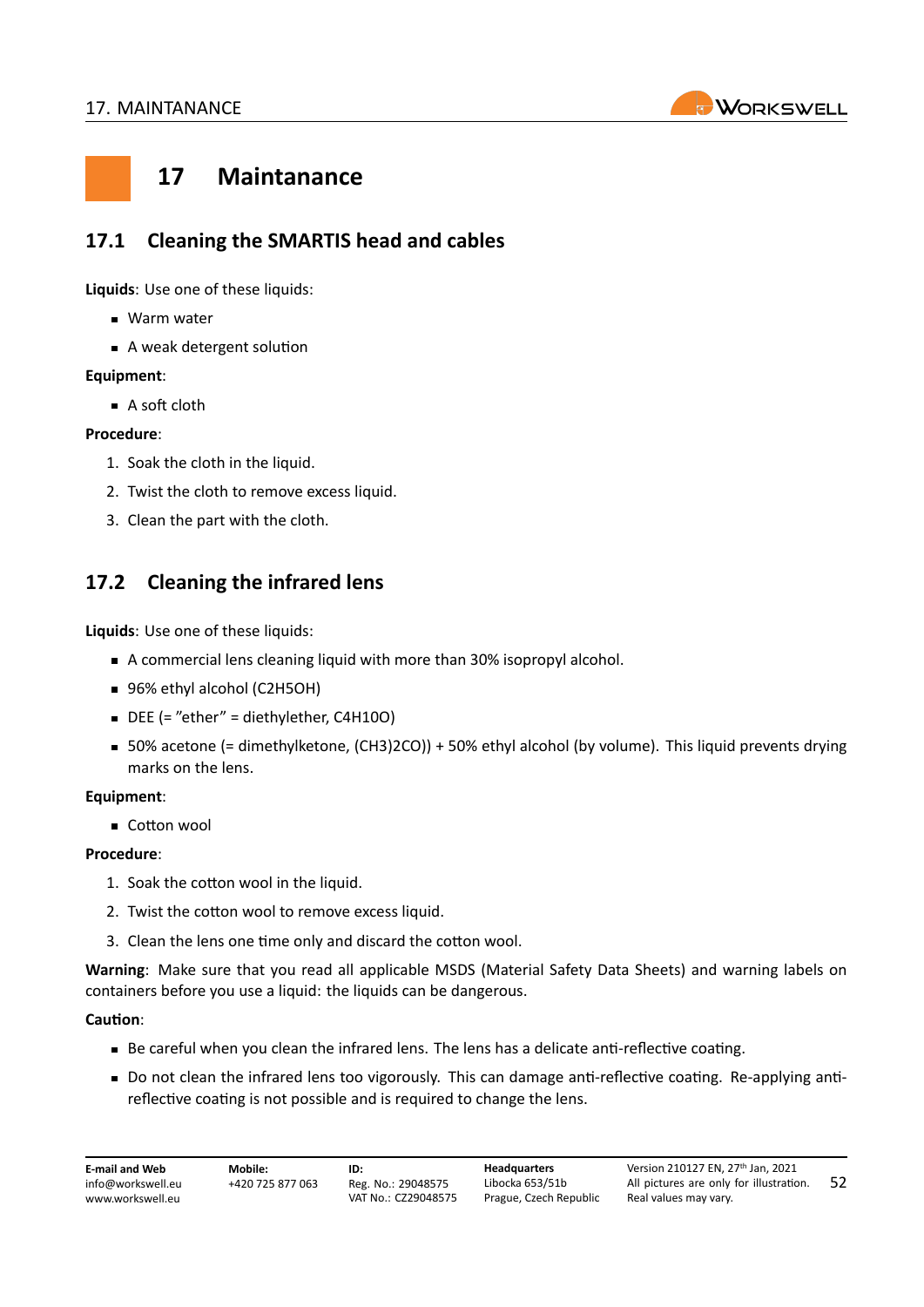

<span id="page-53-0"></span>

## <span id="page-53-1"></span>**18.1 Turning ON**

When the ON/OFF button is pressed in order to start the SMARTIS and nothing happens, please check you power supply. A stable power supply is essential for correct SMARTIS behavior.

## <span id="page-53-2"></span>**18.2 Connection error**

When you can not connect to the SMARTIS via web-browser, check that you have typed in correct IP address. In case that you do not know the IP address of the SMARTIS, you can press and hold the *RESET* button for more than 5 seconds to reset the SMARTIS IP address to default *10.0.0.225*. After that Status LED starts to blink orange and the SMARTIS will reboot with the default IP address.

## <span id="page-53-3"></span>**18.3 Factory Default**

If you want to reset the SMARTIS to its Factory default state, press and hold the RESET button for more than 30 seconds.

**Note**: All of your saved data, settings and FW updates will be erased.

### <span id="page-53-4"></span>**18.4 LED status**

| <b>LED color</b>           | <b>SMARTIS state</b>                        |
|----------------------------|---------------------------------------------|
| Green short blink          | Log-in screen                               |
| Orange 2x blink            | Administrator logged-in                     |
| Green 2x blink             | Operator logged-in                          |
| Green still                | Measurement in progress, operator logged-in |
| Green still / orange blink | Measurement in progress, log-in screen      |
| Orange still               | <b>SMARTIS starting-up</b>                  |
| Orange blink               | <b>SMARTIS IP-address reset</b>             |

#### Table 18.1: LED status

**E‐mail and Web** info@workswell.eu <www.workswell.eu>

**Mobile:** +420 725 877 063 **ID:** Reg. No.: 29048575 VAT No.: CZ29048575 **Headquarters** Libocka 653/51b Prague, Czech Republic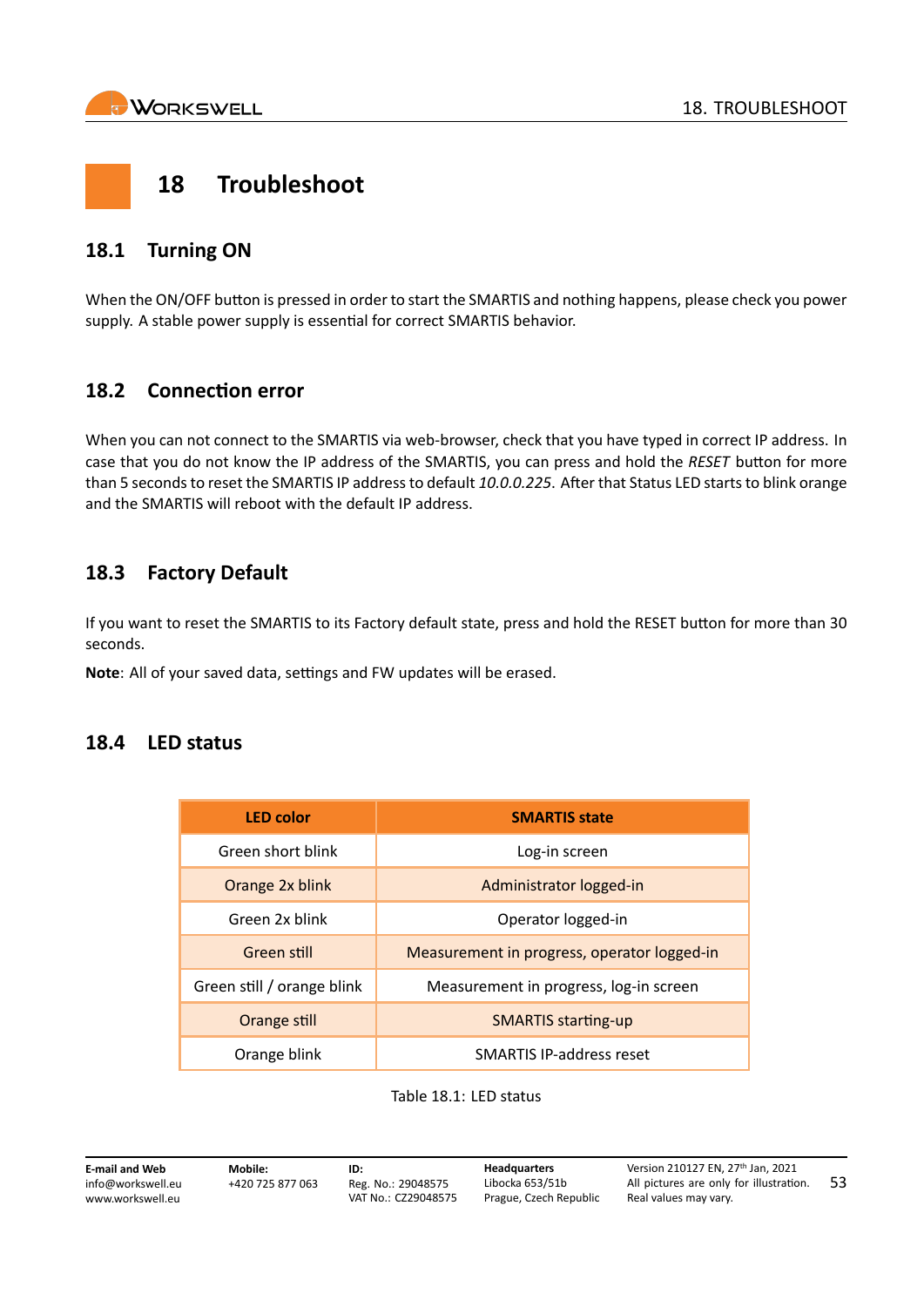

## <span id="page-54-0"></span>**18.5 System Update**

Make sure that your SMARTIS version is up to date. You can find information about the current version on [https://workswell.cz/termokamera‐smartis/](https://workswell.cz/termokamera-smartis/)

**E‐mail and Web** info@workswell.eu <www.workswell.eu>